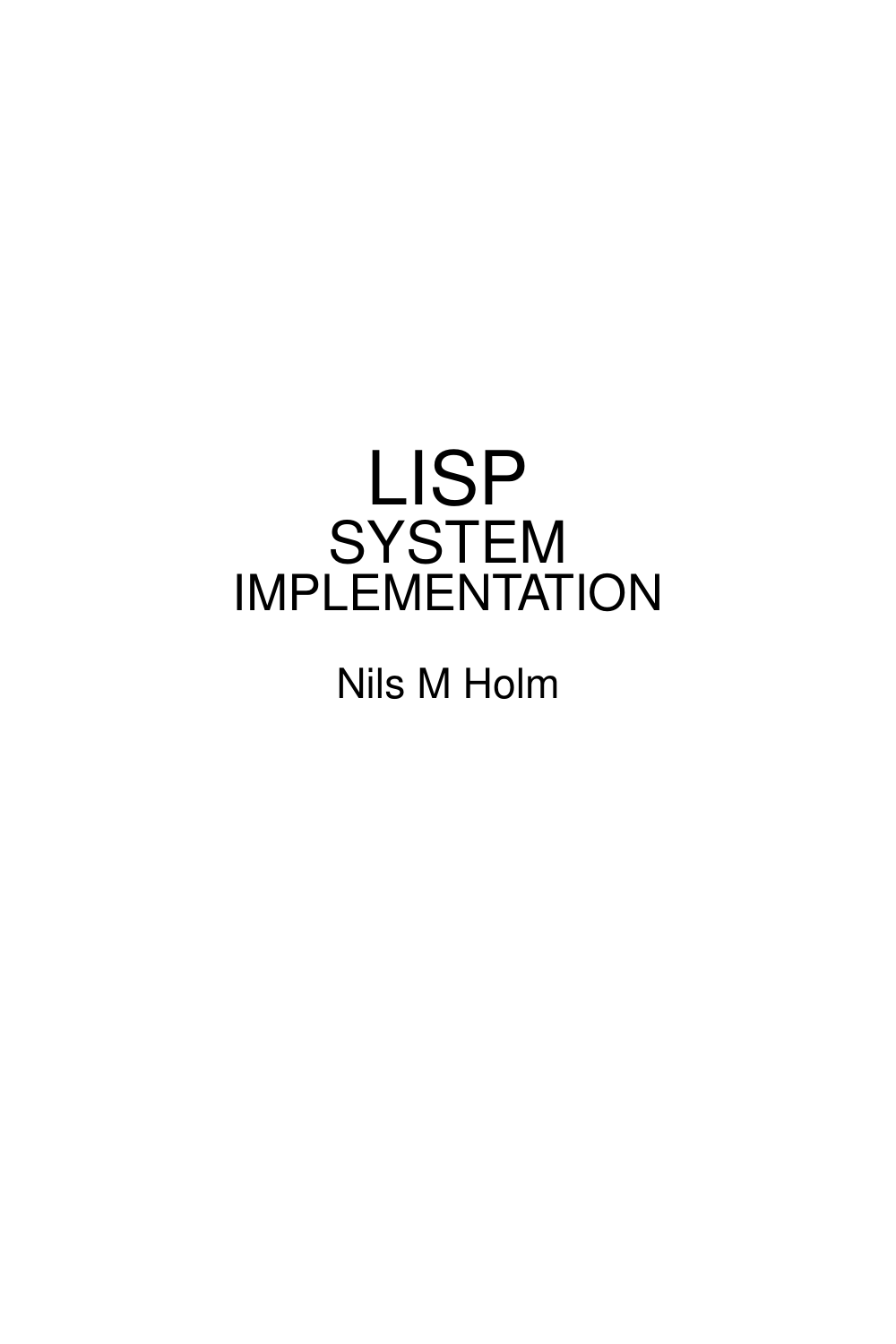# Table of Contents

#### **PART I − C CODE**

| 2.<br>2.1                                      | Prelude<br><b>Tunable Parameters</b>                                                                                                                                                                                             | 13<br>13                                     |
|------------------------------------------------|----------------------------------------------------------------------------------------------------------------------------------------------------------------------------------------------------------------------------------|----------------------------------------------|
| 3.<br>3.1<br>3.2<br>3.3<br>3.3.1<br>3.4        | <b>Data Structures</b><br><b>Special Objects</b><br><b>Memory Pools</b><br><b>Tagged Data Types</b><br><b>Basic Constructors and Accessors</b><br>3.3.2 Type Predicates<br><b>Abstract Machine Opcodes</b>                       | 17<br>17<br>18<br>22<br>23<br>24<br>27       |
| 4.                                             | Interlude: Output Functions                                                                                                                                                                                                      | 29                                           |
| 5.                                             | <b>Error Handling</b>                                                                                                                                                                                                            | 30                                           |
| 6.                                             | Low-Level Input/Output                                                                                                                                                                                                           | 36                                           |
| 7.<br>7.1<br>7.2<br>7.2.1<br>7.4<br>7.5<br>7.6 | <b>Memory Management</b><br><b>Object Table Marking</b><br><b>Node Collection</b><br>The DSW Graph Marking Algorithm<br>7.3 Node Allocation<br><b>Vector Pool Compaction</b><br><b>Vector Allocation</b><br><b>GC Protection</b> | 41<br>42<br>47<br>48<br>58<br>60<br>65<br>66 |
| 8.                                             | High-Level Data Types                                                                                                                                                                                                            | 68                                           |
| 9.                                             | Some Useful List Functions                                                                                                                                                                                                       | 83                                           |
| 10.                                            | High-Level Port I/O                                                                                                                                                                                                              | 86                                           |
| 11.                                            | The Global Environment                                                                                                                                                                                                           | 90                                           |
|                                                |                                                                                                                                                                                                                                  |                                              |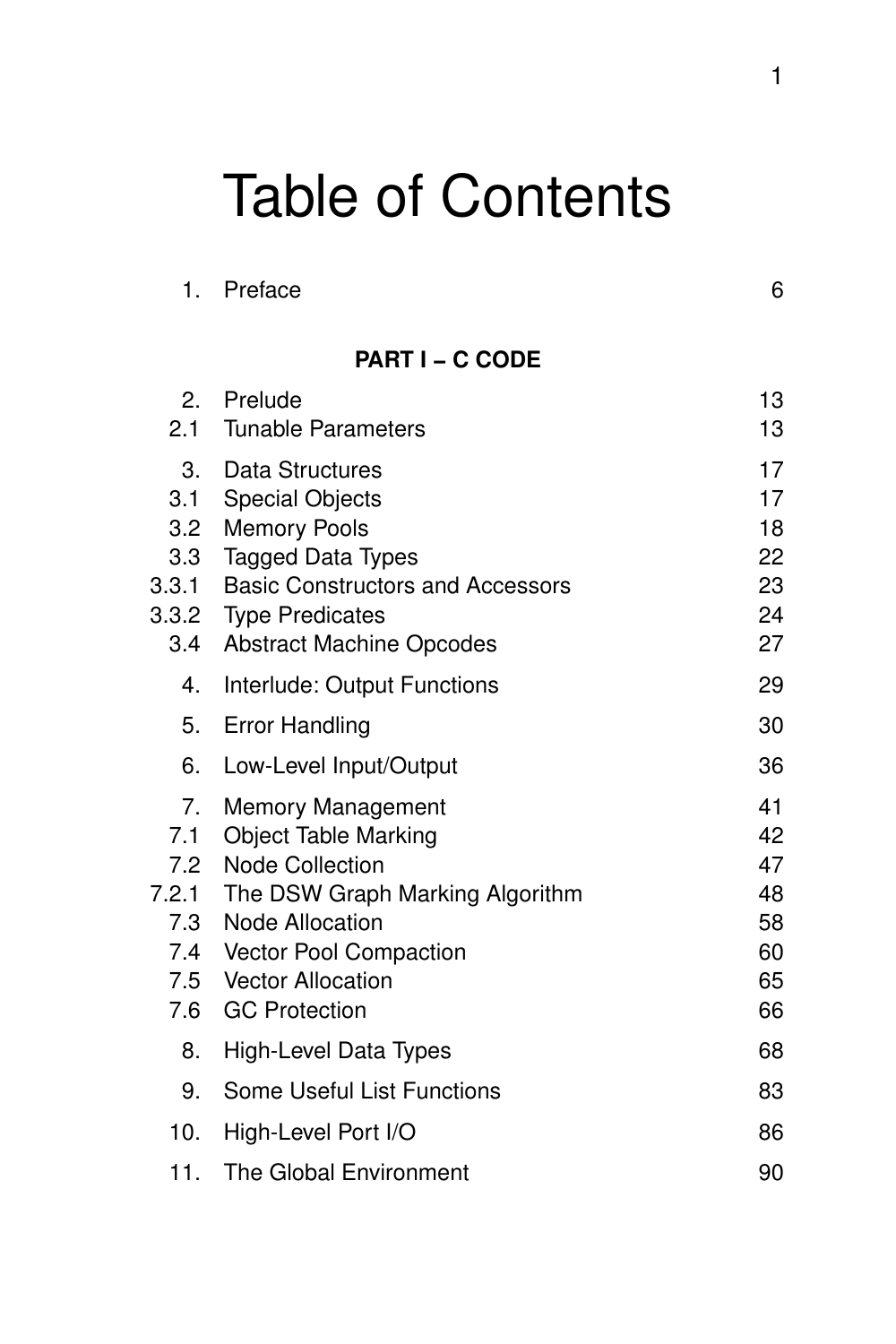| 12.              | The Reader                                               | 92         |
|------------------|----------------------------------------------------------|------------|
| 13.              | <b>The Printer</b>                                       | 115        |
| 14.              | The Compiler                                             | 127        |
| 14.1             | <b>Syntax Analysis</b>                                   | 129        |
| 14.2             | <b>Closure Conversion</b>                                | 137        |
| 14.2.1           | <b>Building an Environment</b>                           | 140        |
| 14.2.2<br>14.2.3 | <b>Finding Free Variables</b><br><b>Lambda Functions</b> | 144<br>148 |
| 14.2.4           | Lambda Lifting                                           | 154        |
| 14.2.5           | <b>Global Definitions</b>                                | 162        |
| 14.2.6           | <b>Expression Conversion</b>                             | 163        |
| 14.3             | The Abstract Machine                                     | 168        |
| 14.3.1           | The Components of the LAM                                | 170        |
| 14.3.2           | The Instruction Set of the LAM                           | 173        |
| 14.4             | <b>Code Generation</b>                                   | 186        |
| 14.4.1           | <b>Object Table Management</b>                           | 186        |
| 14.4.2           | <b>Bytecode Generation</b>                               | 192        |
| 15.              | Macro Expansion                                          | 226        |
| 16.              | <b>Built-In Functions</b>                                | 239        |
| 16.1             | <b>Arithmetic Functions</b>                              | 239        |
|                  | 16.2 Character Functions                                 | 245        |
|                  | 16.3 String Functions                                    | 247        |
|                  | 16.4 Vector Functions                                    | 254        |
| 16.5             | Input/Output Functions                                   | 258        |
| 16.6             | <b>List Functions</b>                                    | 261        |
| 16.7             | <b>Type Conversion Functions</b>                         | 263        |
| 16.8             | Program Loading                                          | 268        |
| 16.9             | Heap Images                                              | 270        |
| 16.10            | <b>Miscellaneous Functions</b>                           | 278        |
| 17.              | The Abstract Machine                                     | 282        |
| 17.1             | <b>Non-Local Exits</b>                                   | 291        |
| 17.2             | The Interpreter Loop                                     | 295        |
| 17.3             | <b>EVAL</b>                                              | 318        |
| 18.              | The REPL                                                 | 323        |

2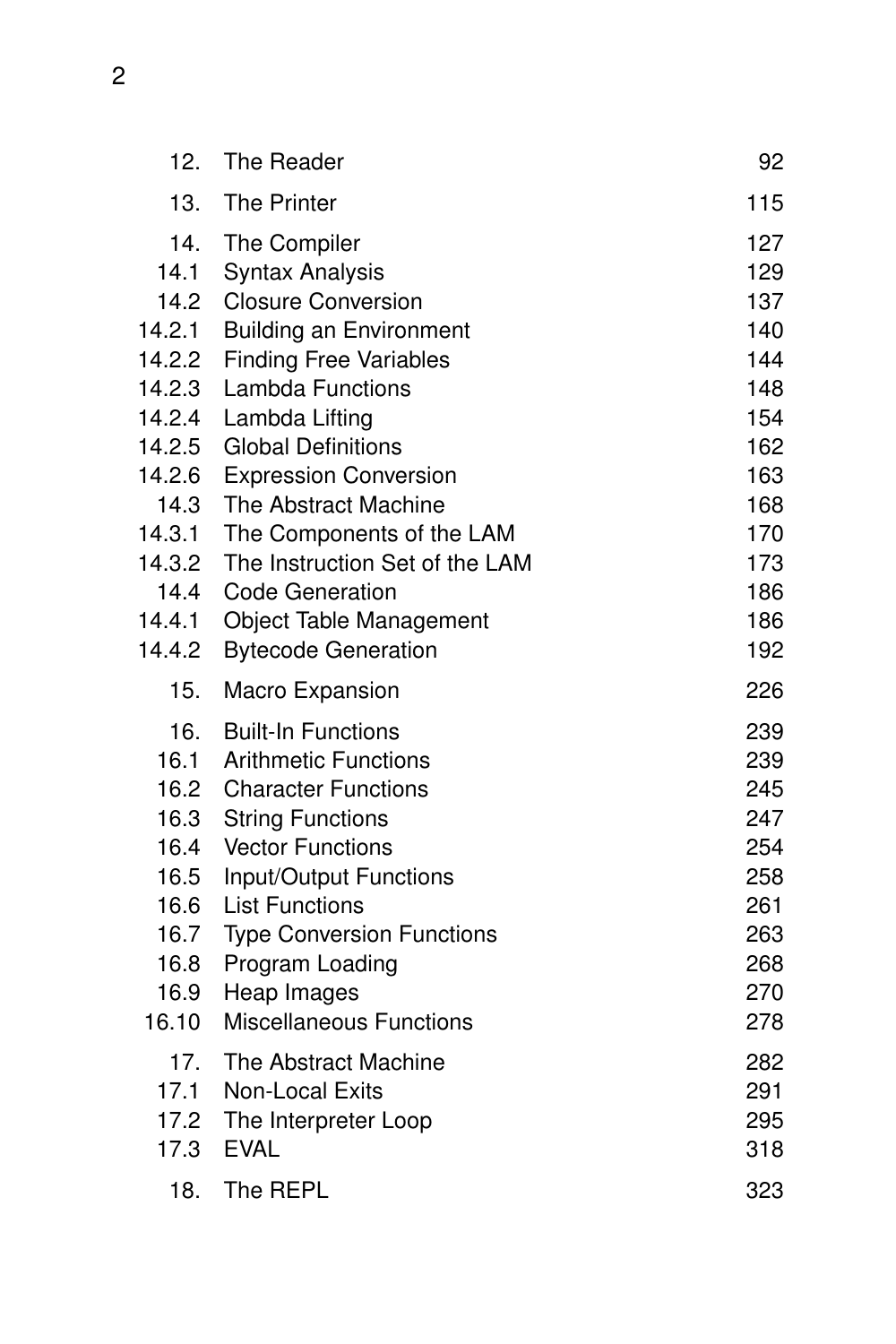| 19. Startup and Initialization | -327 |
|--------------------------------|------|
| 20. The Command Line Interface | 335  |

#### **PART II−LISP CODE**

| 21.    | <b>Derived Operations</b>     | 345 |
|--------|-------------------------------|-----|
| 21.1   | <b>Simple Definitions</b>     | 345 |
| 21.2   | Bootstrapping                 | 347 |
| 21.2.1 | <b>Binding Constructs</b>     | 352 |
| 21.3   | <b>Conditional Evaluation</b> | 356 |
| 21.4   | <b>Binding Forms</b>          | 359 |
| 21.5   | <b>Higher-Order Functions</b> | 365 |
|        | 21.6 List Functions           | 368 |
|        | 21.7 Equivalence              | 371 |
|        | 21.8 Arithmetic Functions     | 375 |
| 21.9   | <b>String Functions</b>       | 378 |
| 21.10  | Input/Output Functions        | 378 |
| 21.11  | <b>Non-Local Exits</b>        | 381 |
| 21.12  | Image Files                   | 386 |
| 21.13  | <b>Built-In Functions</b>     | 387 |

#### **PART III − ADDENDA**

|        | 22. A Sample Run                 | 401 |
|--------|----------------------------------|-----|
| 23.    | Performance                      | 406 |
| 24.    | <b>Aspects of Compilation</b>    | 408 |
| 24.1   | <b>Compiling LISP-N</b>          | 408 |
|        | 24.2 Stand-Alone Compilation     | 410 |
| 24.3   | Compiling to Machine Code        | 413 |
| 24.3.1 | <b>Architectural Differences</b> | 413 |
| 24.3.2 | <b>Object Table Management</b>   | 414 |
| 24.3.3 | Downward-Growing Stacks          | 415 |
| 24.3.4 | <b>Machine Registers</b>         | 415 |
| 24.3.5 | Generating Core Instructions     | 416 |
| 24.3.6 | Generating Inline Functions      | 418 |
| 24.3.7 | <b>Code Synthesis</b>            | 418 |
|        |                                  |     |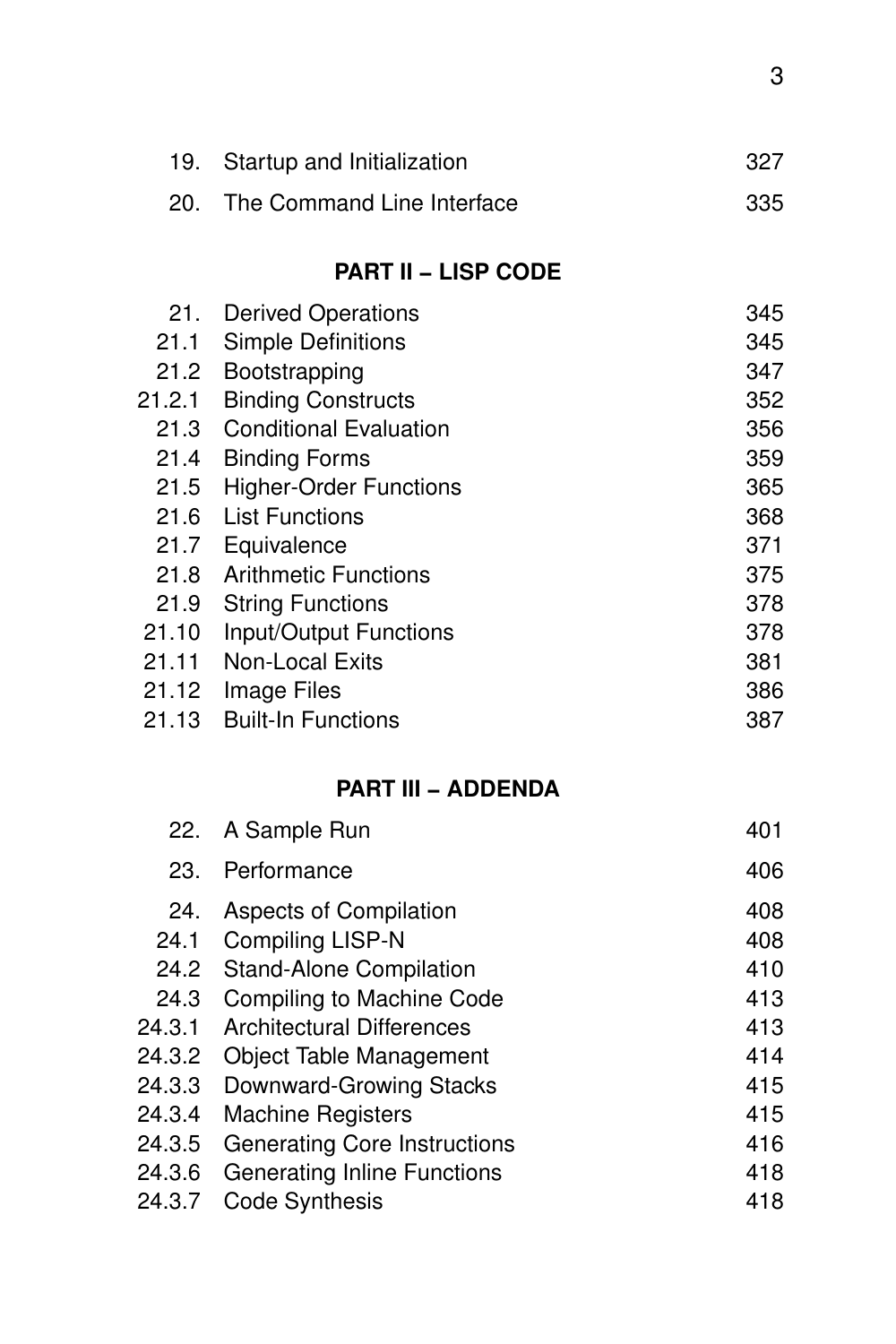#### **APPENDIX**

| 25.   | <b>Using LISP9</b>                 | 423 |
|-------|------------------------------------|-----|
| 25.1  | <b>Building the System</b>         | 423 |
| 25.2  | Interacting with LISP9             | 424 |
| 26.   | <b>LISP9 Summary</b>               | 426 |
| 26.1  | Definitions                        | 426 |
| 26.2  | Syntax                             | 427 |
| 26.3  | <b>Binding Forms</b>               | 429 |
| 26.4  | Functions and Function Application | 430 |
| 26.5  | <b>Conditional Evaluation</b>      | 430 |
| 26.6  | Loops                              | 432 |
| 26.7  | Quotation                          | 432 |
| 26.8  | <b>List Functions</b>              | 433 |
|       | 26.9 Mutation                      | 435 |
| 26.10 | Equivalence                        | 436 |
| 26.11 | <b>Type Predicates</b>             | 436 |
| 26.12 | <b>Type Conversion</b>             | 436 |
| 26.13 | <b>Arithmetic Functions</b>        | 437 |
| 26.14 | <b>Character Functions</b>         | 439 |
| 26.15 | <b>String Functions</b>            | 440 |
| 26.16 | <b>Vector Functions</b>            | 442 |
| 26.17 | <b>Macros</b>                      | 443 |
| 26.18 | Non-Local Exits                    | 443 |
| 26.19 | Input/Output Functions             | 444 |
| 26.20 | <b>System Functions</b>            | 447 |
| 27.   | <b>LISP9 Compared to Scheme</b>    | 450 |
| 28.   | <b>BITOP Operations</b>            | 457 |
| 29.   | Bibliography                       | 458 |
| 30.   | List of Figures                    | 463 |
|       |                                    |     |
| 31.   | Index                              | 465 |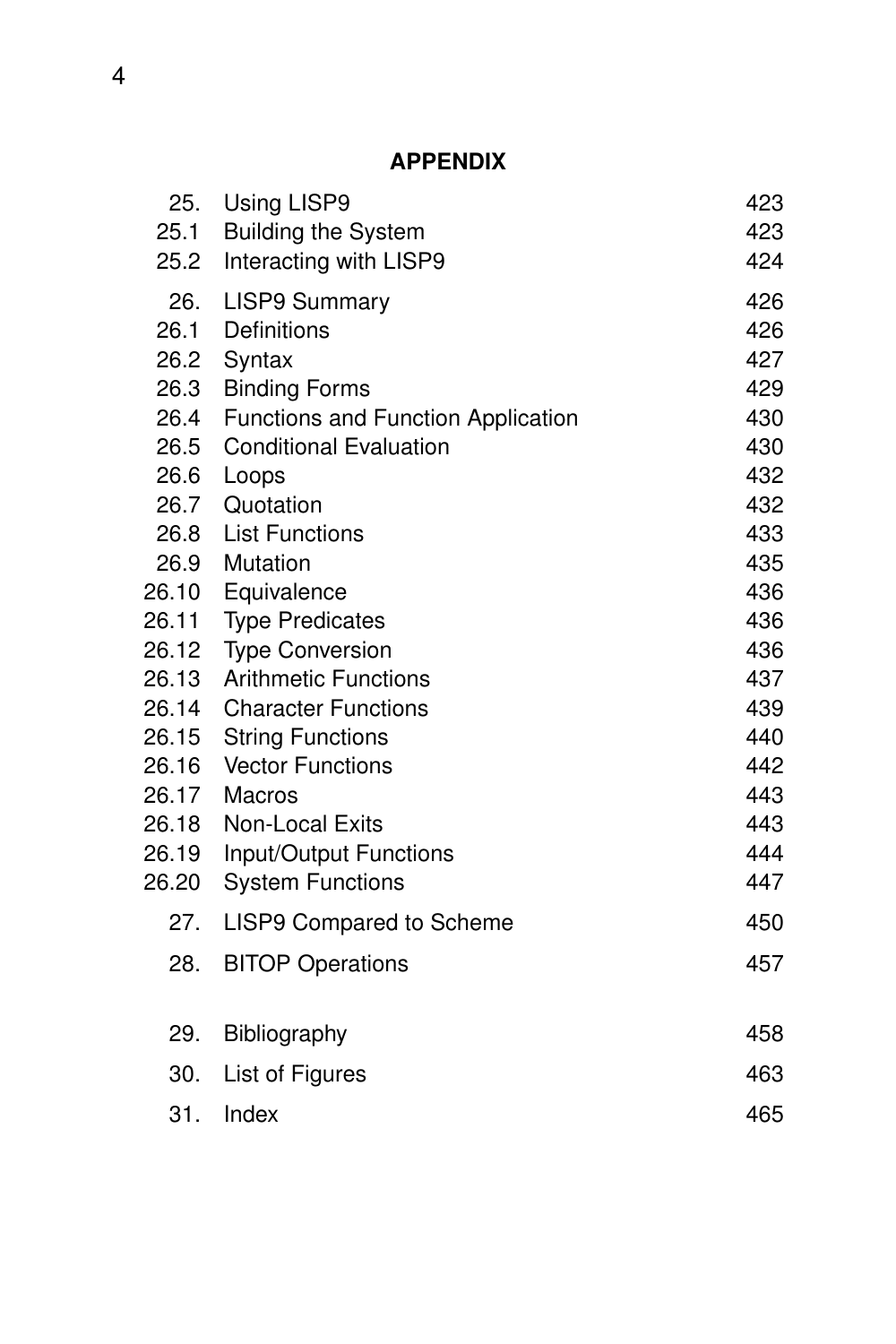# 14. The Compiler



**Fig. 26** − The LISP9 compiler

This chapter describes the *compiler* of the LISP9 system. The compiler is the part of the system that translates the internal representation of LISP programs (as produced by the reader) to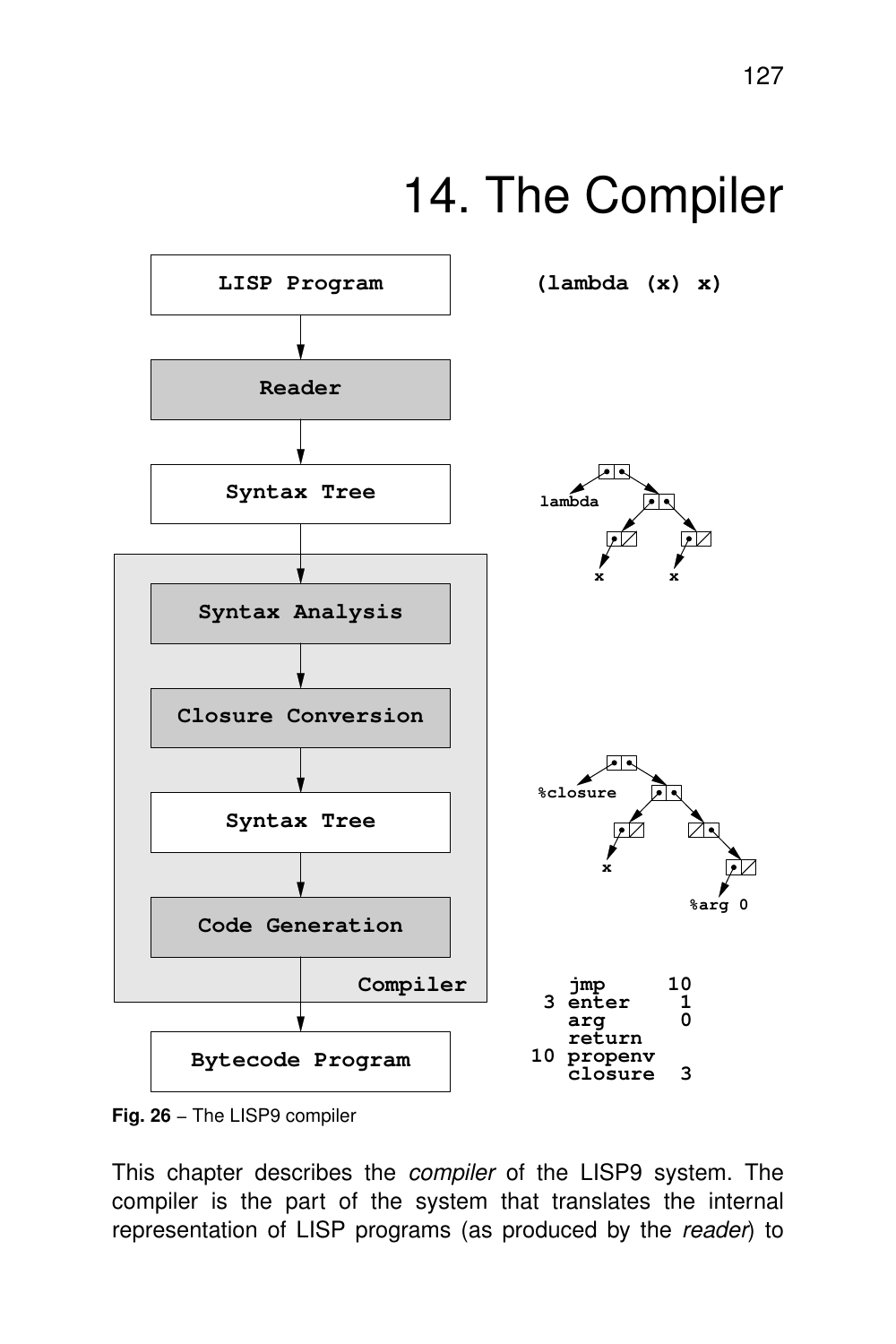abstract machine code that will be interpreted by an abstract machine in the last step of the process of evaluation.

Figure 26 illustrates the process of compilation with a textual representation of LISP programs as its input and bytecode for an abstract machine as its output.

The first step in the process is to translate the textual representation of the input program to a structure that is easier to manipulate in the subsequent steps. LISP is a homoiconic language, which means that code and data share the same representation. When a LISP expression is read by the **read** function, the *external* (textual) representation of the expression is translated to some LISP data object – typically a nested list.

In figure 26, the example program

#### **(lambda (x) x)**

is translated to the nested list structure in figure 27.



**Fig. 27** – List structure as abstract syntax tree

Compilers typically operate on structures called abstract syntax trees (AST). Such structures represent the input program in tree form, where inner nodes indicate operations and outer nodes denote operands. The part of the process that converts a textual program to an AST is called a *parser*. Because LISP is homoiconic, the **read** function can serve as a parser for LISP.

In most LISP syntax trees, inner nodes will denote either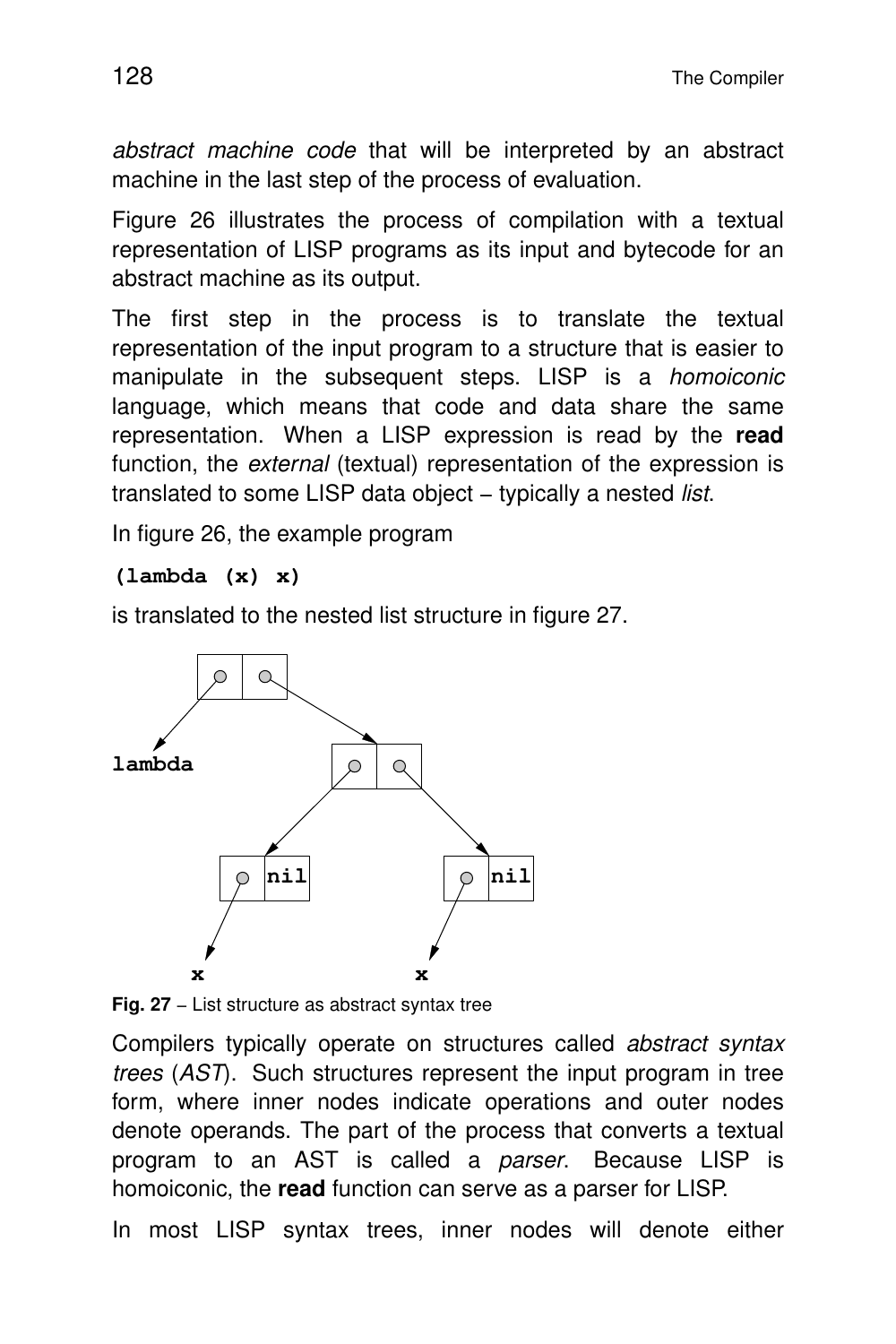application or concatenation. For instance, figure 28 shows the tree form of the expression (cons foo bar), which applies cons to the concatenation of **foo**, **bar**, and **nil**. However, some trees, like the tree in figure 27, which was generated from the lambda expression **(lambda (x) x)**, have special meanings. For example, the **(x)** in the expression is not a function application.



**Fig. 28** − Application and concatenation

Hence some additional analysis has to be performed. The reader does not "know" about LISP's syntax. It treats all its input as data and transforms it to trees (or other objects), no matter whether or not that input represents a valid LISP program. For example, it will happily turn expressions like **(lambda)** or **(quote foo bar baz)** or **(setq 5 7)** into corresponding list structures.

Hence the first phase of the compiler itself will be *syntax analysis*. This phase will examine the syntax trees generated by **read** and make sure that they represent syntactically correct LISP9 programs. When an error is found at this stage, compilation will be aborted and control will be passed back to the invoking process (either the REPL or, in case of batch processing, the operating system).

## 14.1 Syntax Analysis

One of the most obvious syntax tests is checking the number of arguments given to a particular keyword. For example,

```
(setq x y)
```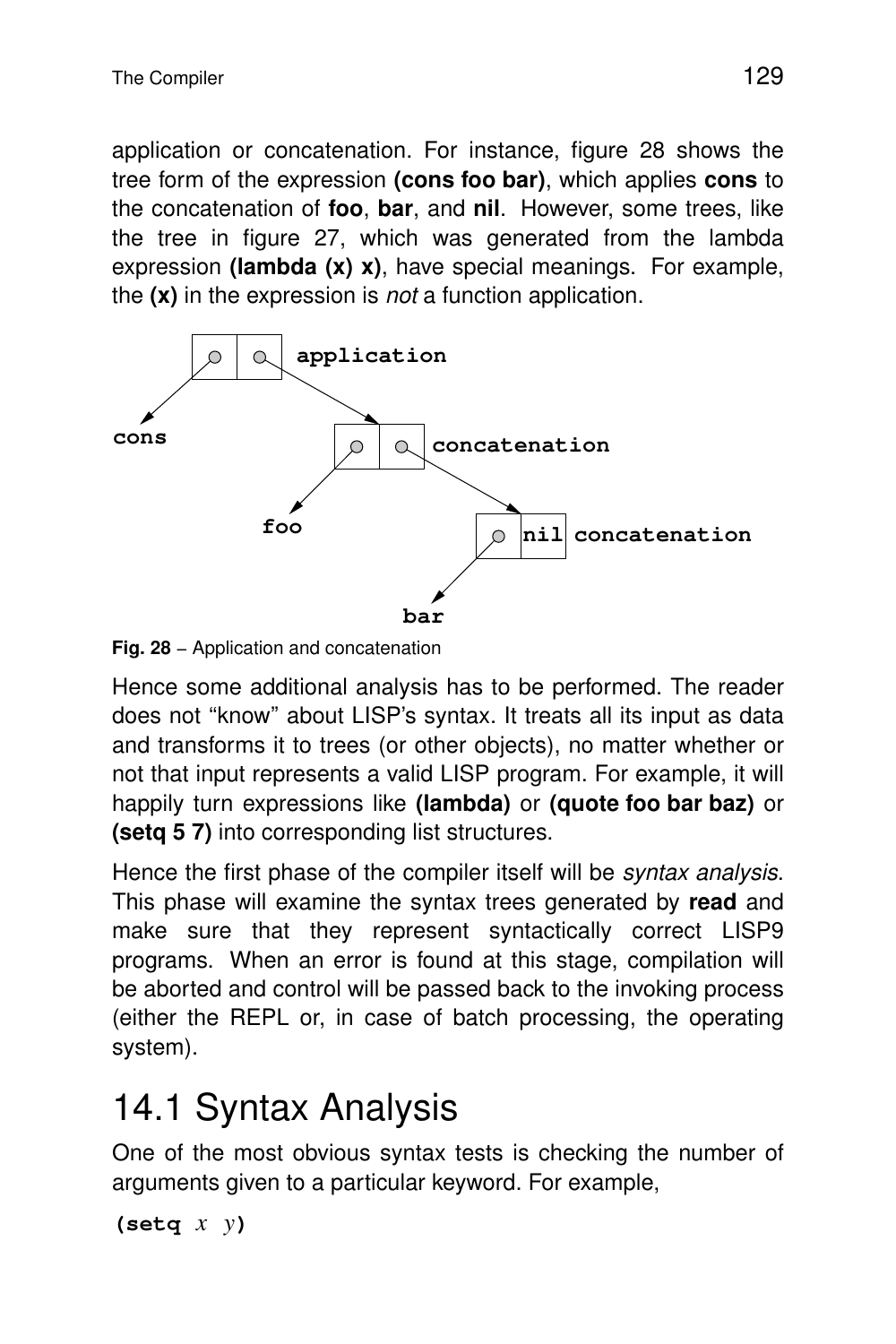might be correct, but at least *x* has to be inspected more closely. The expressions

**(setq** *x***) (setq** *x y z***)**

though, do not need to be tested any further, because **setg** expects exactly two arguments.

The **length()** function returns the length of the proper (non-dotted) list *n*. It will be used to count arguments.

```
int length(cell n) {
    int k;
    for (k = 0; n != NIL; n = cdr(n))
        k++;
    return k;
}
```
The **ckargs()** function makes sure that the special form  $x$  has at least *min* and at most *max* arguments. When *max* < 0, then there is no upper limit on the arguments in *x*. **ckargs()** signals an error when the wrong number of arguments is found in *x*.

```
void ckargs(cell x, int min, int max)
{
    int k;
    char buf[100];
    k = length(x)-1;if (k < min || (k > max && max >= 0)) {
        sprintf(buf,
          "%s: wrong number of arguments",
          symname(car(x)));
        error(buf, x);
    }
}
```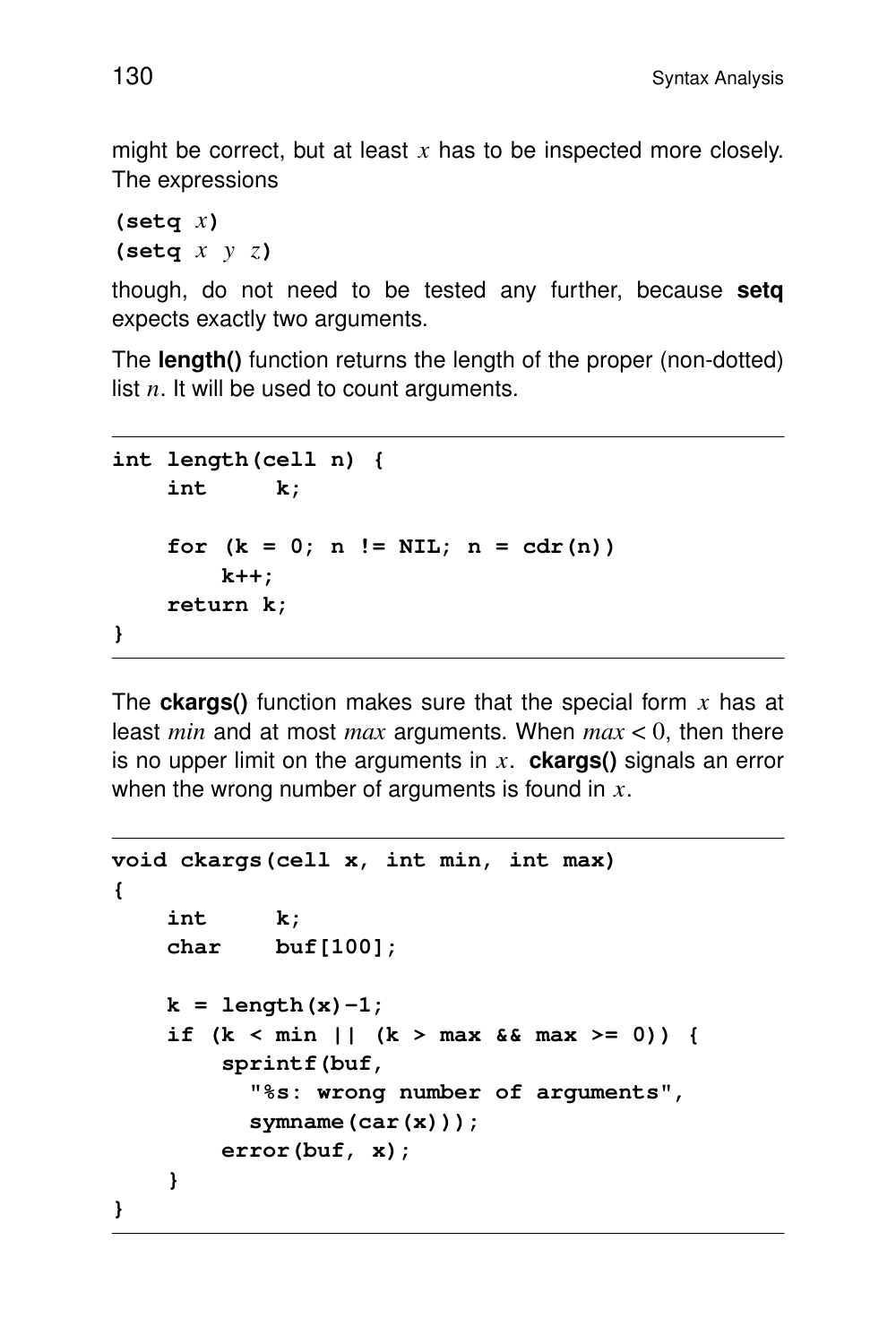The **ckseq**() function performs syntax analysis on each element of the list *x*. The *top* argument indicates that syntax checking is currently being applied to a form that appears at the top level of a program, i.e. a form that does not appear inside of another form.

The *comm* argument indicates that a comment may appear in the place of each of the subforms of x.

All syntax analysis functions return 0, but that value does not bear any significance. See the **syncheck()** function at the end of this section for an explanation.

```
int syncheck(cell x, int top, int comm);
int ckseq(cell x, int top, int comm) {
    for (; pairp(x); x = cdr(x)syncheck(car(x), top, comm);
    return 0;
}
```
The **ckapply()** function makes sure that **apply** has at least two arguments. That's all. Not much can be done in a dynamic programming language at this point without resorting to more complex static program analysis, like type inference. [Milner1978]

```
int ckapply(cell x) {
    ckargs(x, 2, -1);
    return 0;
}
```
A comment may only appear in a context where comments are allowed. This is what the **ckcomment**() function verifies.

```
int ckcomment(int comm) {
    if (!comm) error("comment in wrong context",
                     UNDEF);
    return 0;
```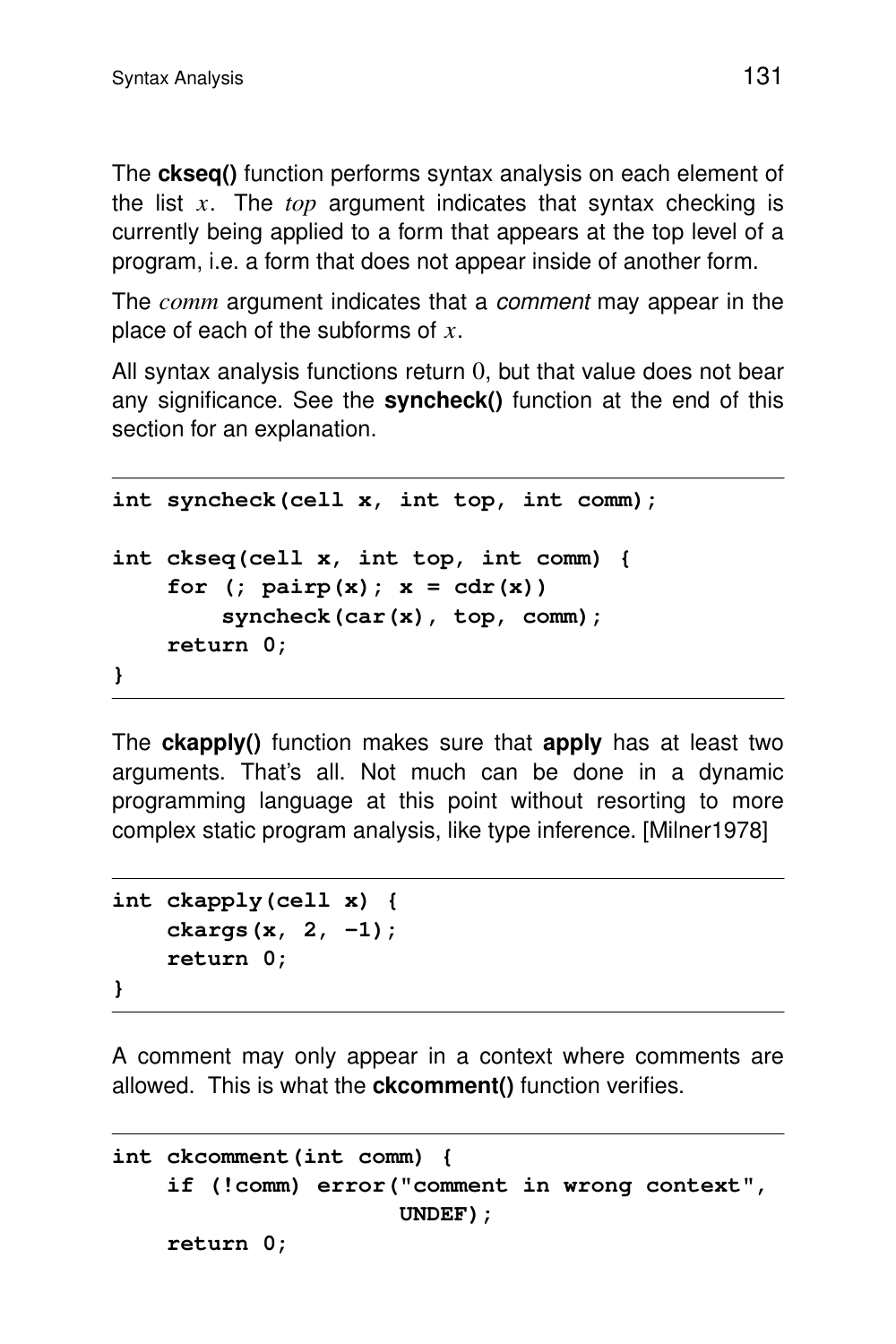**}**

A definition is always introduced by a **def** form in LISP9. All derived forms. like defun, will be transformed to applications of **def**. The **ckdef()** function makes sure that the first argument of **def** is a symbol and the second one is syntactically correct.

Note that *top=0* and *comm=0* are passed to **syncheck()**, because the *value* in **(def** *symbol value***)** is not at the top level (it is contained in **(def ...)**) and it may not be a comment. The value may contain comments, though, for instance when it is a **lambda** special form).

```
int ckdef(cell x, int top) {
    ckargs(x, 2, 2);
    if (!symbolp(cadr(x)))
        error("def: expected symbol", cadr(x));
    if (!top)
        error("def: must be at top level", x);
    return syncheck(caddr(x), 0, 0);
}
```
The **if** form has two or three arguments and the **if\*** form has exactly two arguments. This is what the **ckif()** and **ckifstar()** functions test. They also make sure that those arguments are syntactically correct.

```
int ckif(cell x) {
    ckargs(x, 2, 3);
    return ckseq(cdr(x), 0, 0);
}
int ckifstar(cell x) {
    ckargs(x, 2, 2);
    return ckseq(cdr(x), 0, 0);
}
```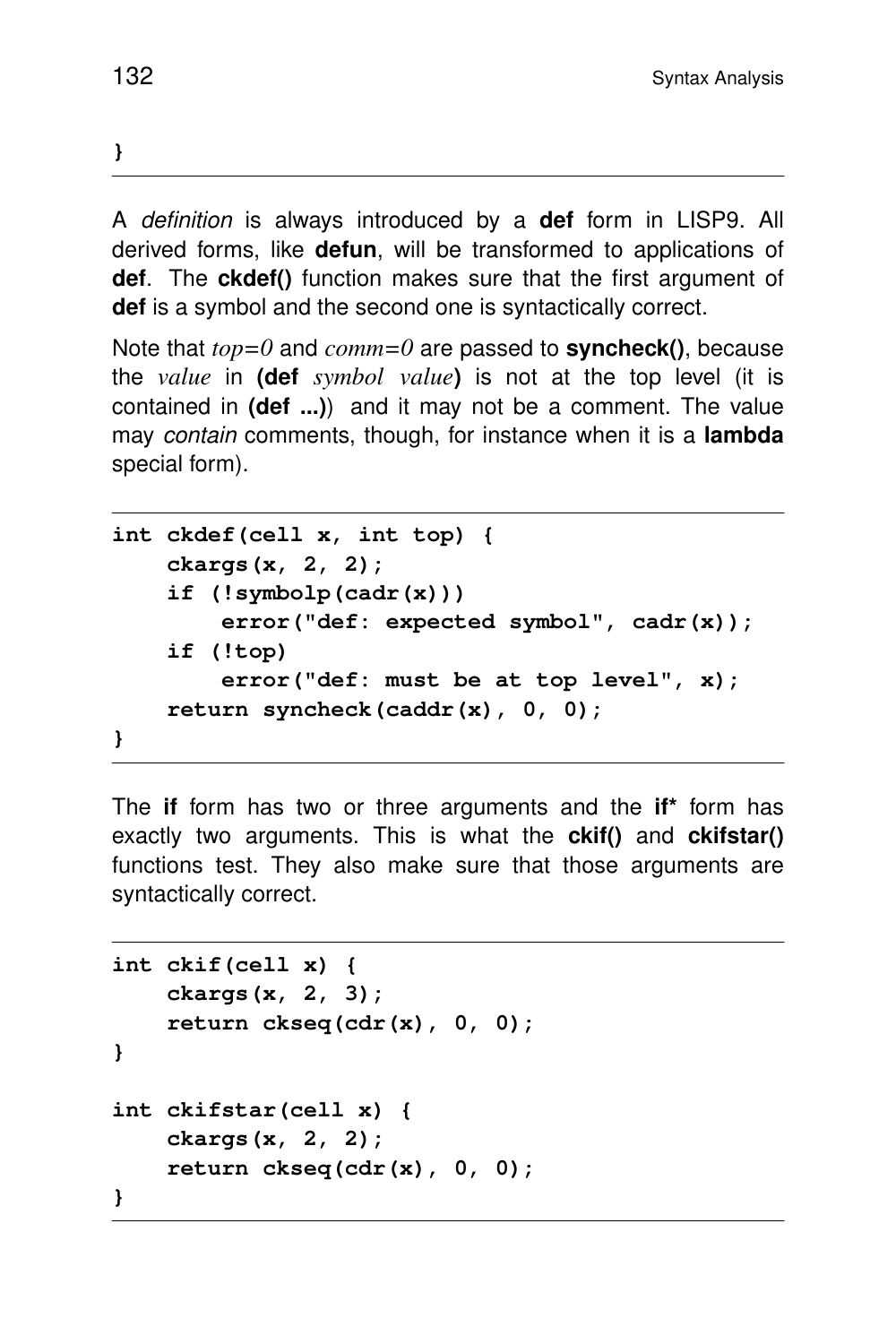The **symlistp()** predicate returns truth, if its argument *x* is either a symbol or a list of symbols. If it is a list, the list may even be dotted or empty. When it is dotted, the object at the end of the list must also be a symbol.

This function is used to make sure that the *formal argument lists* of **lambda** are in the proper shape.

```
int symlistp(cell x) {
   cell p;
    for (p = x; pairp(p); p = cdr(p)) {
        if (!symbolp(car(p)))
            return 0;
    }
    return symbolp(p) || NIL == p;
}
```
The **memq()** function (almost) mimics Scheme's **memq** function [R4RS]. It retur ns the first tail of *x* whose first element is **eq** to *a*. If if  $x$  does not contain  $a$ , it return **NIL**. The function assumes that *a* is a proper (NIL-terminated) list.

```
int memq(cell x, cell a) {
    for (; a != NIL; a = cdr(a))
        if (car(a) == x) return a;
    return NIL;
}
```
The **uniqlistp()** predicate returns truth, if no two elements of the (proper) list *x* are equal in the sense of **eq**. It is used to make sure that formal argument lists of **lambda** do not contain any duplicate symbols.

```
int uniqlistp(cell x) {
    if (NIL == x) return 1;
   while (cdr(x) != NIL) {
```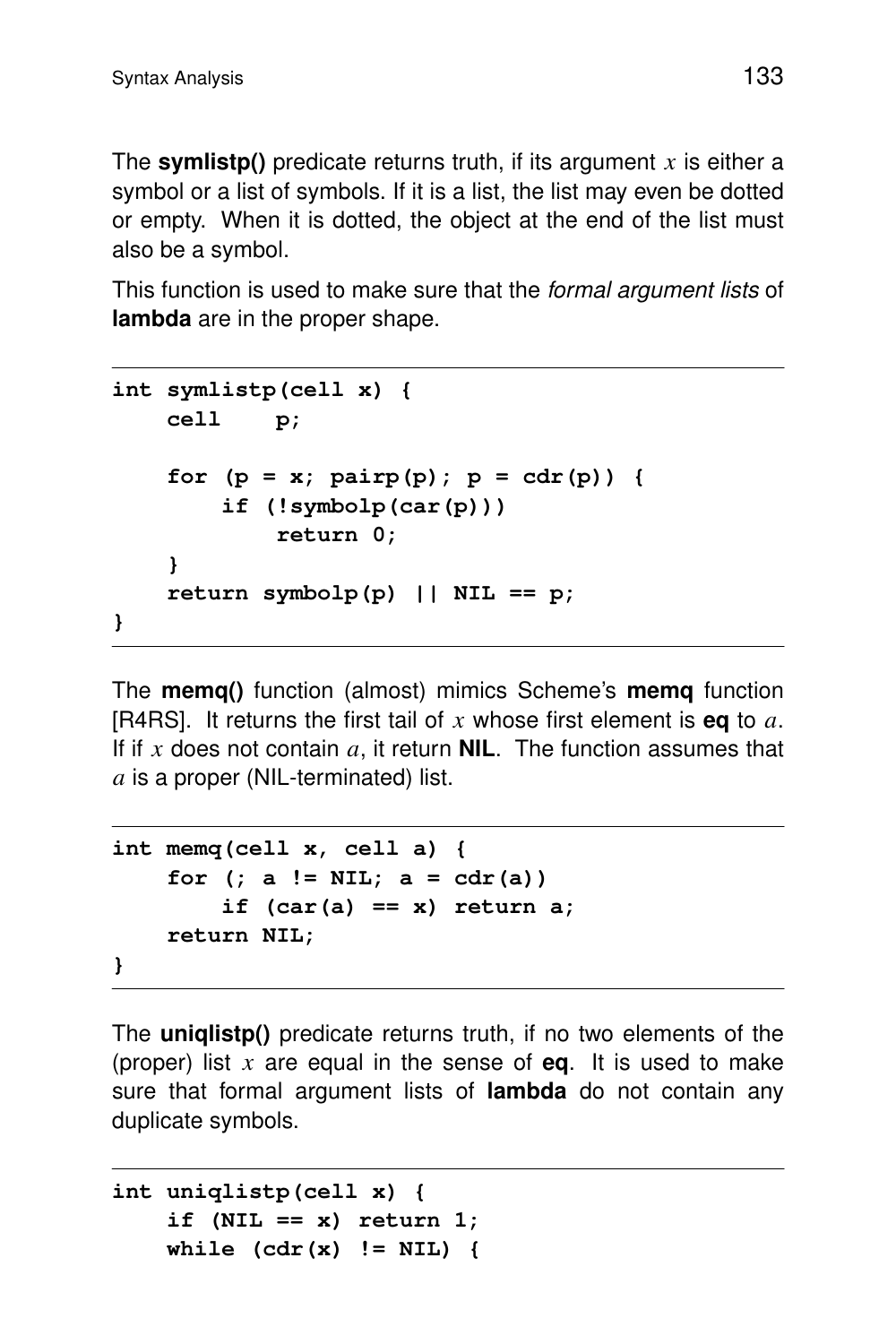```
if (\text{memq}(car(x), cdr(x)) := NIL)return 0;
    x=cdr(x);
}
return 1;
```
The **flatargs()** function turns the (potentially dotted) list *a* into a flat (proper) list. If *a* is a symbol, it returns a singular list containing that symbol. It is used to ''flatten'' for mal argument list of **lambda**, e.g.:

```
(a b . c) \rightarrow (a b c)a \rightarrow (a)
cell flatargs(cell a) {
    cell n;
    protect(n = NIL);
    while (pairp(a)) {
        n=cons(car(a), n);
        car(Protected) = n;
        a=cdr(a);
    }
    if (a != NIL) n = cons(a, n);
    unprot(1);
    return nreverse(n);
}
```
The **cklambda**() function makes sure that the lambda form  $x$ 

- has at least two arguments
- has a proper formal argument list as its second argument
- has no duplicate formal arguments
- has a syntactically correct body  $(2^{nd}$  and following arguments)

Note that comments are allowed in the body of **lambda**. In fact, the *only* expression in the body of a lambda function might be a

**}**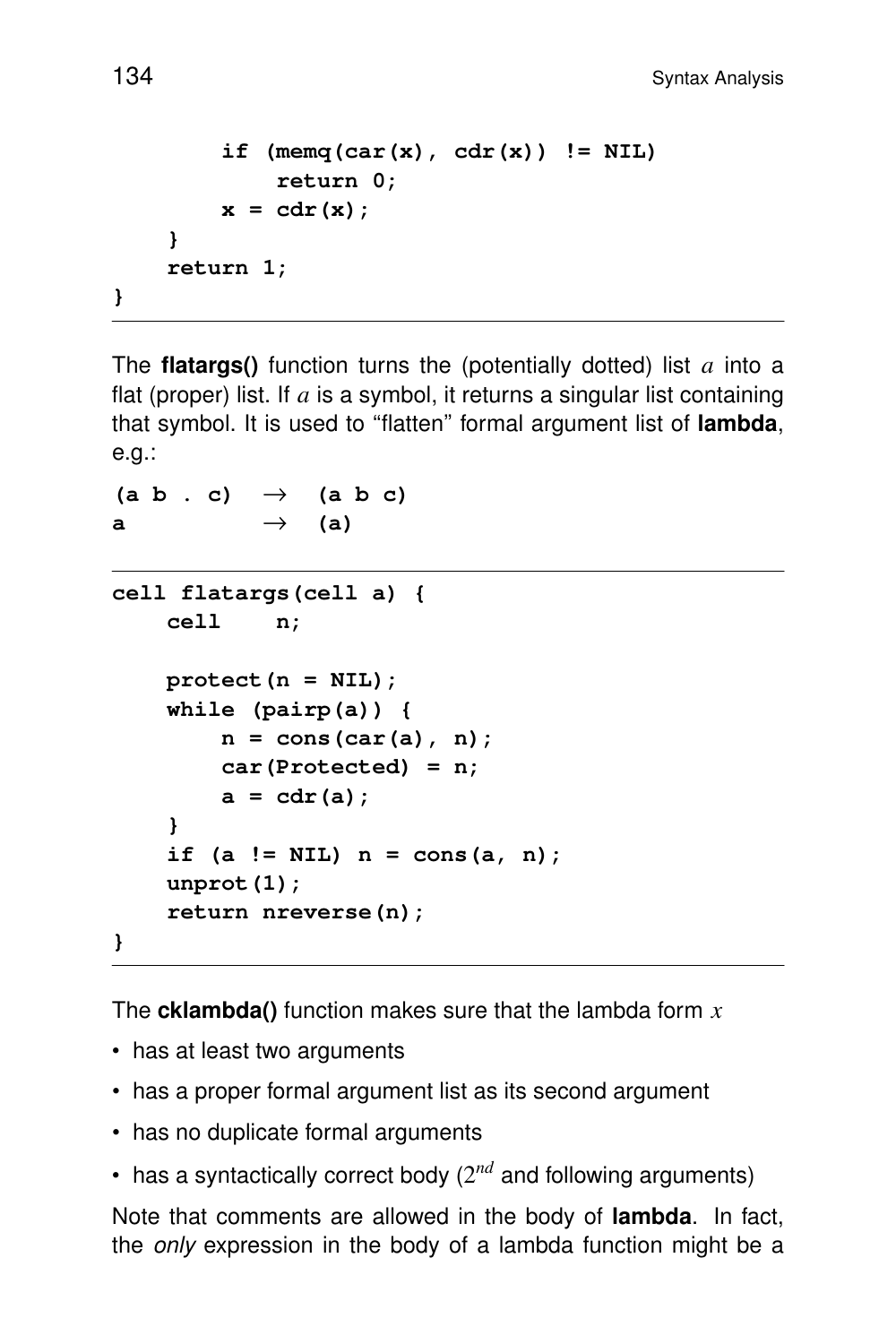comment, which would make the value of the function undefined. A more sophisticated syntax analyzer might catch this case. Feel free to implement the necessary code.

```
int cklambda(cell x) {
    ckargs(x, 2, -1);
    if (!symlistp(cadr(x)))
        error("lambda: invalid formals",
              cadr(x));
    if (!uniqlistp(flatargs(cadr(x))))
        error("lambda: duplicate formal",
              cadr(x));
    return ckseq(cddr(x), 0, 1);
}
```
A **macro** definition has basically the same shape as a **def** form, only with a different keyword as its first element. The **ckmacro()** function syntax-checks this form. The derived **defmac** form will be transformed to an application of **macro** during macro expansion.

```
int ckmacro(cell x, int top) {
    ckargs(x, 2, 2);
    if (!symbolp(cadr(x)))
        error("macro: expected symbol", cadr(x));
    if (!top)
        error("macro: must be at top level", x);
    return syncheck(caddr(x), 0, 0);
}
```
A **prog** form is correct, if all of its arguments are correct. **ckprog()** performs this test.

```
int ckprog(cell x, int top) {
    return ckseq(cdr(x), top, 1);
}
```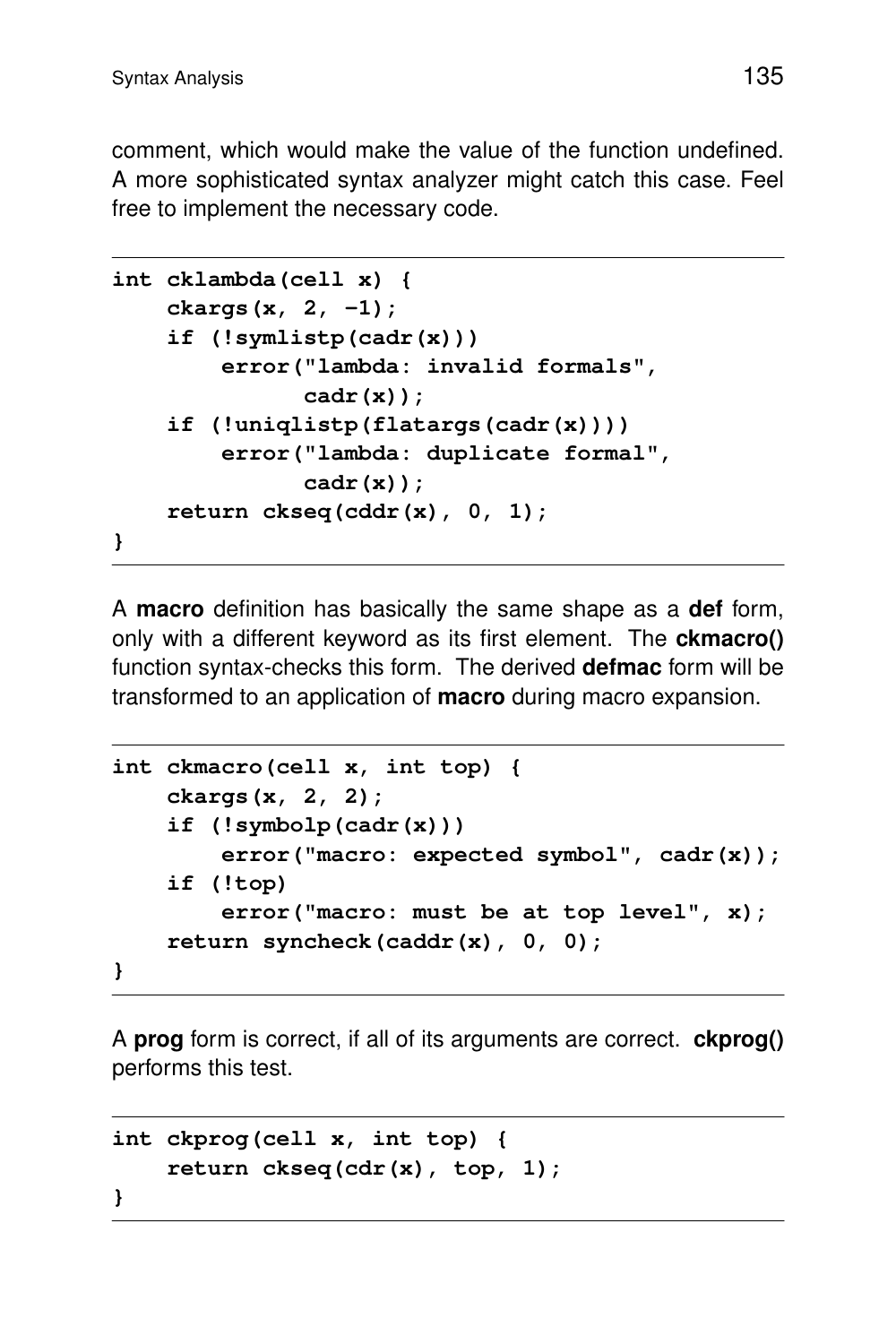The **ckquote()** function makes sure that **quote** has exactly one argument.

```
int ckquote(cell x) {
    ckargs(x, 1, 1);
    return 0;
}
```
As indicated at the beginning of this section, **setq** has exactly two arguments and, given this case, the first one has to be a symbol. The **cksetq()** function perfor ms the syntax analysis of **setq**.

```
int cksetq(cell x) {
    ckargs(x, 2, 2);
    if (!symbolp(cadr(x)))
        error("setq: expected symbol", cadr(x));
    return ckseq(cddr(x), 0, 0);
}
```
The **syncheck()** function performs syntax analysis of the form  $x$ . When  $top \neq 0$ , the form x appears at the top level and when  $comm \neq 0$ , the form may be a comment. **syncheck()** is called recursively by the above functions, passing the proper values for *top* and *comm* along.

Any *atom* is a valid LISP9 program, so **syncheck()** returns immediately when given an atom. Dotted lists are never valid programs. All other cases will be delegated to the functions above . The default case is *function application*, which is simply checked for correctness of its function and arguments.

**syncheck()** returns an uninteresting value when  $x$  is a valid form. Otherwise it signals an error.

The reason why the syntax analyzing functions return a value at all is the structure of the **syncheck()** function. Because all the **ck...()** functions return a value, delegation to other functions can be done by statements like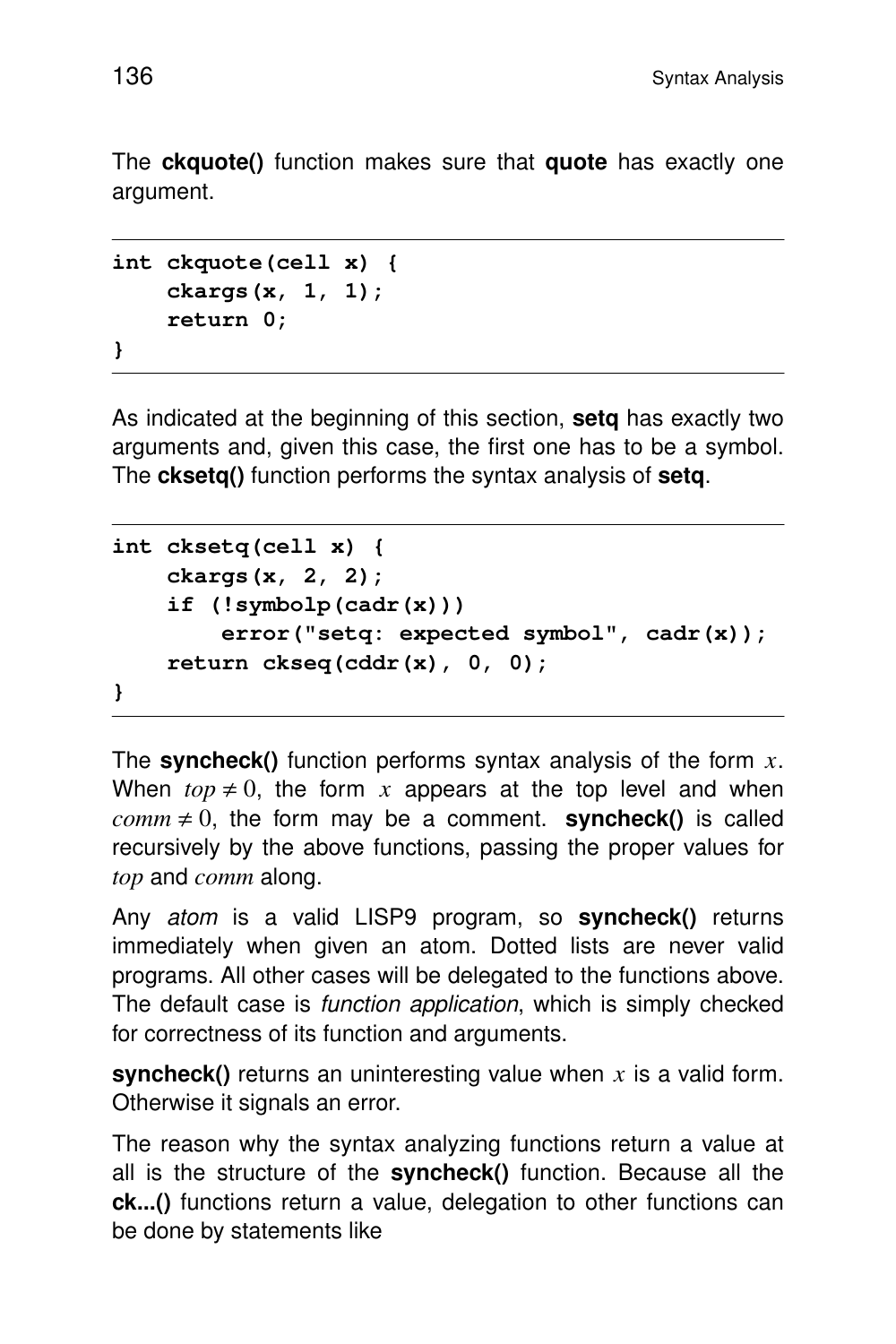```
if (car(x) == S_apply) return ckapply(x);
```
which looks less cumbersome than

```
if (car(x) == S_apply) { ckapply(x); return; }
```
Yes, equally readable alternatives (like nested "if") exist.

```
int syncheck(cell x, int top, int comm) {
   cell p;
    if (atomp(x)) return 0;
    for (p = x; pairp(p); p = cdr(p));
    if (p != NIL)
        error("dotted list in program", x);
    if (car(x) == S_apply) return ckapply(x);
    if (car(x) == S comment)
        return ckcomment(comm);
    if (car(x) == S_def) return ckdef(x, top);
    if (car(x) == S if) return ckif(x);
    if (car(x) == S_ifstar) return ckifstar(x);
    if (car(x) == S_lambda) return cklambda(x);
    if (car(x) == S macro)return ckmacro(x, top);
    if (car(x) == S_prog) return ckprog(x, top);
    if (car(x) == S_quote) return ckquote(x);
    if (car(x) == S_setq) return cksetq(x);
    return ckseq(x, top, comm);
```
**}**

## 14.2 Closure Conversion

Once a form is known to be in the proper shape, its handling becomes much simpler, because lots of assumptions about its syntax tree can be made. For instance, the body of a lambda function  $f$  can now be referred to as  $cddr(f)$  without having to make sure that the form  $f$  does indeed have a cddr field. Since the form has passed syntax analysis, it does. Similarly, it can be assumed safely that the first arguments of the **def**, **macro**, and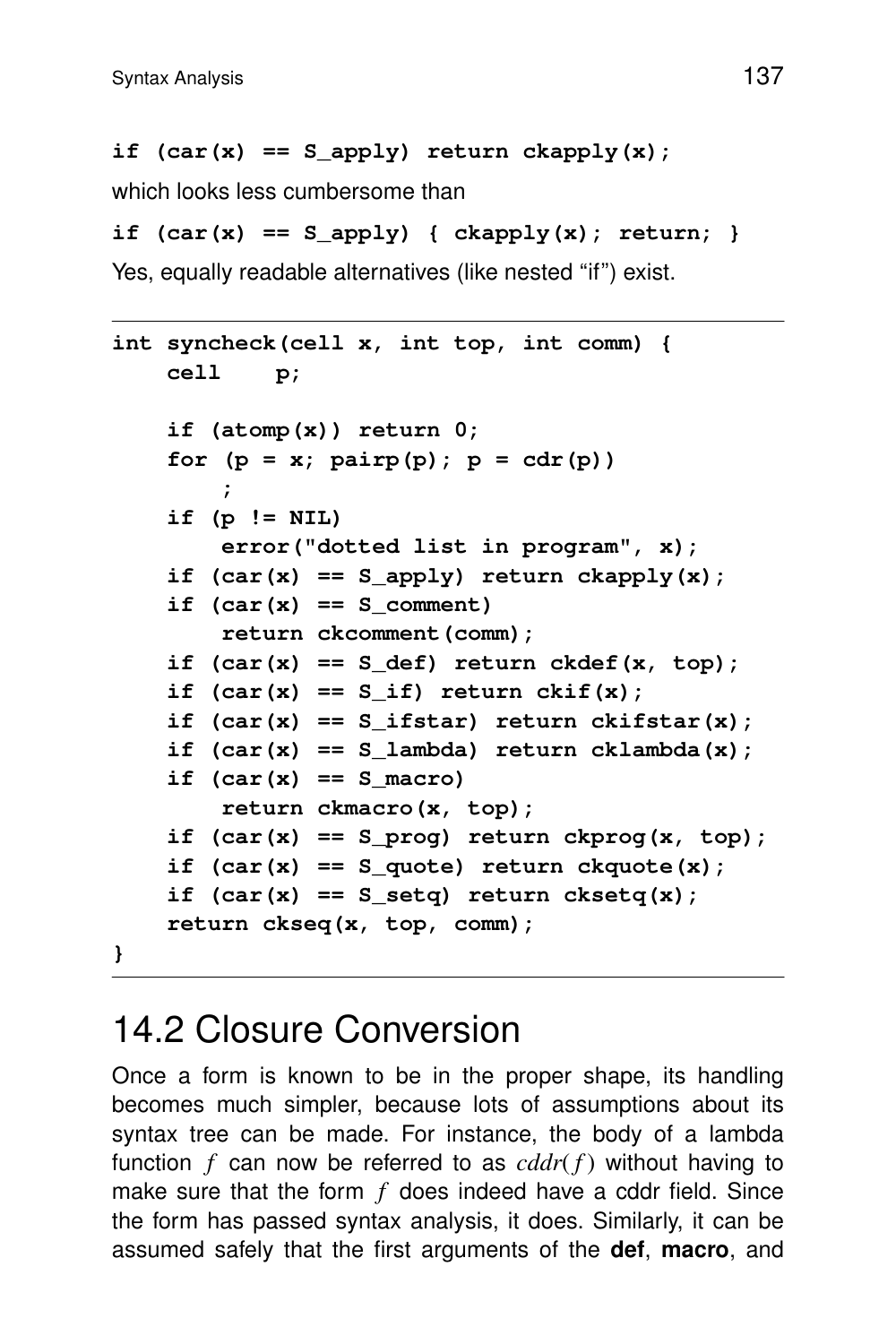**setq** forms are symbols.

The next step in the compilation of LISP code is called *closure* conversion. A closure is a technical term that describes what LISP programmers typically call a *function* – given *lexical scoping*.

When a LISP function is created, it *closes over* all free variables referenced in its body. The *free variables* of a function are those variables that are referenced in a function, but are are not formal arguments of the same function. A variable that is not free in a function is called *bound* in that function (and vice versa).

For instance, the variable  $x$  is bound in

**(lambda (x) (f x))**

but the variable *f* is free in that expression – because it is not contained in the formal argument list (x).

The function created by the lambda expression will "remember" the binding of *f* , though, thereby enabling definitions like this:

```
(defun (complement p)
  (lambda (x) (not (p x))))
```
The **complement** function takes a predicate *p* as its argument and creates a new (anonymous) function that returns the complement of  $p$  applied to  $x$  (its own argument). When **complement** is done evaluating, the variable  $p$  in **complement** no longer exists, but the resulting anonymous function will remember its binding. This is why the following code works:

```
(defun (even x) (= 0 (rem x 2)))
(def odd (complement even))
(odd 5) => t
```
LISP textbooks, including this one, often talk about bindings of variables to values or of symbols to values. This terminology is a bit muddy, though, so it shall be clarified in the following.

A variable is a symbol that is bound to a location. A location is a storage cell – sometimes called a box – in which some value can be stored. So when a "variable is bound to a value", this actually means that the "variable is bound to a location containing the value''.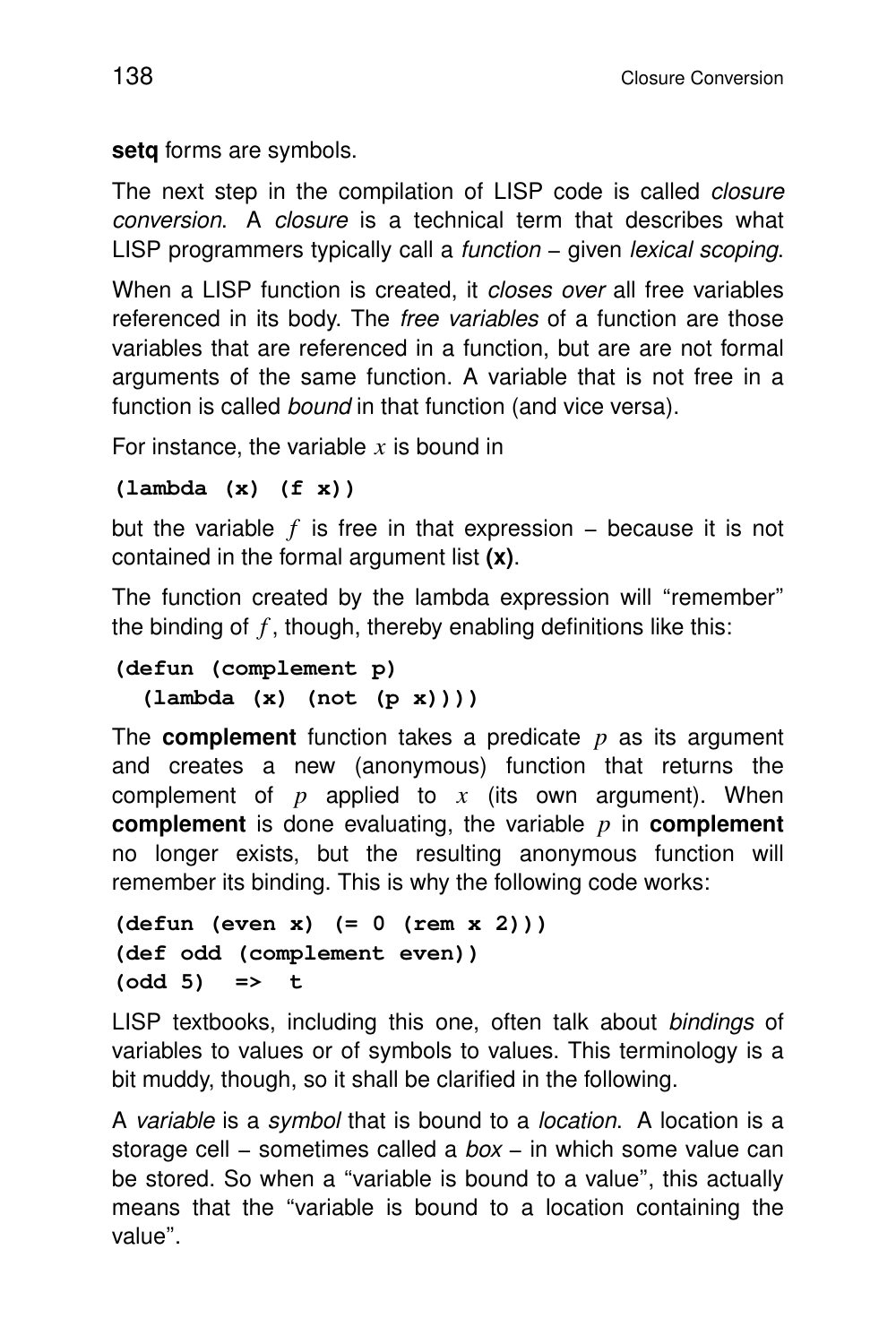The term "the binding of a variable" is sometimes used to refer to the box that holds the value of that variable. The binding of a variable is ''in effect'', or exists, as long as the box associated with the name of the variable exists.

Bindings of symbols to locations are created by **def** forms or by lambda functions. All bindings have indefinite extent: once created, they exist forever. However, *local bindings*, as created by **lambda**, may be recycled by the garbage collector when it can prove that these bindings can no longer be accessed by any program in the system.

In programming languages without closures, a function is merely an address in memory. Application of the function is performed by temporarily transferring control to that address. It works the same way in LISP, but in addition the bindings that were in effect when the function was created also have to be in effect when the function is being applied.

The task of closure conversion is basically to replace all references to free variables in a function by references to a *local* environment that will become part of the data object representing a function. In LISP, this conversion can be though of as:

```
(lambda (z) --> (%closure (z)
  (z \times y) \qquad \qquad # (<br/>binding of x>
                          <binding of y>)
                        (z (%ref 0) (%ref 1)))
```
The **%closure** keyword indicates a closure; *x* has been replaced by **(%ref 0)** and *y* by **(%ref 1)** in the body of the closure. In front of the body, there is another element in the closure: a vector containing the local environment. Given this vector *v*, **(%ref** *n***)** essentially becomes **(vref** *v n***)**.

In the above expression the free variables x and  $y$  have been replaced by references to locations in a local environment. When the closure is applied to a value, the local environment becomes the current environment for the duration of evaluating the body of the closure.

There is one problem, though: The bindings of *x* and *y* cannot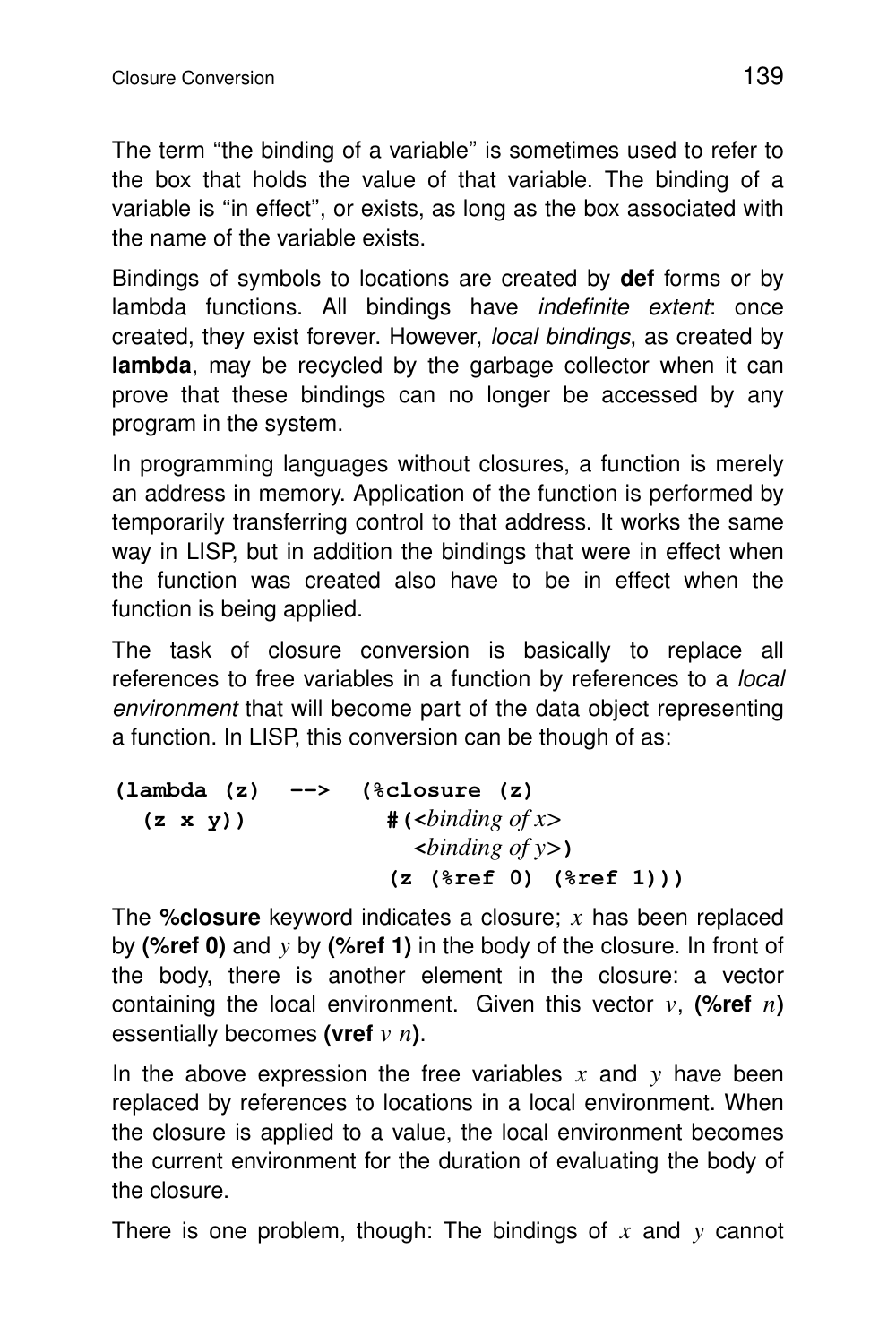necessarily be known at compile time, so the compiler cannot build the vector implementing the local environment. This has to be done at run time.

### 14.2.1 Building an Environment

Every free variable is bound *somewhere*, either in the environment of an *outer function* or in the formal argument list of the *immediate* outer function (IOF). An outer function of the function *f* is any function in which *f* is contained. Given  $f = lambda(z) (z x y)$ and

```
(lambda (x) (lambda (y) (lambda (z) (z x y))))
```
both the entire above expression as well as

```
(lambda (y) (lambda (z) (z x y)))
```
are outer functions of  $f$ . However, only the latter is the *immediate* outer function of *f* , because it directly contains *f* without any other functions (lambda expressions) in between.

In the example, the function  $f$  contains one free variable  $(y)$  that is bound in its immediate outer function and another one (*x*) that is bound in the outermost function. Note that *x* is also free in the IOF of *f* .

So when  $f = (lambda(z) (z x y))$  is created, its environment has to be populated with one free variable of its IOF and one bound variable of its IOF. The former can be achieved by copying the binding of *x* from an environment slot of the IOF to a slot in the environment of the new function.

However, the same cannot be done with a variable that is bound in the IOF, because it is located on the runtime stack and does not have any environment slot. So the another step is necessary to replace bound variables in closures as well:

**(lambda (z) --> (%closure (z)**  $(z \times y)$   $\qquad \qquad #$  (*sbinding of x* **<***binding of y>***) ((%arg 0) ; z (%ref 0) ; x (%ref 1))) ; y**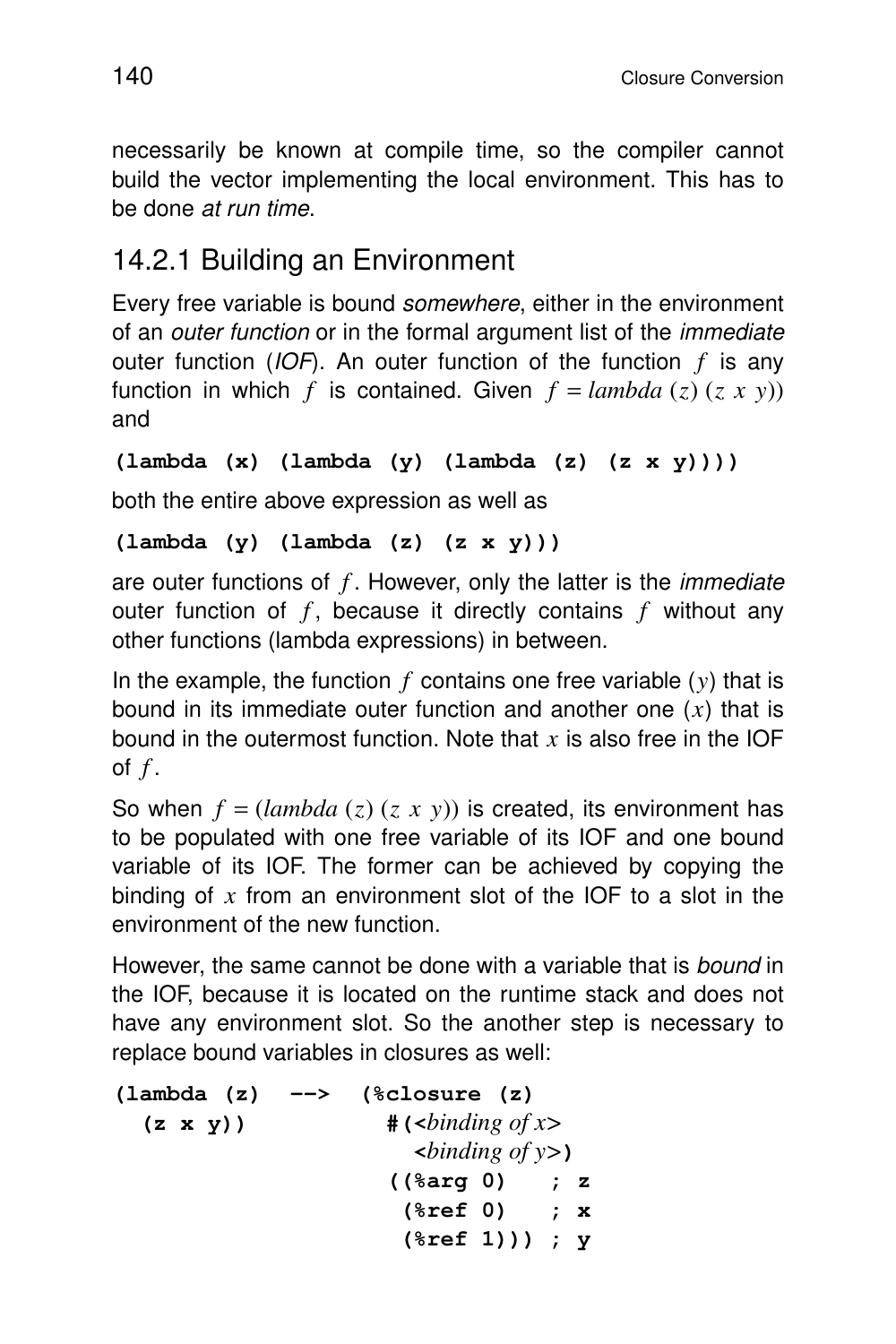An expression of the form (%arg  $n$ ) now references the  $n^{th}$ argument of the closure. The formal argument list is still kept, through, for two reasons: it indicates the number of arguments that the closure expects and it indicates whether the number of arguments is fixed or variable.

Now that all variables can be identified using numeric indices, the compiler can build the initialization map or initmap of the closure. This map specifies a source slot for each binding of a free variable as well as its destination slot in the new local environment. It also specifies the type of slot from which the binding will be fetched: either from an outer environment (*e*) of from an argument slot (*a*) on the runtime stack.

Given that

- $\cdot$  the binding of x is in environment slot 0 of the IOF
- the binding of *y* is in argument slot 0 of the IOF

the initmap would look like this:

**((e 0 0) ; env slot 0 --> slot 0 (a 0 1)) ; arg slot 0 --> slot 1**

meaning that when  $(lambda (z) (z x y))$  is being created, the first slot of its local environment is populated from slot  $0$  of the environment of the IOF and slot 1 is populated from argument 0 of the IOF. The complete conversion would then look like this:

**(lambda (z) --> (%closure (z) (z x y)) ((e 0 0) (a 0 1)) ((%arg 0) (%ref 0) (%ref 1)))**

The body of the closure is now completely free of symbols and all references to values of variables are done via shallow binding, i.e. by directly accessing a slot of an environment or a slot of the runtime stack. Therefore, variable access is constant-time. The local environment itself has been replaced by instructions in the initmap that specify how to create the environment at run time.

Because there are no symbolic references in the body of the closure any longer, it can be translated to bytecode for an abstract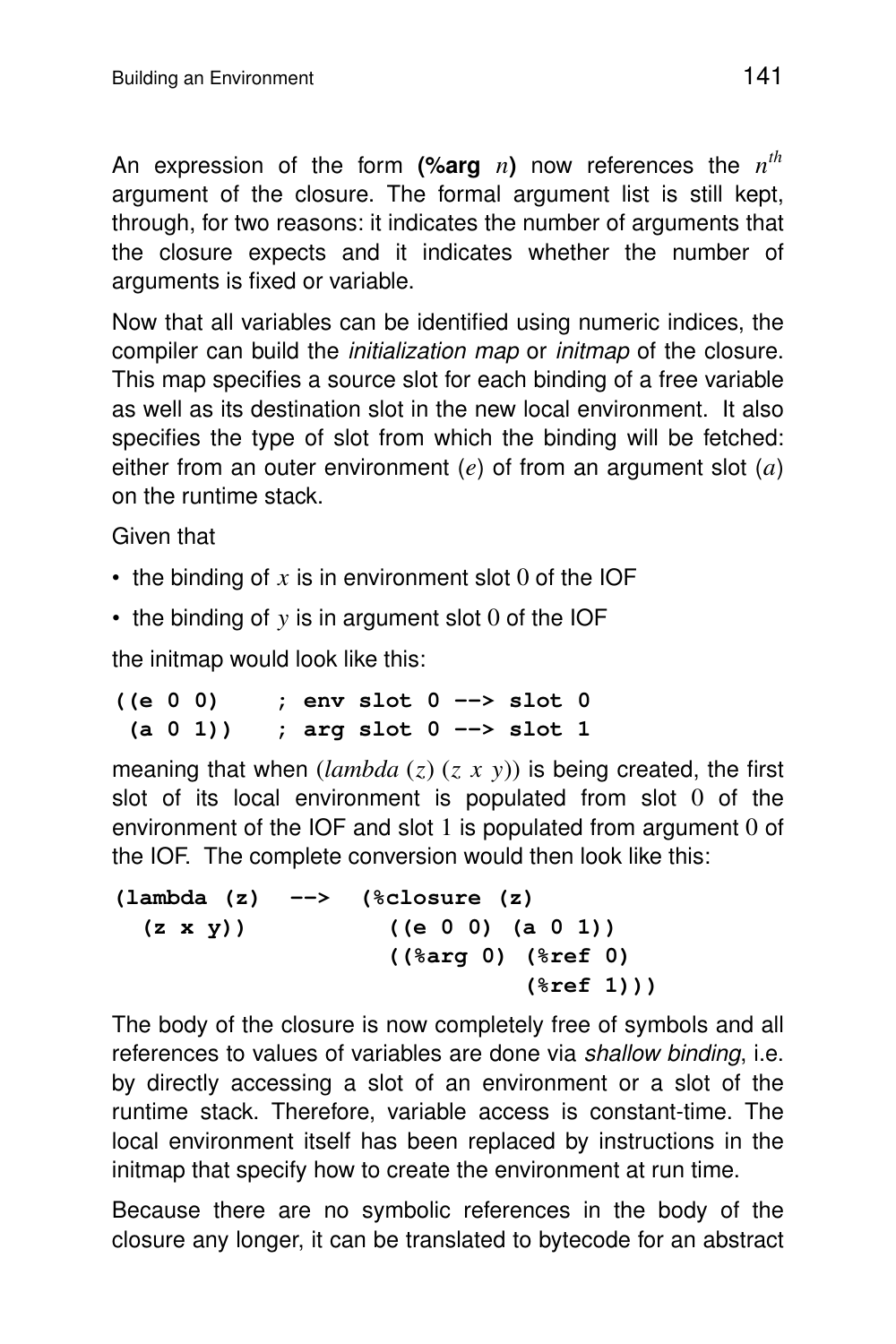machine. The closure can then be applied to some values by temporarily making its local environment the current environment and transferring control to the address of its bytecode.

Note that local environments are *always* being populated from the IOF and never from any other outer functions. This can be demonstrated as follows:

If a variable  $x$  is bound in a function  $f$ , it shadows any variables named x that are bound in outer functions of  $f$ , so  $x$  is never fetched from any outer function.

A var iable that is free in *f* is either bound or free in the IOF of *f* . In either case, its binding will be fetched from the IOF.

The binding of a variable that is free in both the IOF and the IOF of the IOF already has been propagated from the IOF of the IOF to the IOF. Hence there is no need to refer to any function other than the IOF when building a new environment.

Alternatively: given a function c with IOF b and outermost function  $a$ , there cannot be any variable that exists (free or bound) in  $a$ , does not exist in *b* and is free in *c*. It must also be free (or bound) in *b* and therefore its binding will be fetched from *b*.

When there is no outer function from which a binding can be copied, then the binding will be copied from the top level environment in which all bindings created by **def** are located. For instance:

```
(lambda (x) --> (%closure (x)
 (foo x x)) ((e 6 0))
                   ((%ref 0) (%arg 0)
                            (%arg 0)))
```
given that the symbol **foo** is bound to slot 6 of the top level environment.

When bindings are propagated from one environment to the next, they do not necessarily occupy the same slots in every environment. Each time a new environment is built, bindings may vanish or be added. Bindings are added when a variable that was previously bound becomes free, as in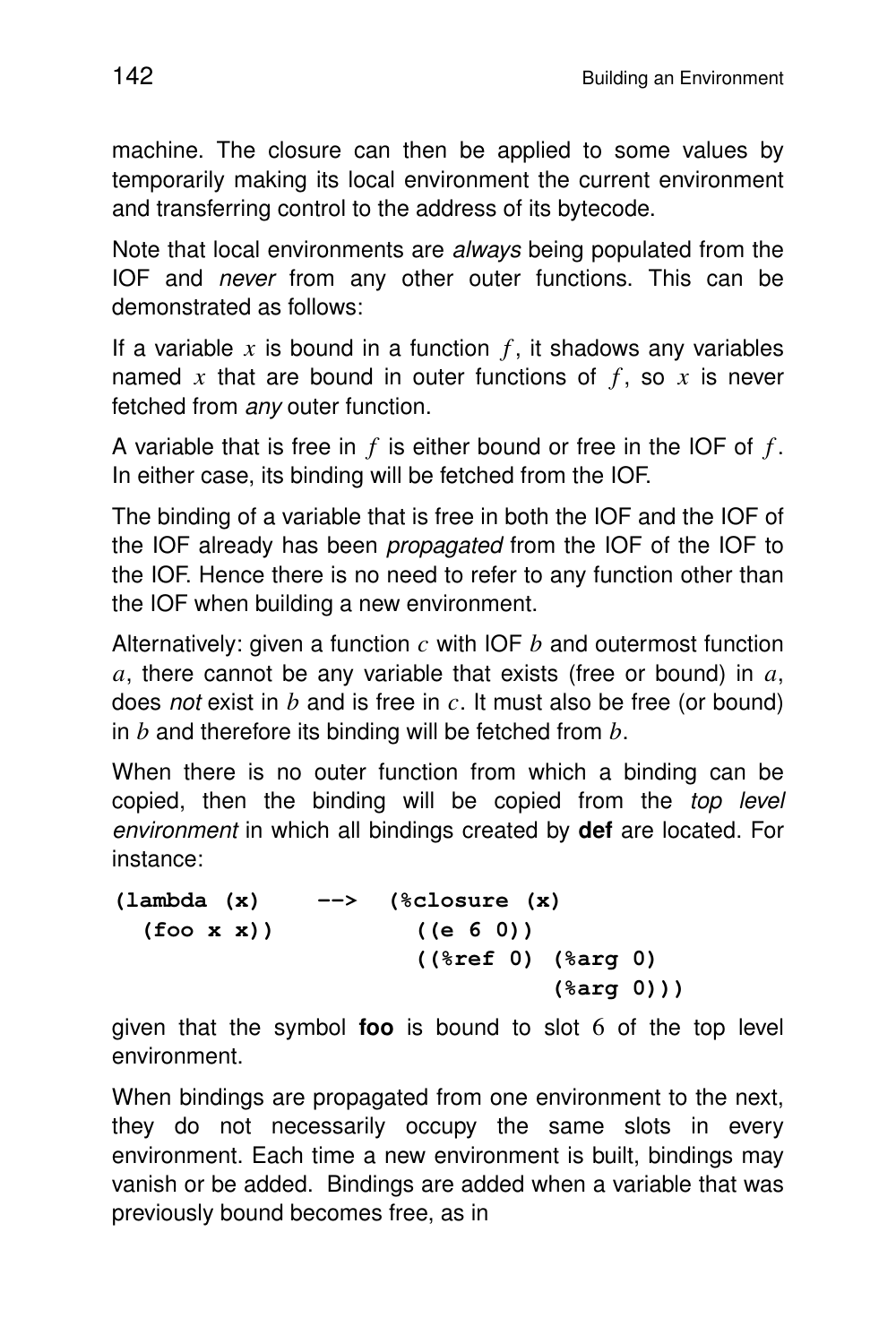#### **(lambda (x) (lambda (y) (x y)))**

Here the variable  $x$  is bound in the outer, but free in the inner function. Bindings vanish when a free variable exists in the outer function, but not in the inner, as in

#### **(lambda () (foo (lambda (y) y)))**

Here the variable *foo* is free in the outer function, but does not exist in the inner one. Consider the expression

| $(\text{lambda} (\text{f } q))$ | ; E1               |
|---------------------------------|--------------------|
| (lambda(h)                      | ; E2               |
| (f (lambda (x) ; E3))           |                    |
|                                 | (foo (g x) (h x))) |

where various free variables appear and disappear as the number of outer functions increases. The corresponding local environments, argument slots, and initmaps are shown in figure 29. E1 is the outermost environment, E2 the middle one, and E3 the innermost one. Solid arrows denote propagation of bindings, dashed arrows indicate time.





Note that, although there are four free variables in total, no environment contains more than three bindings. This is because the binding of *f* is dropped at the same time as the binding of *h* is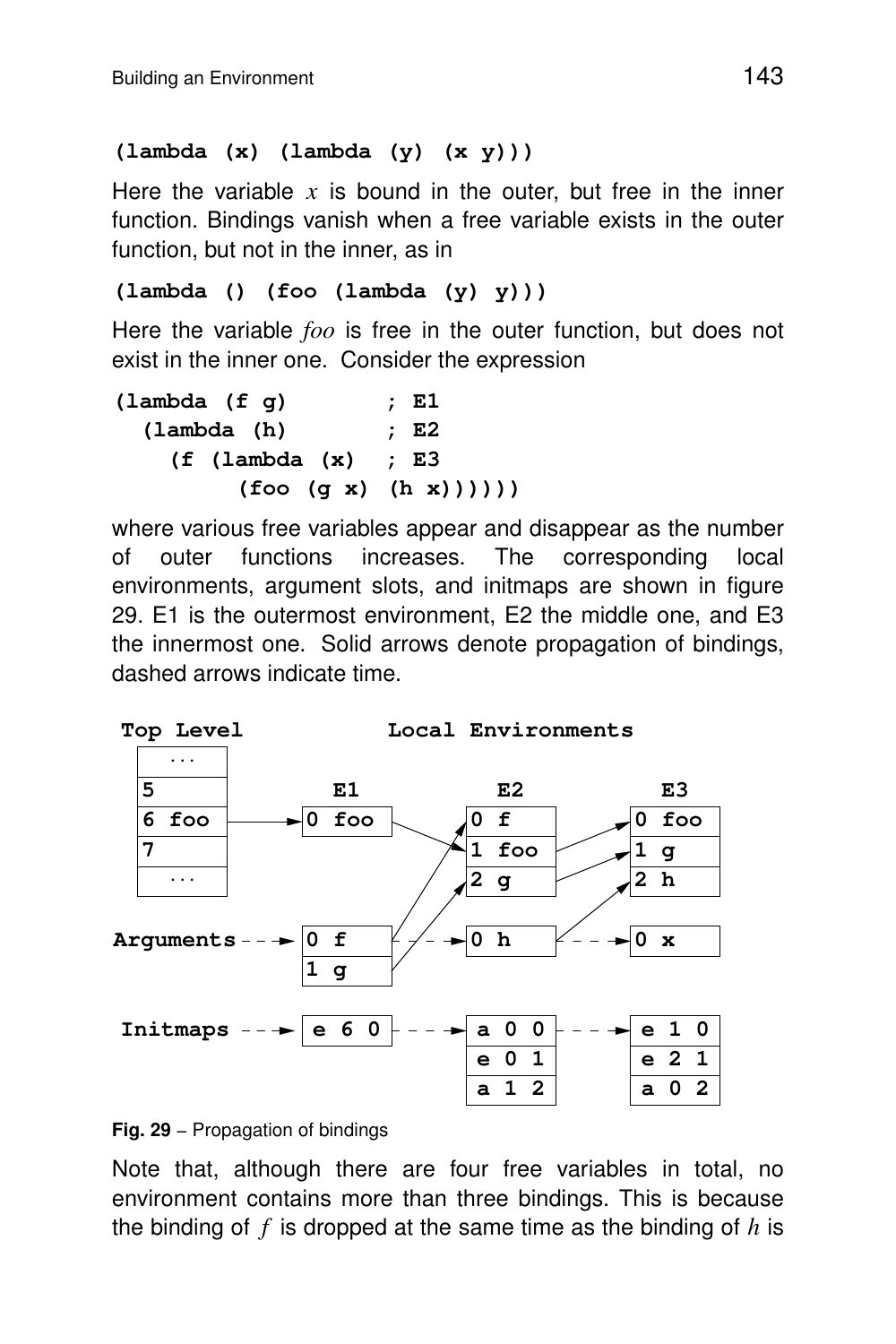added. Local environments do not carry any dead weight. Only variables that are actually free in a function will be propagated.

A special case of the closure is the *combinator*, a function without any free variables, like

#### **(lambda (x) x)**

The closure resulting from a combinator has an empty initmap, so no local environment has to be created at all. Strictly speaking, the resulting closure is not even a closure, because it does not close over any free variables. Combinators are very efficient and under some circumstances, closures can be converted to combinators.

The following closure conversion code will do all of the above and a few more things. It is the heart of the compiler, where most of the complexity resides. But let us approach this part step by step...

## 14.2.2 Finding Free Variables

The **set\_union()** function returns the union of the sets *a* and *b*. Each set is represented by a list of unique symbols. The function returns a fresh list that contains every element that is contained in either *a* or *b* or both. Since it operates on lists of symbols and the sets *a* and *b* are typically small, it uses the **memq** function (rather than a hash table) to test whether a given element is already contained in the result.

```
cell set_union(cell a, cell b) {
    cell n;
    a=reverse(a);
    protect(a);
    protect(n = b);
    while (pairp(a)) {
        if (memq(car(a), b) == NIL)
             n=cons(car(a), n);
        car(Protected) = n;
        a=cdr(a);
    }
    if (a := \text{NIL } \& \text{memq}(a, b) == \text{NIL})
```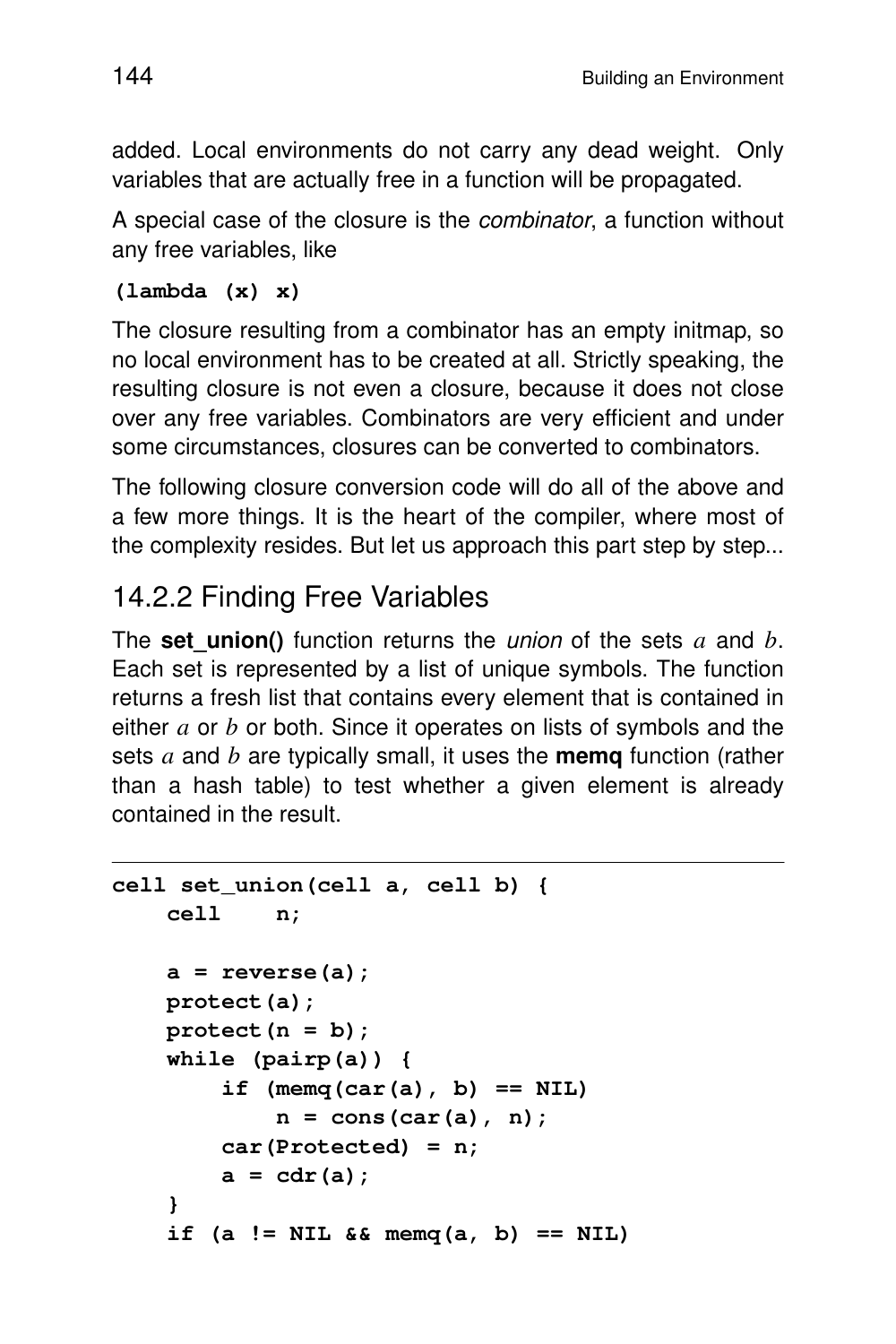```
n=cons(a, n);
   unprot(2);
    return n;
}
```
The **freevars**() function returns a list of *free variables* in the Sexpression  $x$  given the bound variables listed in the environment *e*.

The term "S-expression" ("symbolic expression") is an ancient umbrella term for all LISP expressions and forms, including special forms [McCarthy1960a]. Originally, the term applied only to symbols and pairs, but these days it is more broadly applied to all kinds of LISP data objects. The latter, more liberal usage will be adopted here.

The term "environment" is used rather loosely in the context of the **freevars()** function, because it is really only a list of bound symbols here and does not contain any bindings.

The function uses the **subrp()** predicate, which returns truth, when the symbol  $x$  names a *primitive* function. The terms shall be explained later. For now it is only important to know that the names of primitive functions are not considered to be variables when they appear in operator positions in function applications. Hence they cannot be free variables in this case.

The name SUBR is short for "subroutine", another ancient name for functions that were not implemented in LISP, but in assembly language or, later, in various system programming languages [MaCarthy1960b].

Basically, finding free variables is simple [Holm2016], but in the specific case discussed here, there are many different cases to consider.

(1) If *x* is in *e*, it is bound; the result is **NIL**.

(2) If  $x$  is a symbol (and not in  $e$ ), it is free; the result is  $(x)$ , a singular list containing *x*.

(3) If  $x$  is an atom, but not a symbol, it is not a variable at all; the result is **NIL**.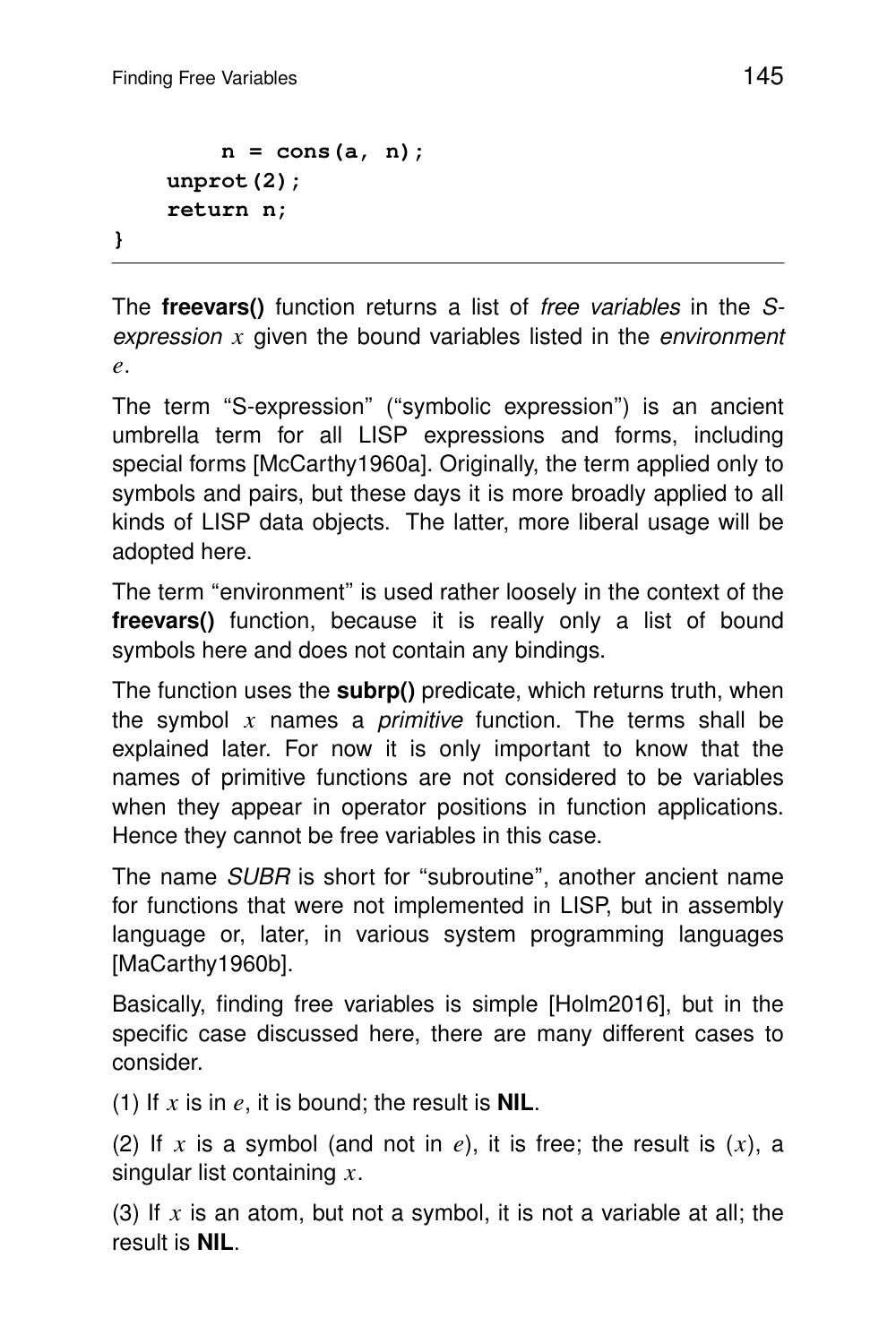(4) If *x* is an application of **quote**, the result is **NIL**. Quoted objects can never be free variables.

(5) If *x* is an application of **−−** (a comment), the result is **NIL**.

(6) If *x* is an application of **apply**, **prog**, **if**, **if\***, **setq**, or an application of any primitive function, the result is the union of the free variables of  $cdr(x)$ .

(7) If *x* is an application of **def** or **macro**, the result is the union of the free variables of  $cddr(x)$ . The symbol being *defined* in such a form  $(cadr(x))$  can never denote a free variable, exactly because it is being defined by the form.

(8) If  $x$  is a lambda function, then the variables bound by it will be added to *e* and with that environment in effect, the result will be the union of the free variables of the body,  $cddr(x)$ , of the function. (The original environment will be restored after finding the free variables of the function).

Note that all the cases that compute the union of the free variables of some subexpression of *x* do so by ''falling through'' to the **while** loop at the end of **freevars()**. The function recurses only through that loop in order to collect free variables of subexpressions.

| X           | е     | <b>Result</b> | <b>Notes</b>                |
|-------------|-------|---------------|-----------------------------|
| foo         | nil   | (foo)         |                             |
| bar         | (bar) | nil           | <i>bar</i> is bound         |
| (quote foo) | nil   | nil           |                             |
| (f 1 2)     | nil   | (f)           | 1,2 are not symbols         |
| $(+ x y)$   | nil   | (x, y)        | $+$ is a primitive operator |
| (lambda(x)) | nil   | (f q)         | $x$ is bound in lambda      |
| (f (q x)))  |       |               |                             |

**Fig. 30** – Finding free variables, examples

Figure 30 lists the results of some sample applications of **freevars()**.

**int subrp(cell x);**

```
cell freevars(cell x, cell e) {
   cell n, u, a;
```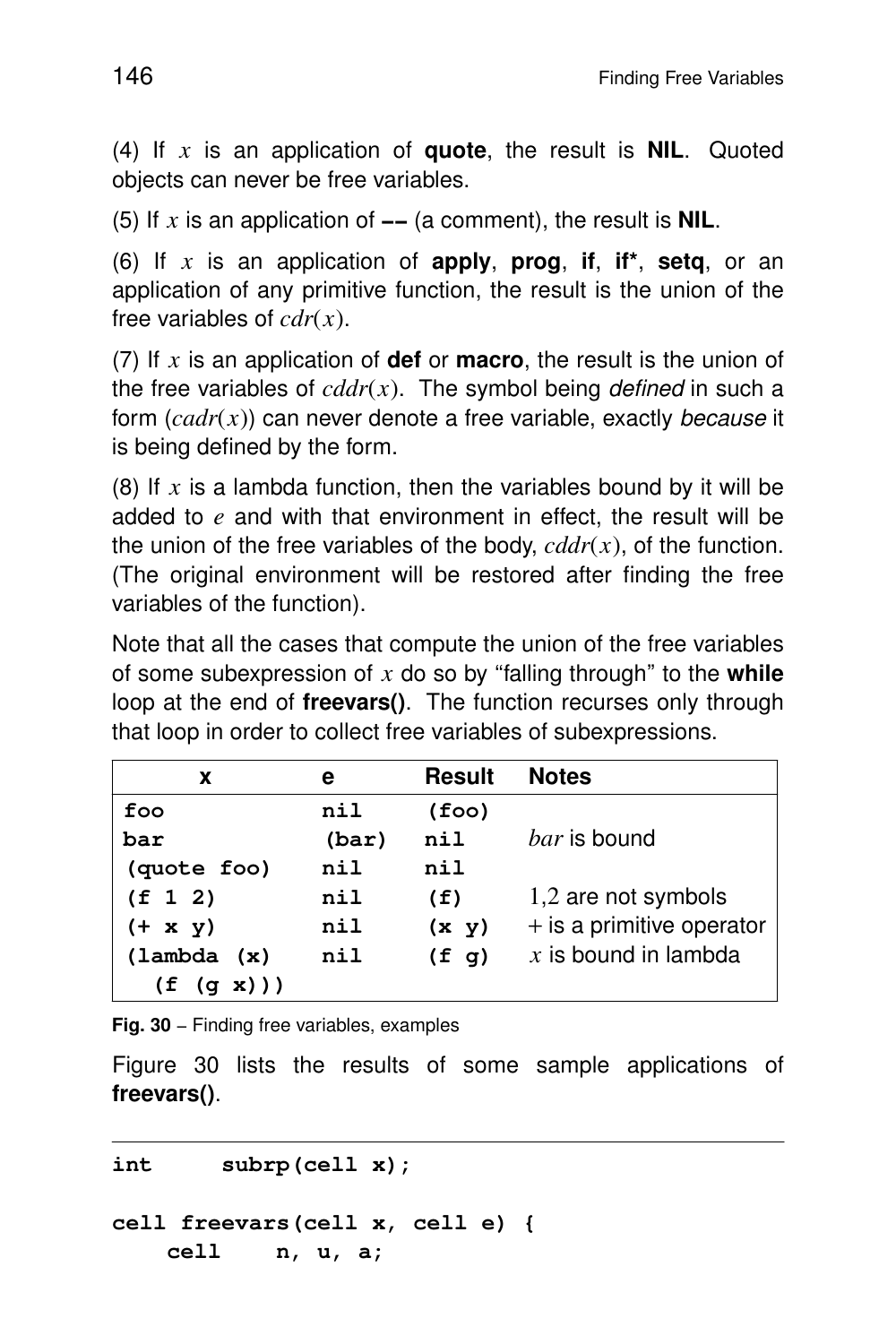```
int lam;
lam = 0;
if (memq(x, e) != NIL) {
    return NIL;
}
else if (symbolp(x)) {
    return cons(x, NIL);
}
else if (!pairp(x)) {
    return NIL;
}
else if (car(x) == S_quote) {
    return NIL;
}
else if (car(x) == S_apply ||
         car(x) == S_prog ||
         car(x) == S_if ||
         car(x) == S_ifstar ||
         car(x) == S_setq
) {
    x=cdr(x);
}
else if (car(x) == S_def ||
         car(x) == S_macc) {
   x=cddr(x);
}
else if (car(x) == S_{comment}) {
    return NIL;
}
else if (subrp(car(x))) {
   x=cdr(x);
}
else if (car(x) == S_lambda) {
   protect(e);
    a=flatargs(cadr(x));
   protect(a);
```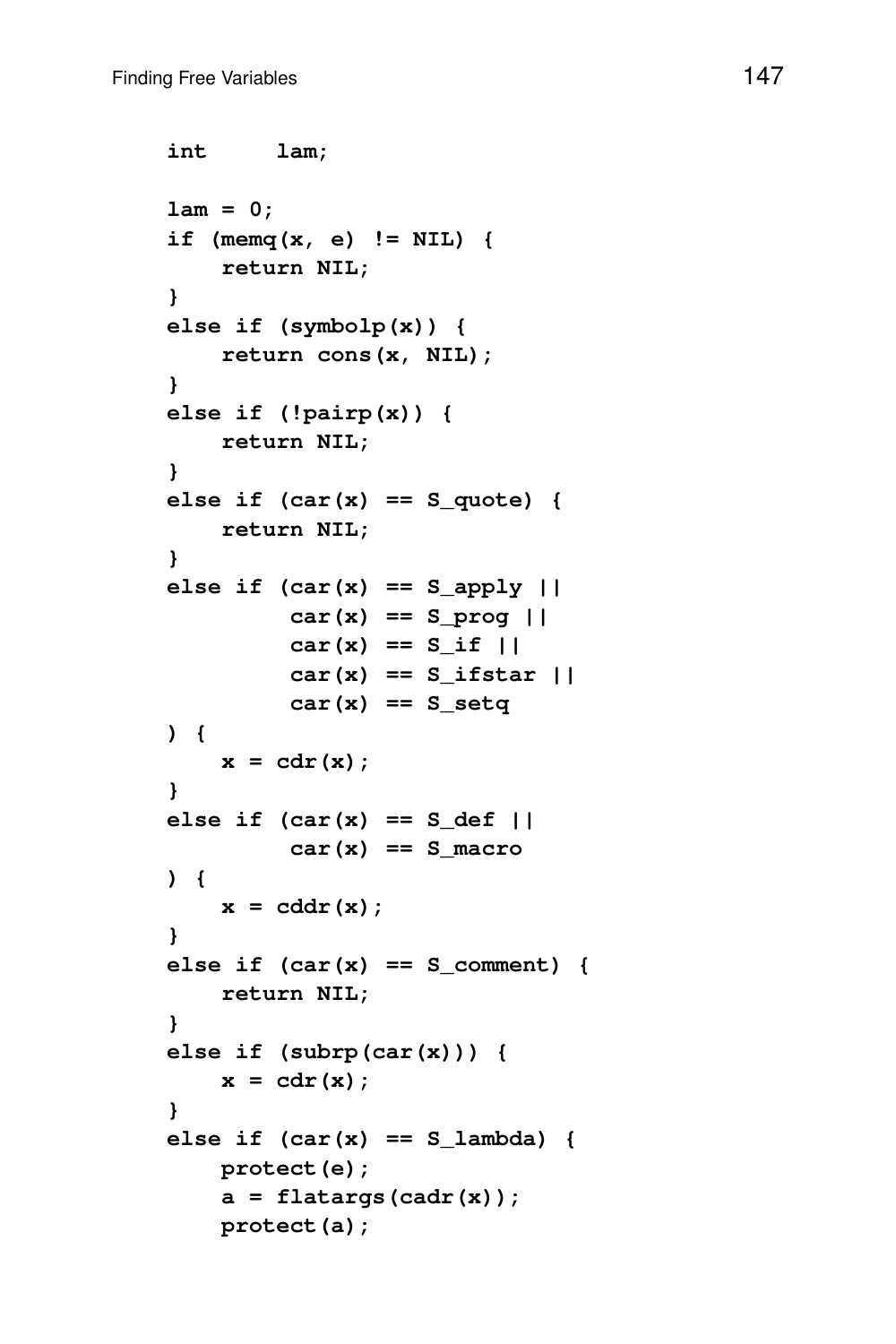```
n=set_union(a, e);
    protect(n);
    e=n;
    x=cddr(x);
    lam = 1;
}
protect(u = NIL);
while (pairp(x)) {
    n=freevars(car(x), e);
    protect(n);
    u=set_union(u, n);
    unprot(1);;
    car(Protected) = u;
    x=cdr(x);
}
n=unprot(1);
if (lam) e = unprot(3);
return n;
```
### 14.2.3 Lambda Functions

This section deals with the transformation of S-expressions representing functions (''lambda functions'') to S-expressions representing closures. It will also introduce new variables by adding their bindings to the top level environment.

The **posq()** function is like **memq()**, but returns the offset of *x* in *a* (or **NIL**). It is used to find the location (slot number) of a variable given its symbol.

New symbols are always added to the end of an environment and the offset of a symbol in the environment equals the slot number that will later be used to access the value of the corresponding variable.

Environments are still lists of symbols in this context!

**int posq(cell x, cell a) { int n;**

**}**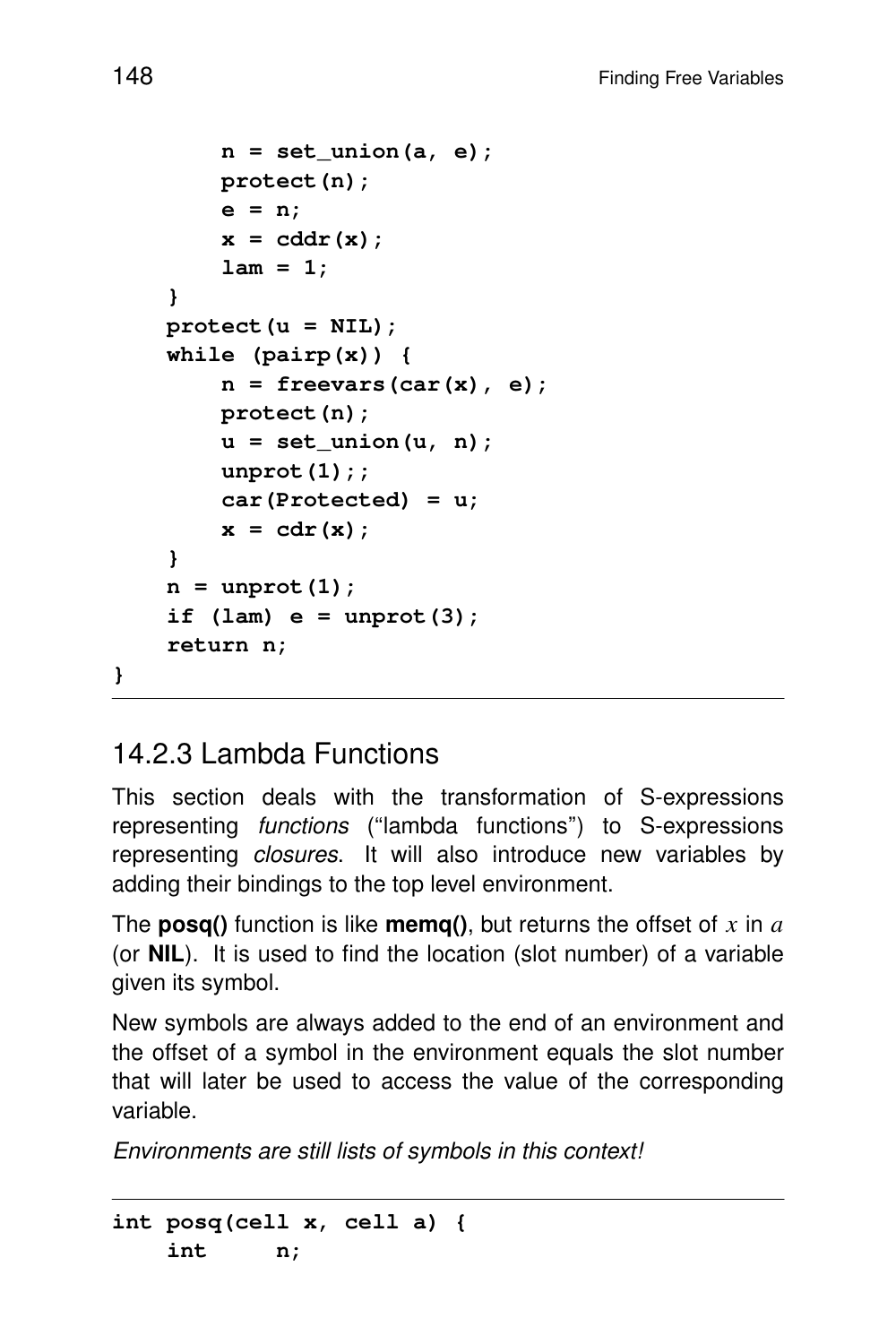```
n=0;
    for (; a != NIL; a = cdr(a)) {
        if (car(a) == x) return n;
        n++;
    }
    return NIL;
}
```
In fact, closure conversion maintains two environments: one containing bound variables (formal arguments) and another one containing *free variables* in local environments. The top level environment is just the outermost local environment in this context.

Argument symbols are carried along in the variable a and environment symbols in the variable  $e$ , where  $a$  contains only the arguments of the function currently being converted and *e* contains *only* the free variables of that function.

The **initmap()** function computes an *initmap* for the free variables *fv* given the arguments *a* of the immediate outer function (IOF) and the environment *e* of the IOF. For instance, for  $fv = (x, y)$ ,  $e = (v w x)$ , and  $a = (y)$ , **initmap()** would return

((*e* 2 0 *x*) (*a* 0 1 *y*))

(The variable names in the initmap will be used in later steps.)

The variables **I** a and **I\_e**, which are defined here (not just declared), will be bound to the symbols **''a''** and **''e''**, which are used to indicate the source vector in initmap entries.

#### **cell I\_a, I\_e;**

```
cell initmap(cell fv, cell e, cell a) {
   cell m, n, p;
   int i, j;
   protect(m = NIL);
   i=0;
```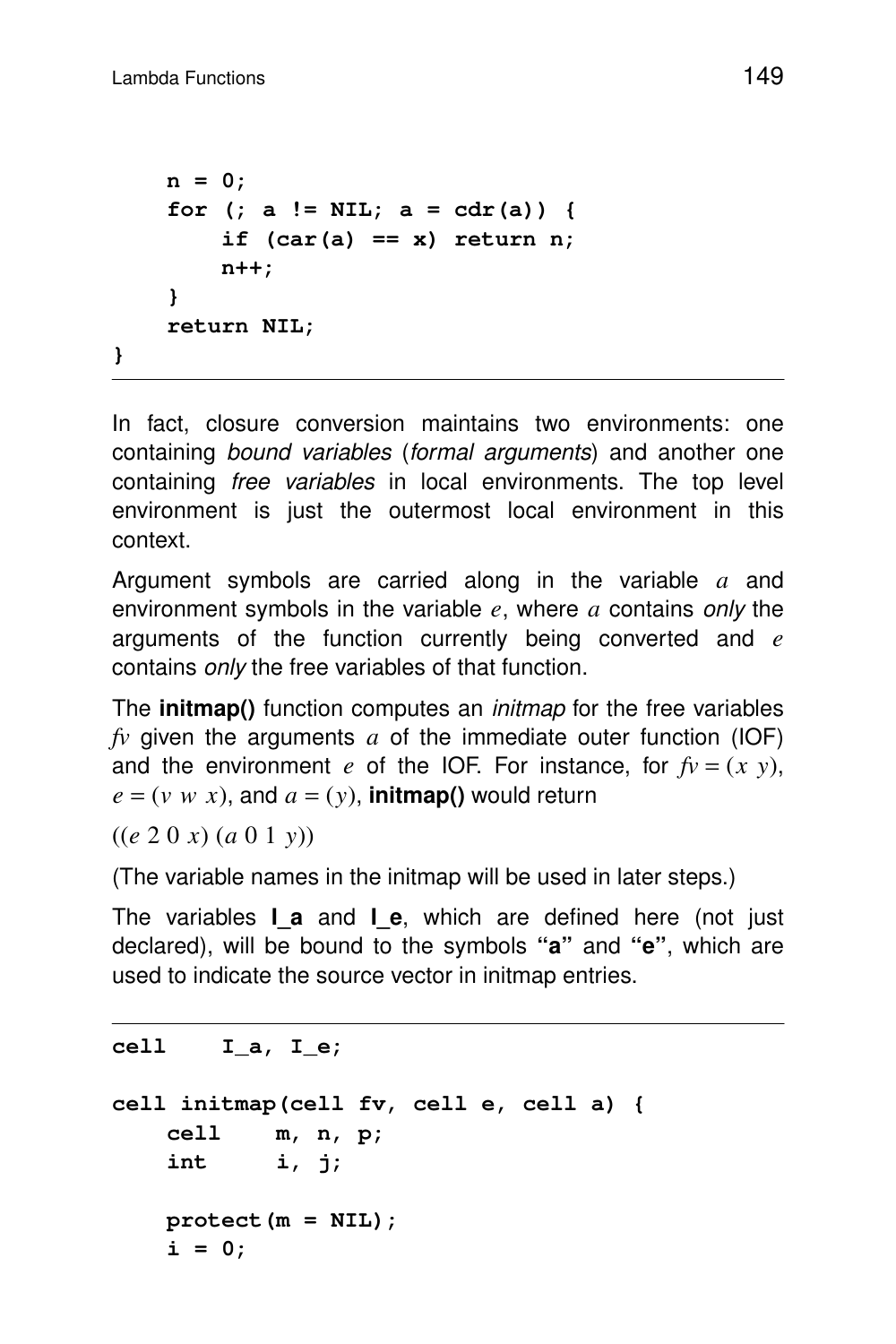```
while (fv != NIL) {
    p=cons(car(fv), NIL);
    protect(p);
    n=mkfix(i);
    p=cons(n, p);
    car(Protected) = p;
    if ((j = posq(car(fv), a)) != NIL) {
        n=mkfix(j);
        p=cons(n, p);
        unprot(1);
        p = \text{cons}(I_a, p);
    }
    else if ((j = posq(car(fv), e)) != NIL) {
        n=mkfix(j);
        p=cons(n, p);
        unprot(1);
        p = cons(I_e, p);
    }
    else {
        error("undefined symbol", car(fv));
    }
    m=cons(p, m);
    car(Protected) = m;
    i++;
    f_v = cdr(f_v);}
return nreverse(unprot(1));
```
The **lastpair()** function returns the last pair (cons cell) of the list *x*. E.g., the last pair of the list **(x y z)** would be **(z)**. When given **NIL**, the function returns **NIL**.

```
cell lastpair(cell x) {
    if (NIL == x) return NIL;
    while (cdr(x) != NIL)
        x=cdr(x);
    return x;
```
**}**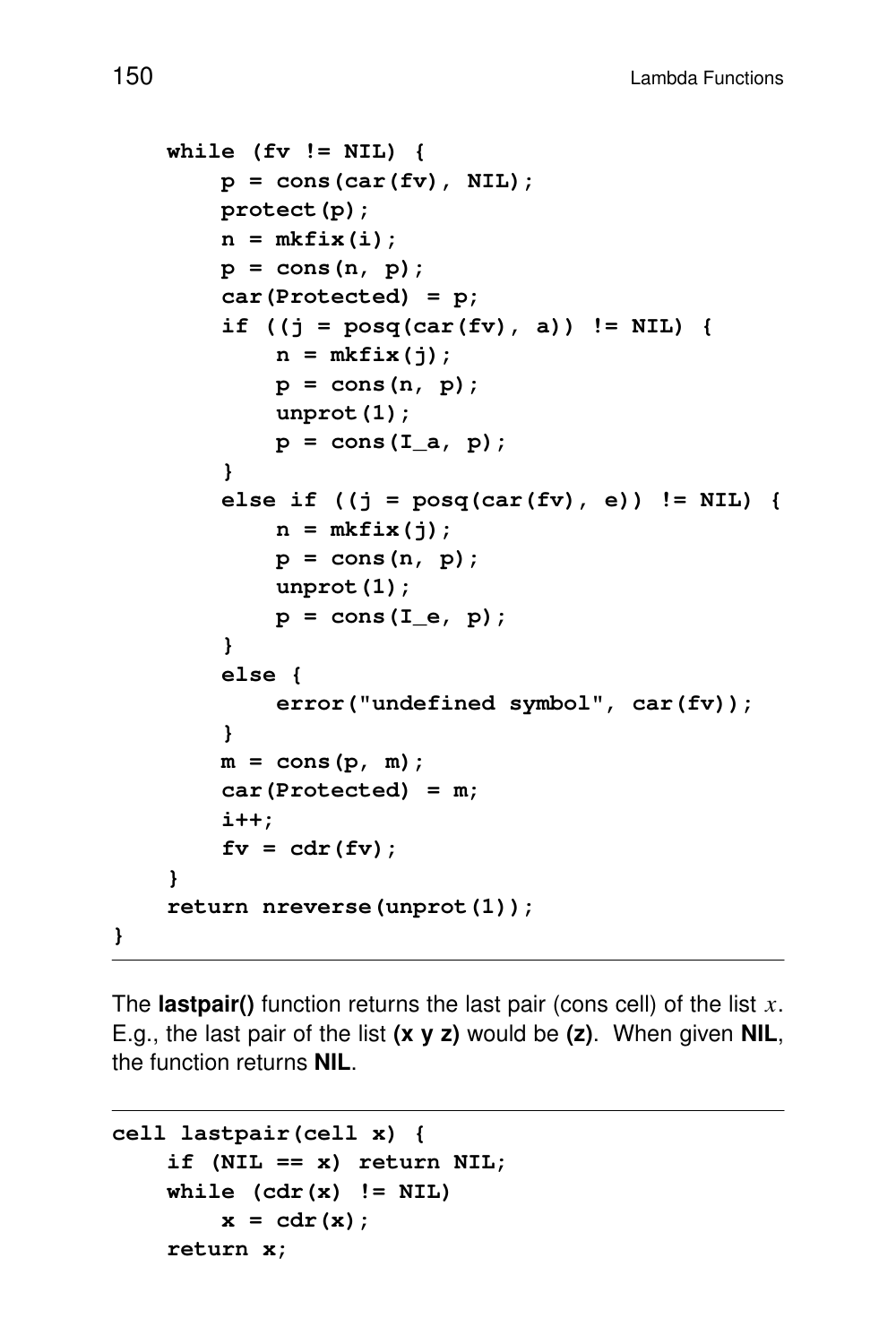**}**

The variable **Env** is bound to the *top level environment*, where ''environment'' still indicates a list of symbols without bindings. The variable **Envp** always points to the last pair in **Env**. It is the place where new symbols will be added. This is merely a performance hack; maintaining an append pointer is a constant-time operation, while using **conc** to append symbols would result in quadratic time behavior.

**cell Env = NIL, Envp = NIL;**

The **newvar()** function adds the symbol *x* to the top level environment. If the symbol already is in the environment, it will not be added again.

The **newvars()** function adds multiple symbols at once − those contained in the list *x*.

Top-level bindings are sometimes introduced implicitly by lambda functions, as the following example illustrates:

#### **(lambda (x) (foo x))**

If the variable *foo* has not been defined before, the above expression will do so. However, it does not store any value in the location bound to *foo*, so the symbol *foo* will be bound at this point, but the var iable *foo* will still be undefined. Only a slot has been reserved for it.

This is necessary in order to allow for mutually recursive definitions, as in

#### **(defun (f x) (if (pair x) (g x))) (defun (g x) (f (cdr x)))**

In this program, *g* is defined implicitly inside of the definition of *f* . Only *after* defining  $f$ , an explicit definition for  $g$  is supplied. The value of *g* will then be stored in the slot that was pre-allocated in the definition of *f* .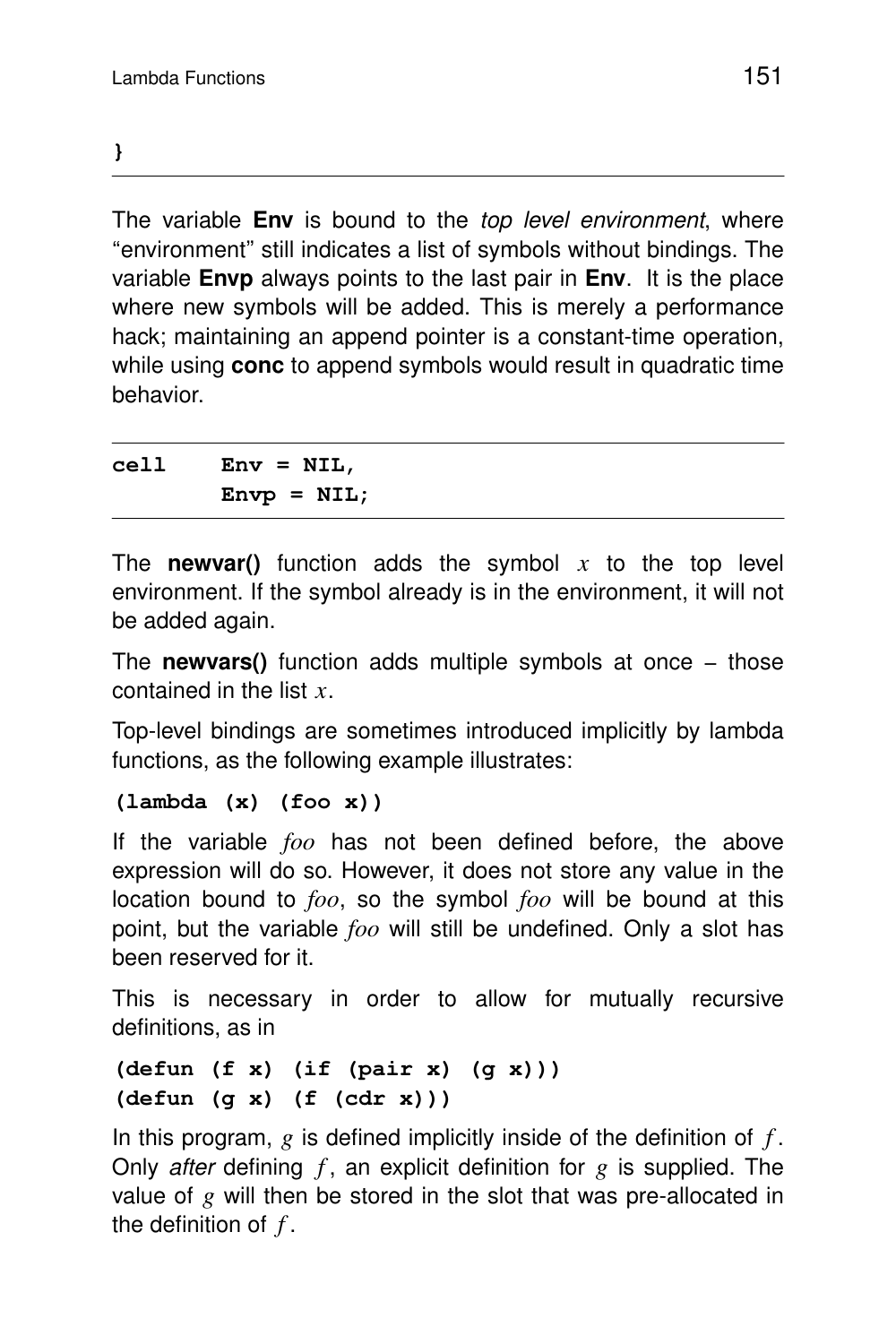During conversion of lambda functions, **newvars()** will be used to pre-allocate environment slots.

```
void newvar(cell x) {
    cell n;
    if (memq(x, Env) != NIL) return;
    if (NIL == Envp) Envp = lastpair(Env);
    n=cons(x, NIL);
    cdr(Envp) = n;
    Envp = n;
}
void newvars(cell x) {
    while (x != NIL) {
        newvar(car(x));
        x=cdr(x);
    }
}
```
The **mapconv()** function maps closure conversion over the list *x*. In terms of LISP, it does

```
(mapcar (lambda (x) (cconv x e a)) x)
```
The **cconv()** function performs the complete closure conversion. It will be defined at the end of this section.

```
cell cconv(cell x, cell e, cell a);
cell mapconv(cell x, cell e, cell a) {
   cell n, new;
   protect(n = NIL);
   while (pairp(x)) {
       new = cconv(car(x), e, a);
        n=cons(new, n);
        car(Protected) = n;
```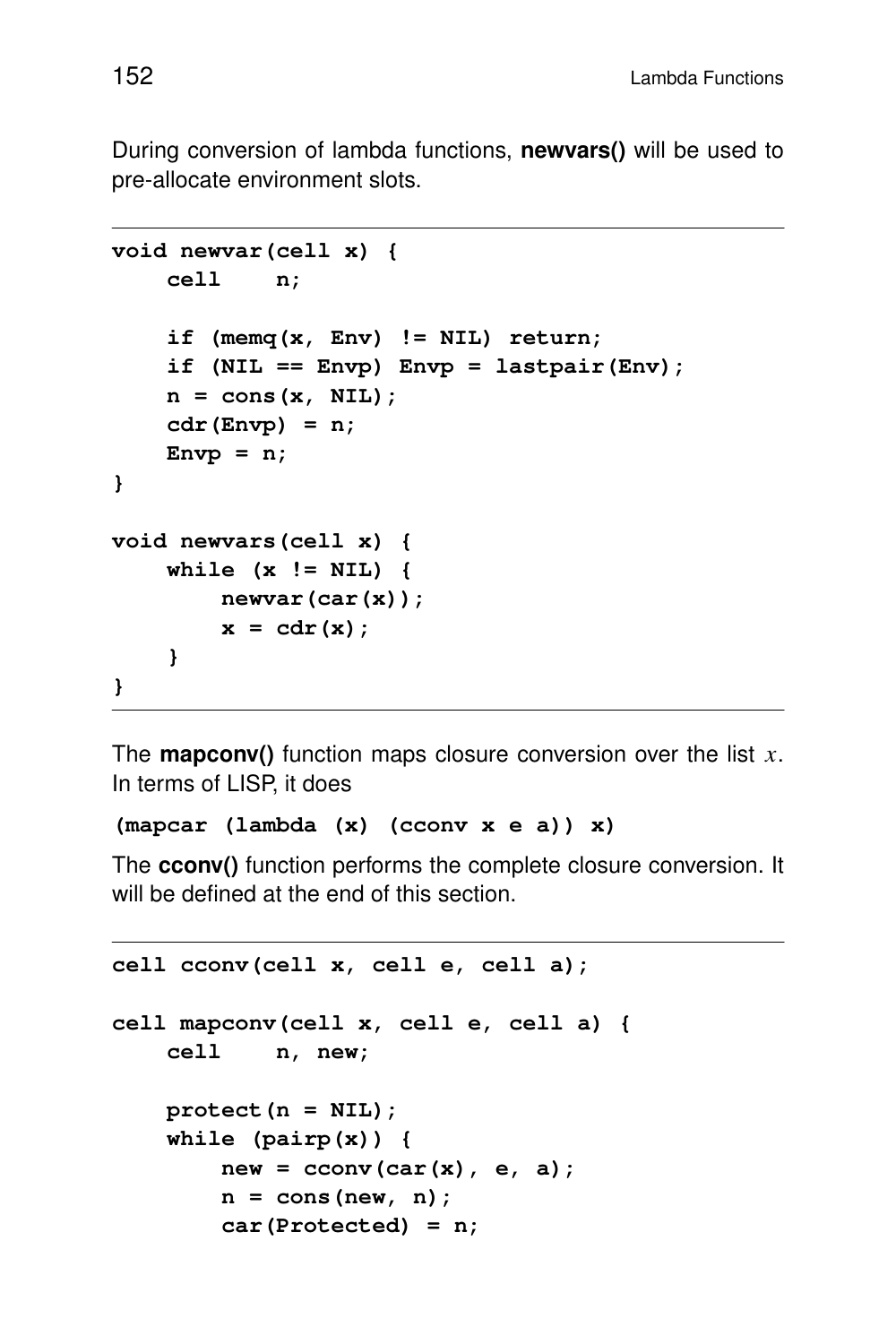```
x=cdr(x);
    }
    return nreverse(unprot(1));
}
```
The **lamconv()** (''lambda conversion'') function converts an Sexpression *x*, representing a lambda function, to an S-expression representing a closure. The function basically extracts the free variables and arguments of *x*, builds an initmap, and uses these parts to construct a new S-expression. This process is simple when shown in LISP:

```
(defun (lamconv x e a)
   (let ((fv (freevars x))
         (args (flatargs (cadr x))))
     (newvars fv)
    @(%closure ,(cadr x)
                ,(initmap fv e a)
                ,@(mapconv (cddr x) fv args))))
```
The corresponding C code has to do a lot of GC protection of inter mediate results, though, so it has to be serialized carefully.

```
The transformation performed by the function is as follows: given
e = (g), and a = (f), it converts
```

```
(lambda (x) (f (g x)))
```
to

```
(%closure (x)
  ((a 0 0 f) (e 0 1 g))
  ((%ref 0) ((%ref 1) (%arg 0))))
```
where the conversion of variable symbols to applications of **%arg** and **%ref** will be done by functions to be discussed later in this chapter.

The **I** closure variable, which is being defined below, is bound to the symbol **%closure**. This symbol is used to indicate a closure in the S-expression returned by **lamconv()**.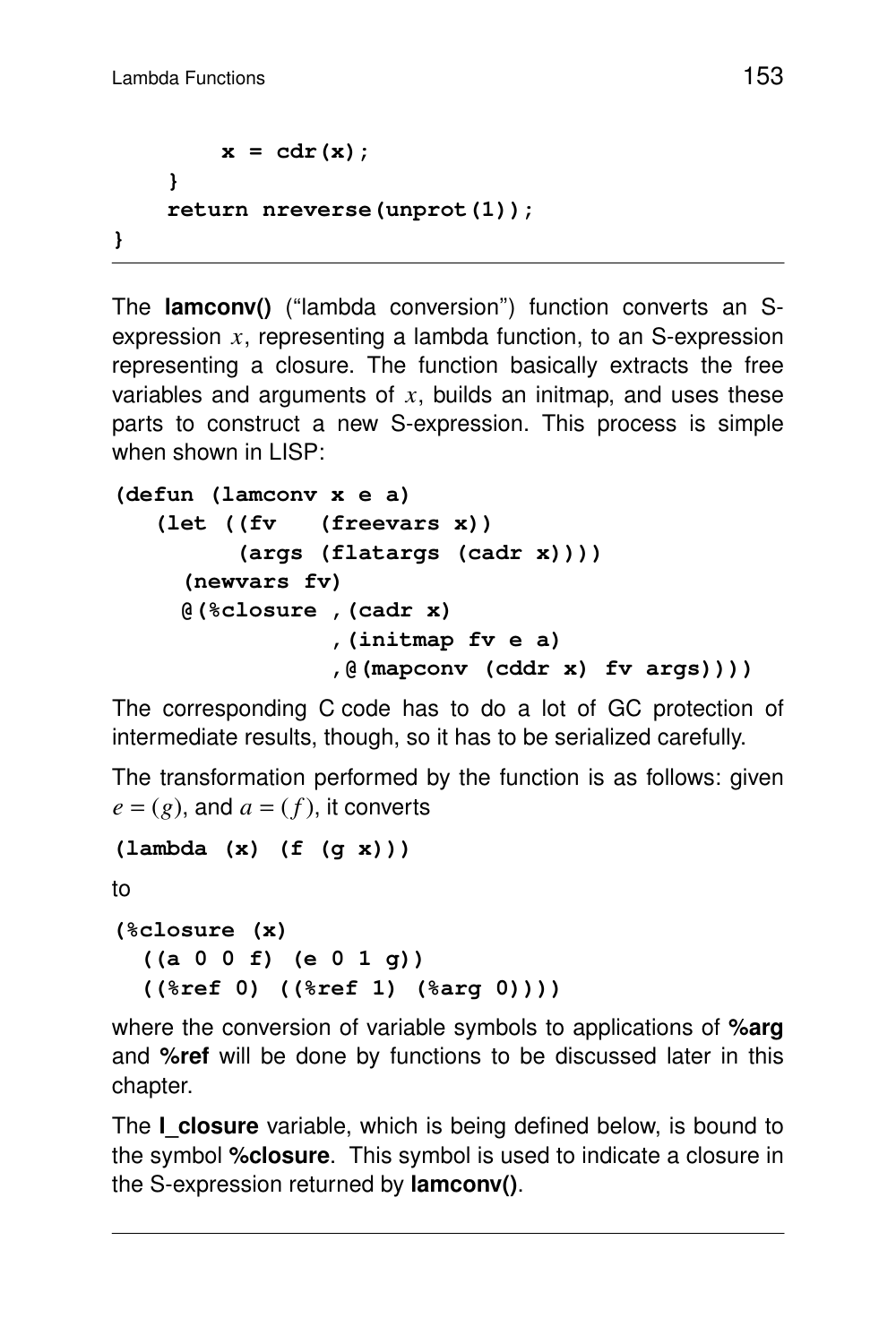```
cell I_closure;
cell lamconv(cell x, cell e, cell a) {
    cell cl, fv, args, m;
    fv = freevars(x, NIL);
    protect(fv);
    newvars(fv);
    args = flatargs(cadr(x));
    protect(args);
    m=initmap(fv, e, a);
    protect(m);
    cl = mapconv(cddr(x), fv, args);
    cl = cons(m, cl);
    cl = cons(cadr(x), cl);
    cl = cons(I_closure, cl);
    unprot(3);
    return cl;
}
```
## 14.2.4 Lambda Lifting

Lambda lifting [Johnsson1985] is a transformation that converts closures to combinators, i.e. to functions without any free variables. The benefit of this transformation is reduced pressure on the garbage collector, because no local environment has to be created for a function without any free variables. In the ideal case, the application of a combinator will evaluate without allocating any memory at all.

Or iginally, lambda lifting was called so, because it was supposed to ''lift local lambda functions to the global level''. However, this explanations seems inaccurate, which is why a different model will be offered here.

A function being ''local'' or ''global'' is unrelated to it being a combinator or not. Local functions can be combinators and top level functions can have free variables. This is why the focus in the following explanation will be on the ''combinator'' aspect of the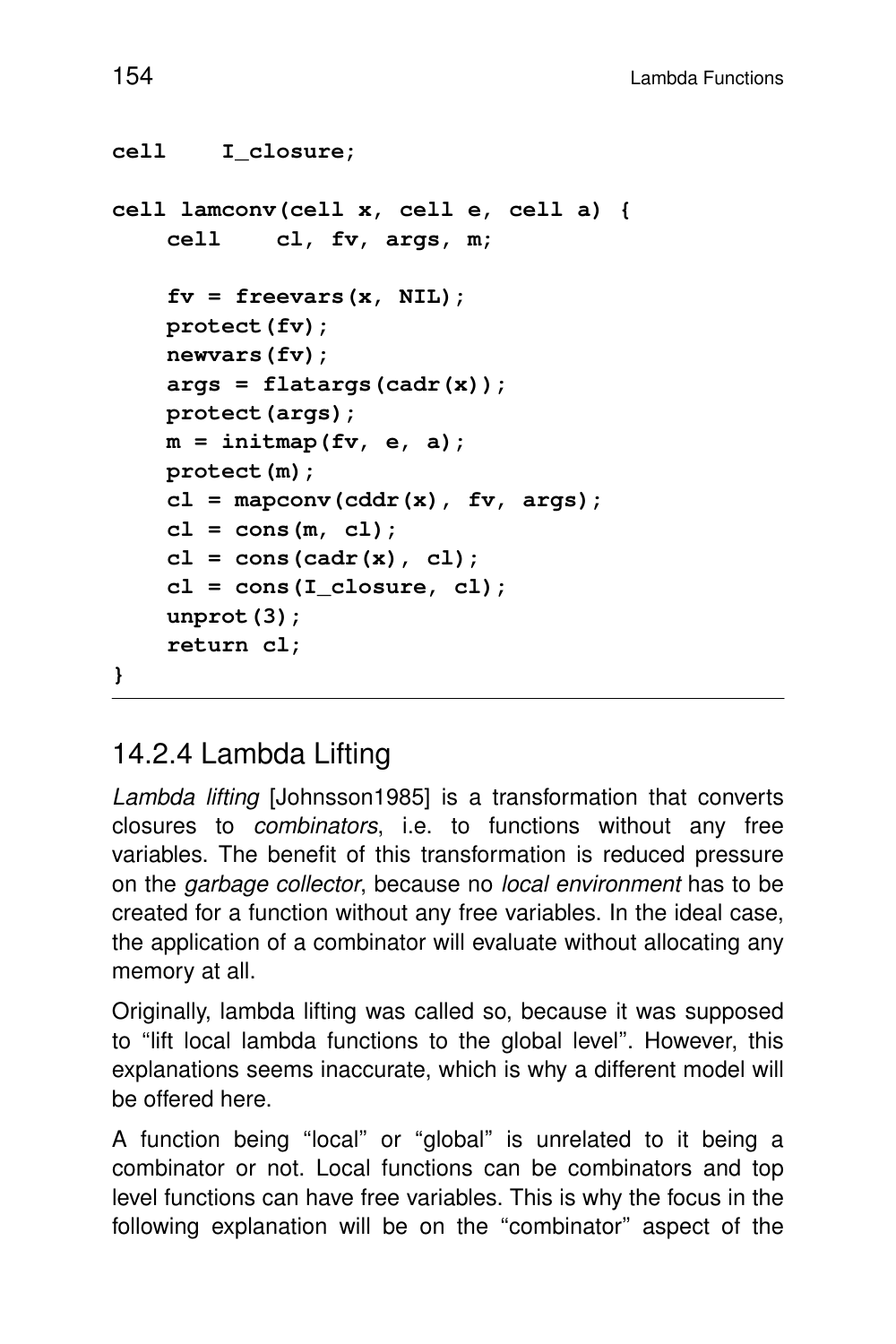## 14.3 The Abstract Machine

The remainder of this chapter will deal with code generation, hence it makes sense to introduce the target architecture of the LISP9 compiler at this point. The target architecture of a compiler is the CPU and host environment for which code is being generated. For native code compilers, the CPU is mostly a machine that is cast in silicon and the host environment is an interface to services supplied by an operating system.

The LISP9 compiler targets a virtual architecture called the LISP9 abstract machine (LAM), which provides both, instructions for evaluating expressions and services that are typically offered by an operating system. It is called a *virtual* architecture, because it does not exist in hardware, but forms an additional layer of abstraction between the hardware CPU and the program being evaluated.

A LISP program is interpreted by the abstract machine and the abstract machine is interpreted by a CPU. The LAM is a virtual machine running on top of a "real" (hardware) CPU. In addition, the LAM maps some of its instructions to operating system services rather than instructions of the CPU. Finally, of course, the operating system is also interpreted by the CPU. See figure 32.



**Fig. 32** – Abstraction layers of the LISP9 abstract machine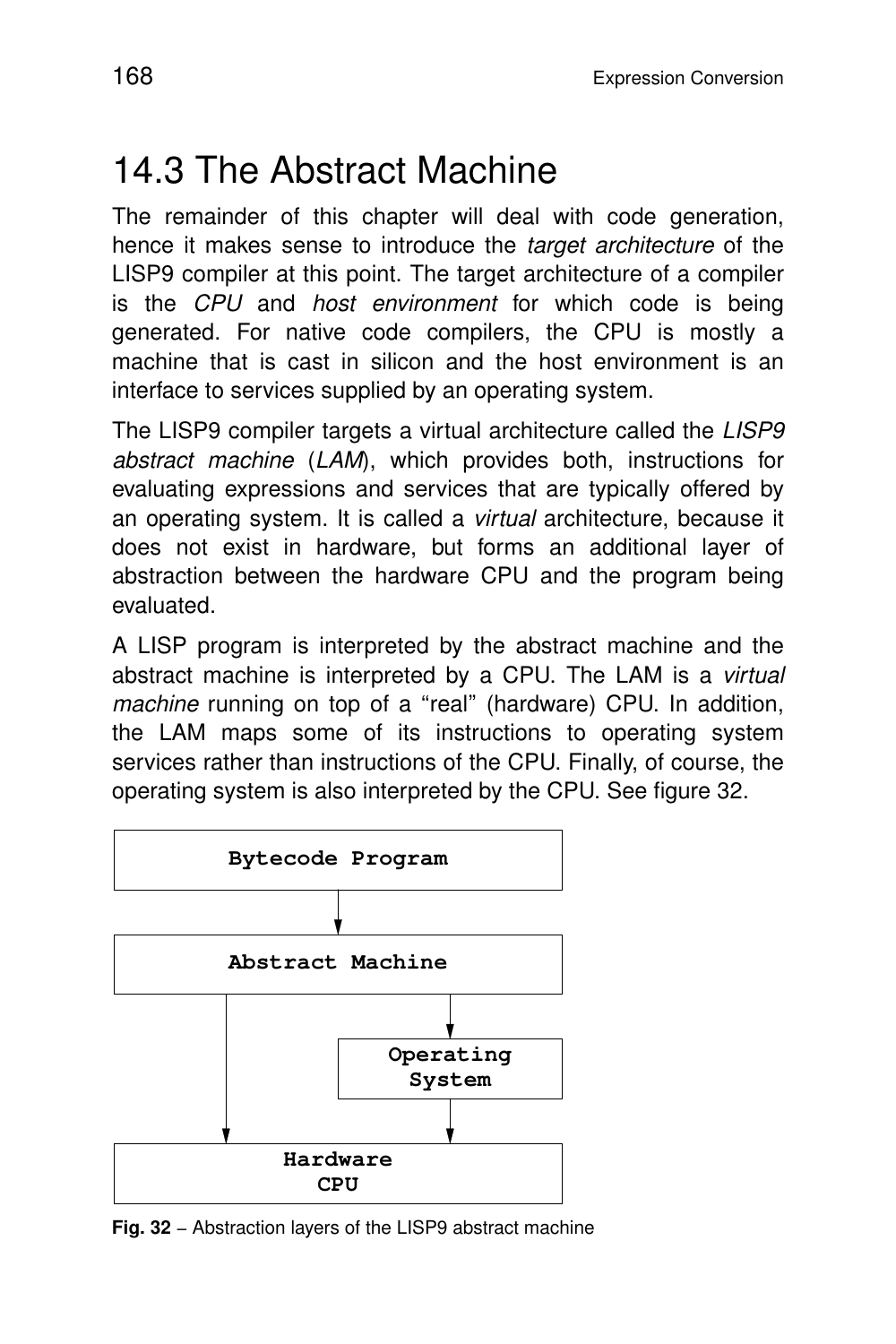An abstract machine, like most "real" machines, is defined by its registers, storage, instructions, and other, often language-specific facilities. A common abstract machine for functional programming languages is the *SECD machine* [Landin1964], which consists of four components indicated by the letters of its name:

- stack
- environment
- control
- dump

The "stack" is a push-down list where arguments to instructions and functions as well as intermediate results are stored. The ''environment'' is an associative array, just like the deep-binding environment of LISP9. "Control" is a list containing the program being evaluated and ''dump'' is another push-down list where (*stack*, *environment*, *control*) triplets are stored as activation frames for functions whose evaluation has been suspended in order to apply another function. I.e. the "dump" serves as a separate stack holding *continuations*, or points to which control will return after evaluating a function.

The LISP9 abstract machine is only loosely modeled after the SECD machine, which is natural, because the SECD machine is a very abstract model, while the LAM is a concrete implementation. But even then, there are some differences. The LAM has only a single stack that stores both, arguments of function applications and activation frames. The environment is not an associative array, but a set of vectors holding locations, i.e. it uses shallow binding instead of deep binding. Finally, it defines more built-in operations than the original SECD machine.

Many implementations of the SECD machine use data objects that are native to LISP (e.g. [Kogge1991]), maybe because the original design used lambda calculus [Church1941] as its theoretical foundation and/or because it is often used to implement LISP. The LAM also uses LISP data objects in its own implementation. For instance, its stack is a vector, its programs are strings, and its environments are also vectors.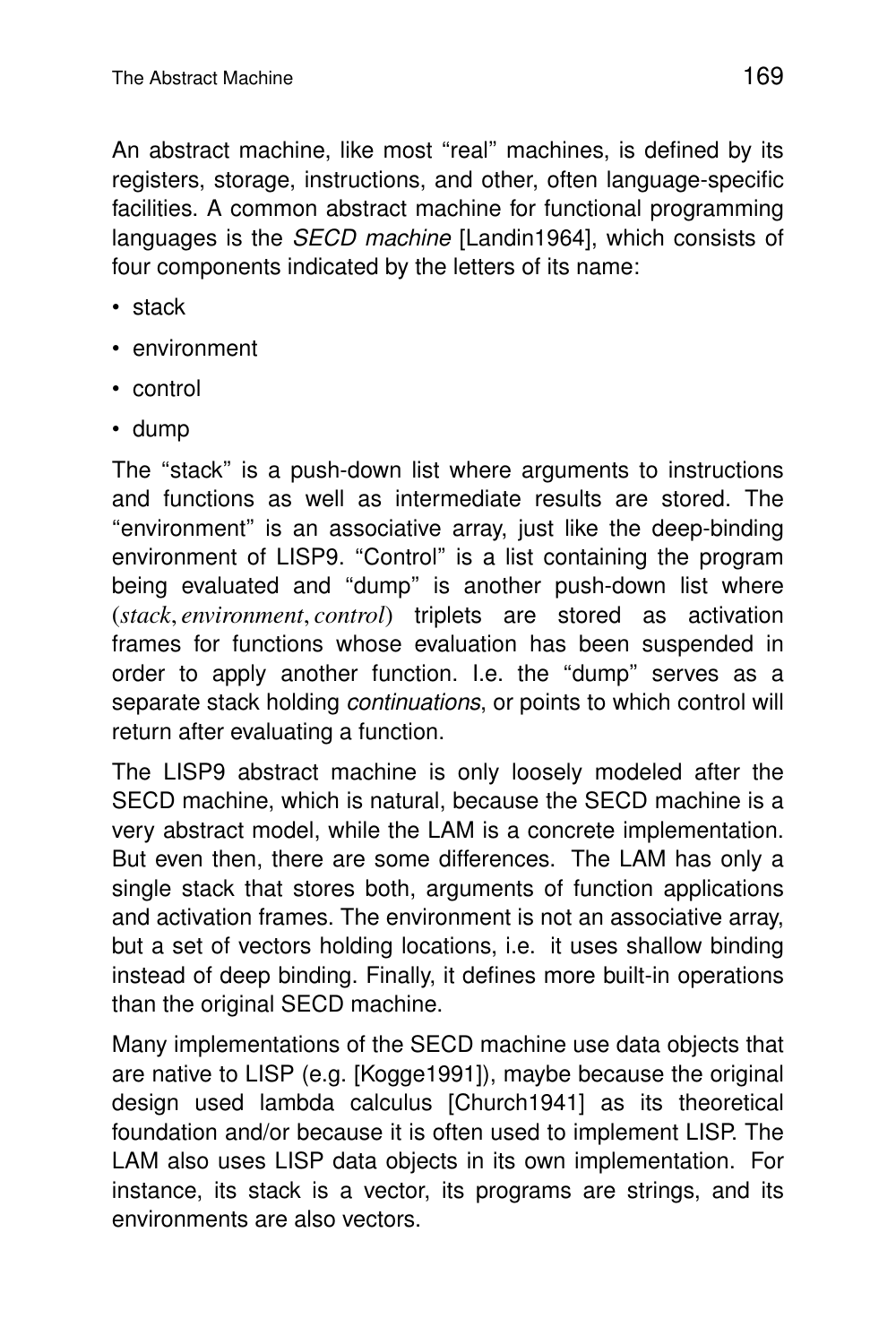The entire design of the LAM is driven by *simplicity*, efficiency, and the attempt to mimic a hardware CPU. Of course, the first two goals are contradictory to some degree, so some compromises have to be made. The last goal is pursued in order to facilitate the translation of LAM code to native machine code.

## 14.3.1 The Components of the LAM

The LISP9 abstract machine consists of the following components, which are outlined in figure 33:

- an interpreter of LAM instructions (control)
- a set of 7 registers
- a combined control and data stack
- any number of closures
- a top level environment



**Fig. 33** − The components of the LAM

The definition of the LAM does not include any means of storage, except for the stack, the *top level environment* (TLE), and the closures. Memory is unbounded in the model: the stack and TLE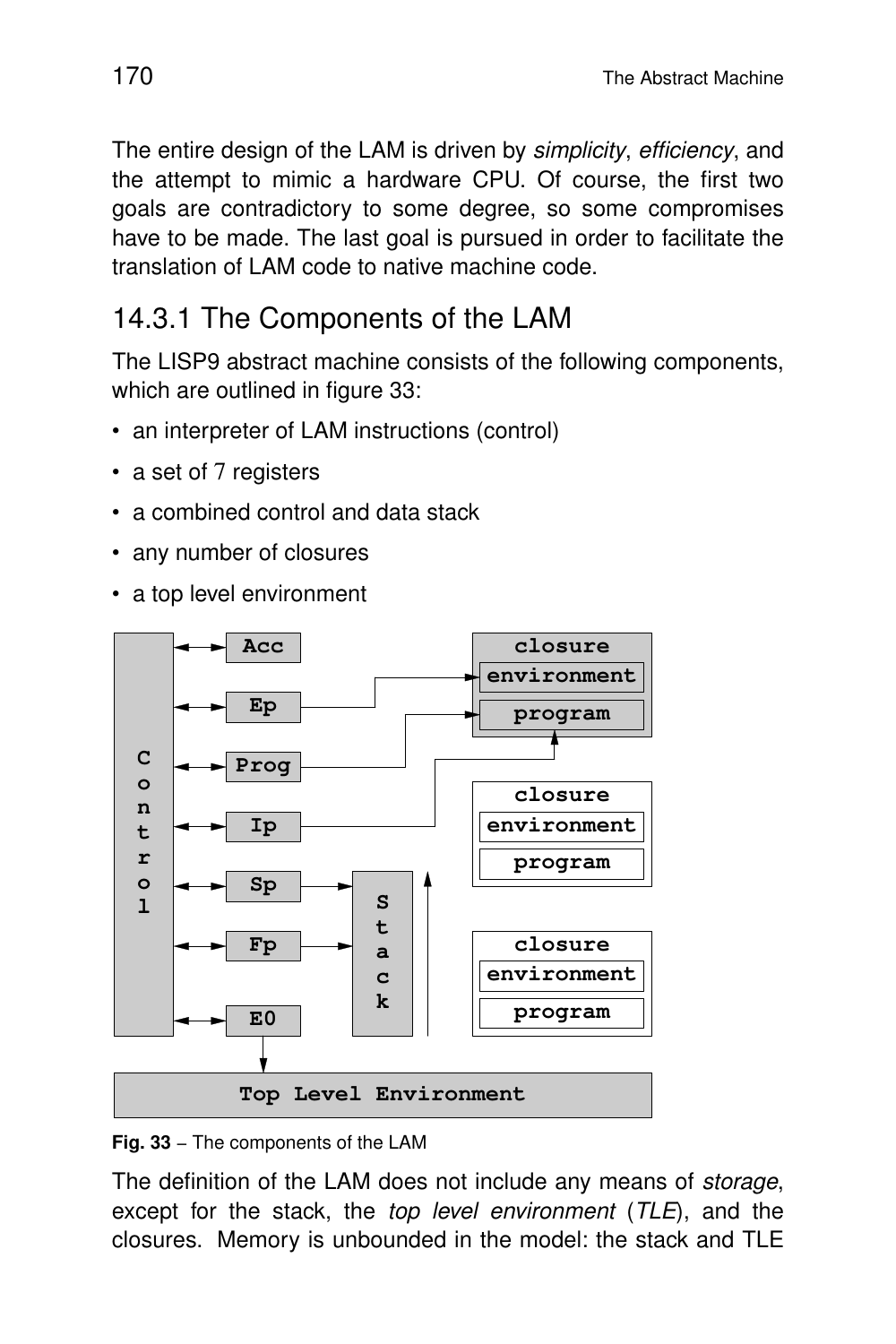can grow indefinitely and there can be any number of closures. In practice memory is managed dynamically, because the data structures used by the machine are subject to garbage collection. In the end, of course, the memory of the LAM is limited either by the underlying hardware or by a static limit imposed during compilation of the LAM.

All data objects are bound to variables, either in the TLE, on the stack, or in one of the closures. The symbol table and object table are implementation details and not important when discussing the LAM, which operates at a more concrete (or less abstract) level than those data structures.

The following *registers* exist in the LISP9 abstract machine:

- **Acc** (''accumulator''), used for arguments and result values
- **Ep** (''environment pointer''), points to the current environment
- **Prog** (''program''), points to the current program fragment
- **Ip** ("instruction pointer"), points to the current instruction in **Prog**
- **Sp** ("stack pointer"), points to the top of the stack
- Fp ("frame pointer"), points to the current stack frame
- **E0** (''base environment''), points to the top level environment

All registers of the LAM, except for **Acc**, are used to refer to components of the machine. They are typically used to read and modify those parts of the machine.

The accumulator Acc is the only general purpose register of the machine. It is used to exchange values with built-in operators. When an operator has one argument, it receives it in the **Acc** register. When there are multiple arguments, the then *first* one will be passed in **Acc**. In any case, the result of the operation will be returned in the accumulator. When an evaluation finishes, its final result will be stored in **Acc**.

The environment pointer **Ep** always points to the environment of the closure whose program is currently evaluating. When no closure is evaluating, it points to the top level environment **E0**.

The program register **Prog** always points to the program of the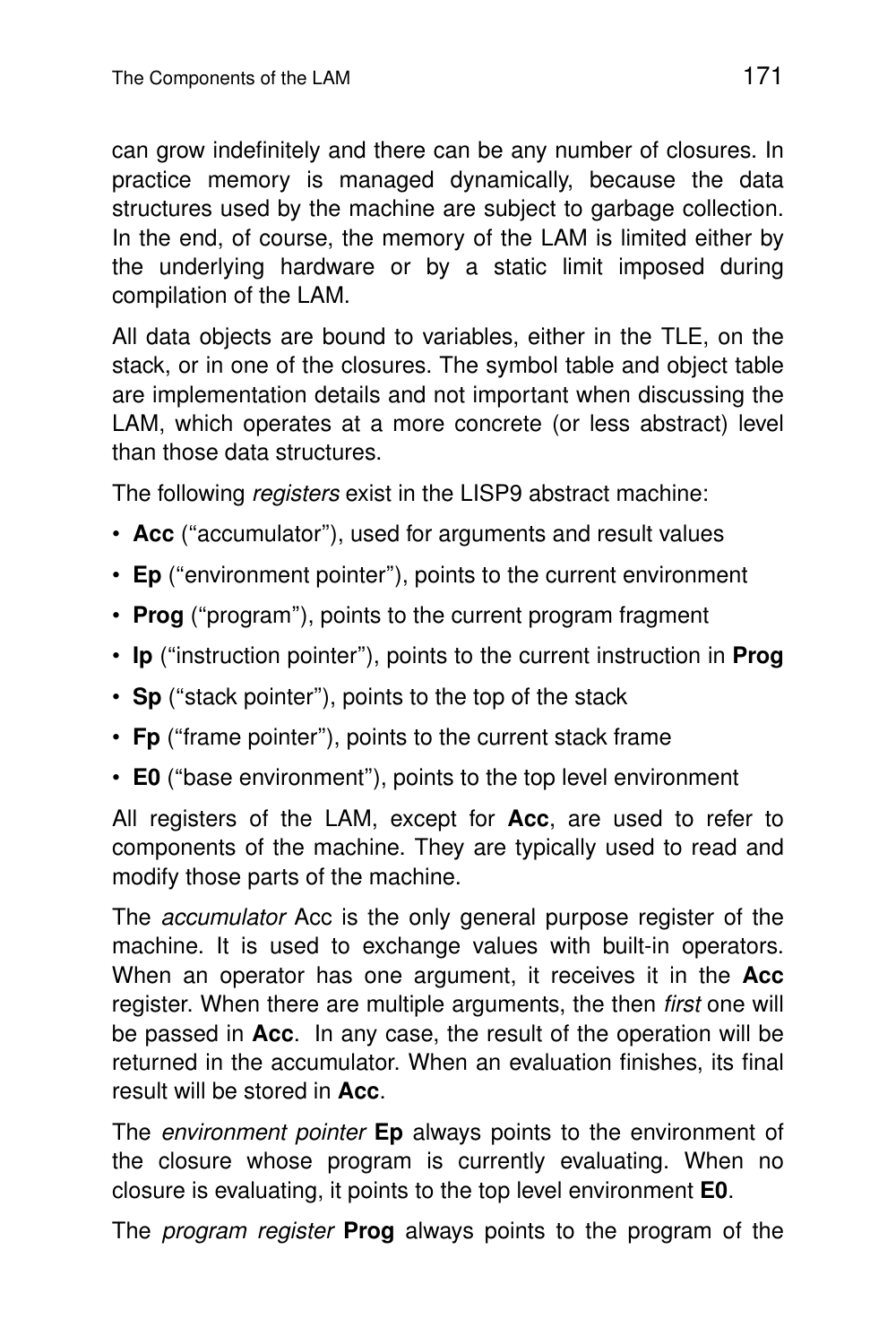closure that is currently evaluating. Of course, a LISP program is usually composed of multiple closures. In the context of the LAM, a program (or, more correctly, a program fragment) is the code associated with a specific closure. The terms "program" and ''program fragment'' are used interchangeably in this section.

When no closure is currently evaluating, **Prog** points to a "free" program that is not contained in any closure. This is considered to be an implementation detail, though. As far as the model is concerned, the "free program" could be part of a separate closure that is reserved for this purpose.

The *instruction pointer* **Ip** points to the *next* instruction to interpret inside of **Prog**. Modifying this register passes control to a different part of the same program.

The stack pointer **Sp** points to the element most recently pushed to the *runtime stack* (RTS). The stack grows "upward", i.e. towards larger values of **Sp**. When the stack is empty, the value of **Sp** is −1. The RTS will grow dynamically during evaluation.

The frame pointer **Fp** points into the stack frame of the most recently applied function (closure). More specifically, it points to the first argument passed to the function.

A *stack frame* is built whenever a function is being applied to values. The following steps will be performed:

- arguments are pushed to the stack in reverse (right-to-left) order
- the number of arguments is pushed to the stack
- the environment pointer is pushed to the stack
- the return continuation is pushed to the stack
- the frame pointer is pushed to the stack
- the frame pointer is pointed to the first argument

These steps leave the top of the run time stack in the configuration depicted in figure 34.

Each *closure* in the LAM consists of two components called its program fragment and its local environment. The local environment is an environment that has been constructed during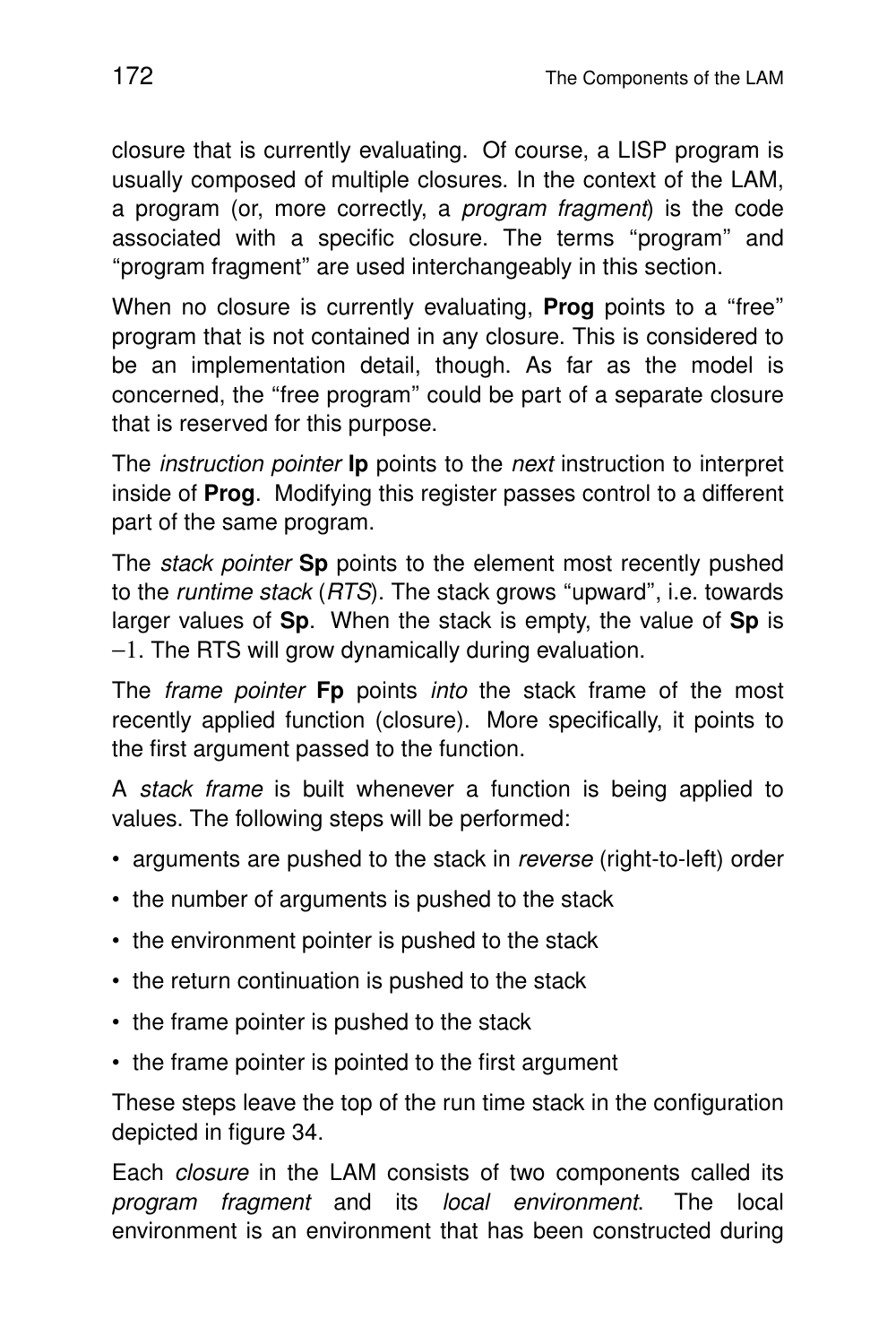closure conversion. (Or, rather, *instructions* for building that environment have been generated during conversion.)



**Fig. 34** − Stack frame layout

Whenever a closure is being invoked by passing control to its program fragment, the local environment of the closure becomes the current environment, and when the closure is done evaluating, the environment what was in effect before will be restored.

The program fragment of a closure contains instructions for perfor ming a computation. These instructions will be discussed in the next subsection.

In the present implementation, closures contain another piece of information, and that is their entry point. Due to the way in which the LISP9 compiler emits code, program fragments will contain instructions that are not part of the computation performed by a closure. The entry point marks the first instruction that actually belongs to the code of the closure.

### 14.3.2 The Instruction Set of the LAM

The instructions of the LISP9 abstract machine will be described semi-formally in this subsection, using an approach that is loosely based on structural operational semantics [Plotkin1981/2004].

Structural operational semantics describes the meaning of a model of program evaluation at the "microscopic" level, by specifying exactly what each instruction does and how it ts being interpreted. In order to accomplish this goal, the following notation shall be introduced.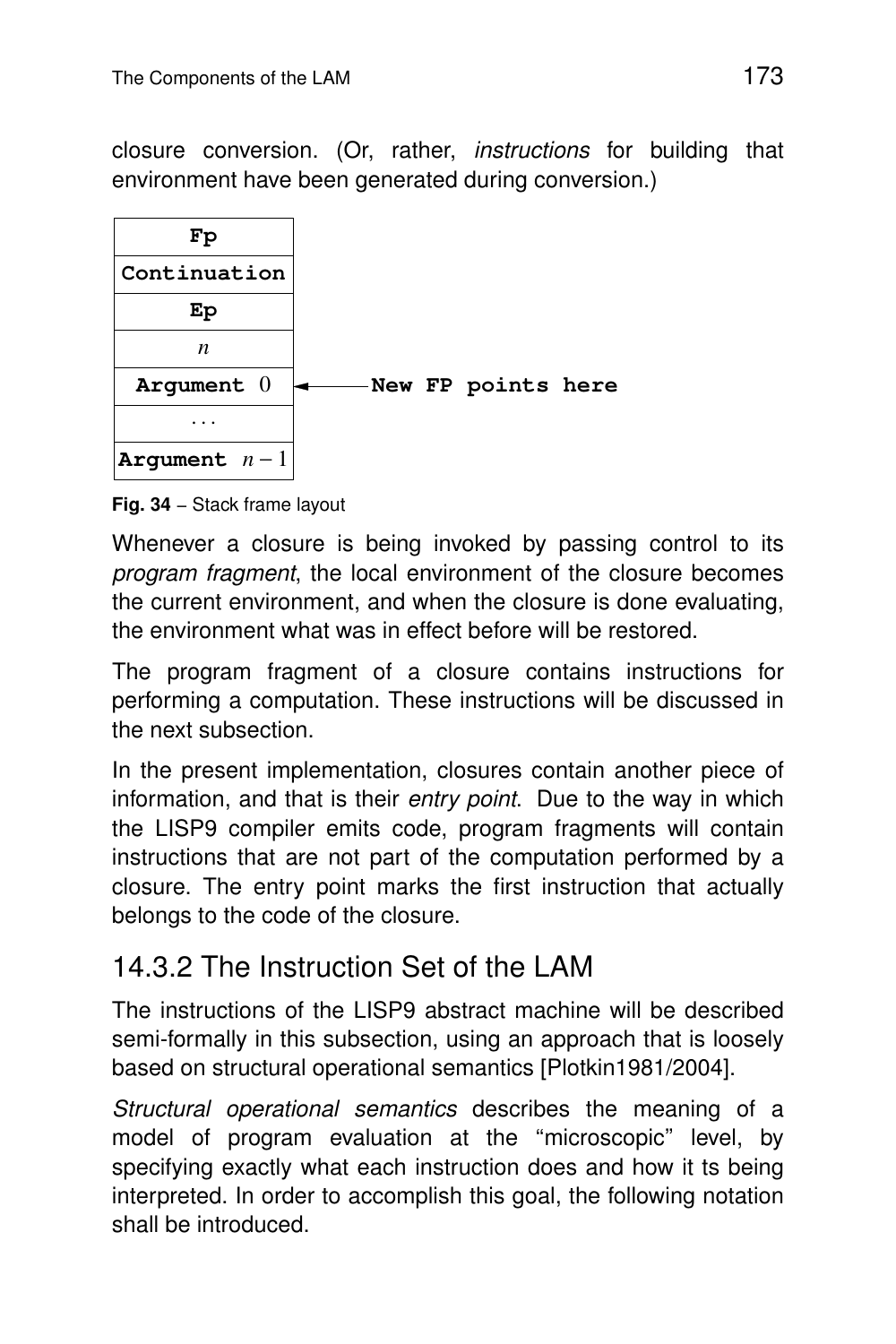# 21. Derived Operations

```
;;; LISP9 Derived Syntax and Functions
;;; Nils M Holm, 2018,2019
;;; In the public domain
;;;
;;; If your country does not have a concept like
;;; the public domain, the Creative Common Zero
:;; (CC0) license applies, see
;;; https://creativecommons.org/publicdomain/zero/1.0
```
This part of the LISP system is referred to as its *library*, but it is not a library in the sense of a collection of functions which can be compiled into a program on demand. The LISP 9 library is a collection of interdependent functions and macros that will be compiled into the default image file of the system. The functions are always present and cannot be loaded separately. When the LISP9 system does not find an image file, it will load the code described in this part from its source file. When the source file is not present, the system cannot start up. All functions and derived special forms described here are a fixed part of the LISP9 language.

## 21.1 Simple Definitions

Reading the symbols **t** and **nil** at the beginning of this file will store them in *object table* slots  $0$  and  $1$ . This is not strictly necessary, but facilitates debugging and may also enable certain optimizations, because the indexes 0 and 1 can then be used as truth values. None of these optimizations are performed in this implementation, though.

#### **nil t**

In the library code, a lot of definitions of the form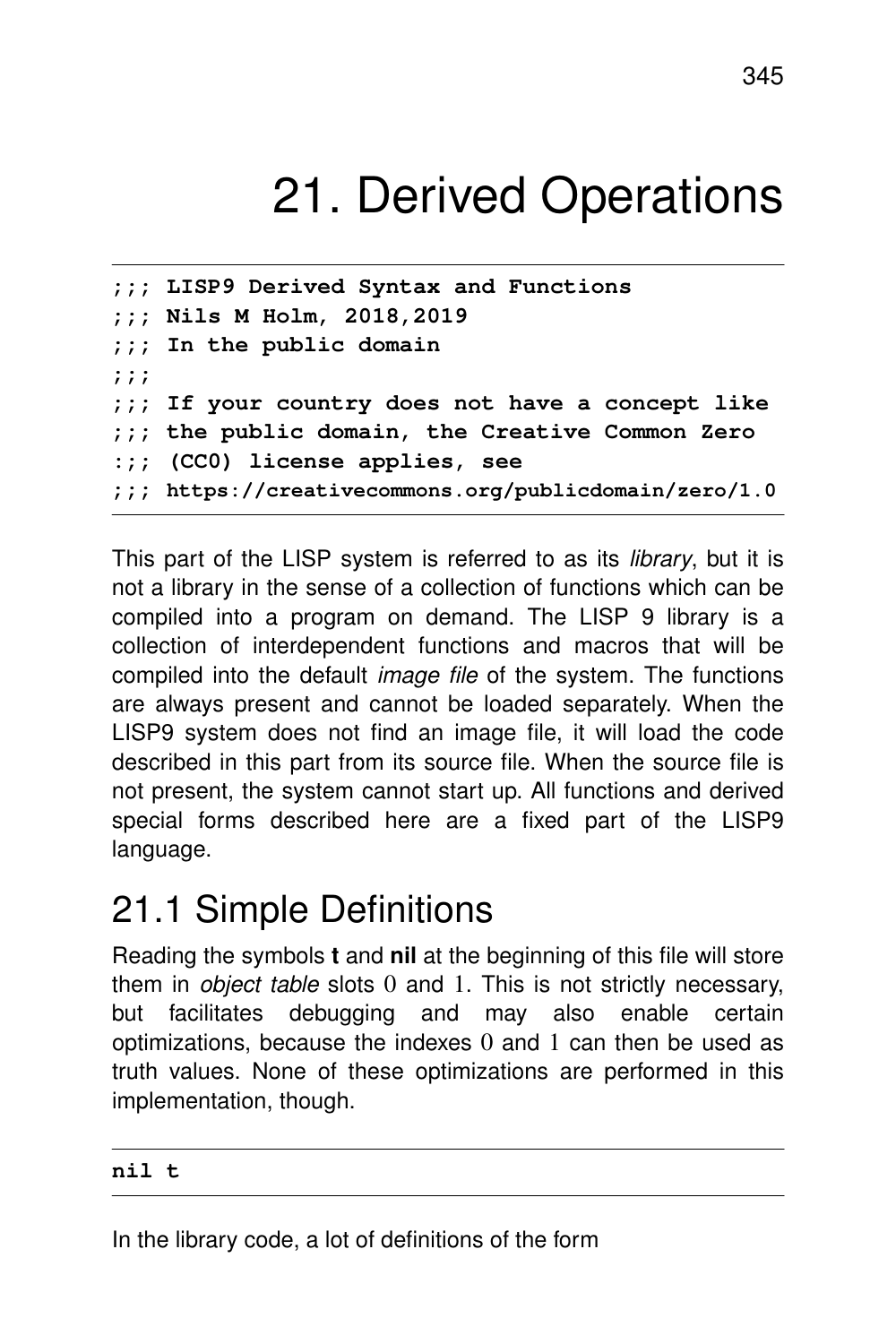#### **(defun (f x) (f x))**

will appear. These definitions work only if  $f$  is the name of a primitive function. Since the LISP9 compiler will inline primitive functions, the application **(f x)** in the body of such a definition will generate inline code and not a function application. For instance, the definition

#### **(defun (car x) (car x))**

will inline a *car* instruction of the LISP9 abstract machine in the body of the **car** function. Hence applying the **car** function will actually perform a "car" operation. Definitions like these are necessary in order to compile expressions like

#### **(mapcar car x)**

where the name **car** does not appear in an operator position. Without redefining **car** as a function, the name **car** would be undefined in the above expression.

Most of these definitions are placed at the end of the library. Some of them are needed in the library code itself, though, and those are listed here.

```
(defun (cons x y) (cons x y))
(defun (car x) (car x))
(defun (cdr x) (cdr x))
(defun (caar x) (caar x))
(defun (cadr x) (cadr x))
(defun (cdar x) (cdar x))
(defun (cddr x) (cddr x))
```
Nested pair accessors with three levels of nesting (**caaar** ... **cdddr**) are also defined here, because they are used frequently in the following code. The single-level and two-level accessors are inlined by the compiler.

**(defun (caaar x) (car (caar x))) (defun (caadr x) (car (cadr x)))**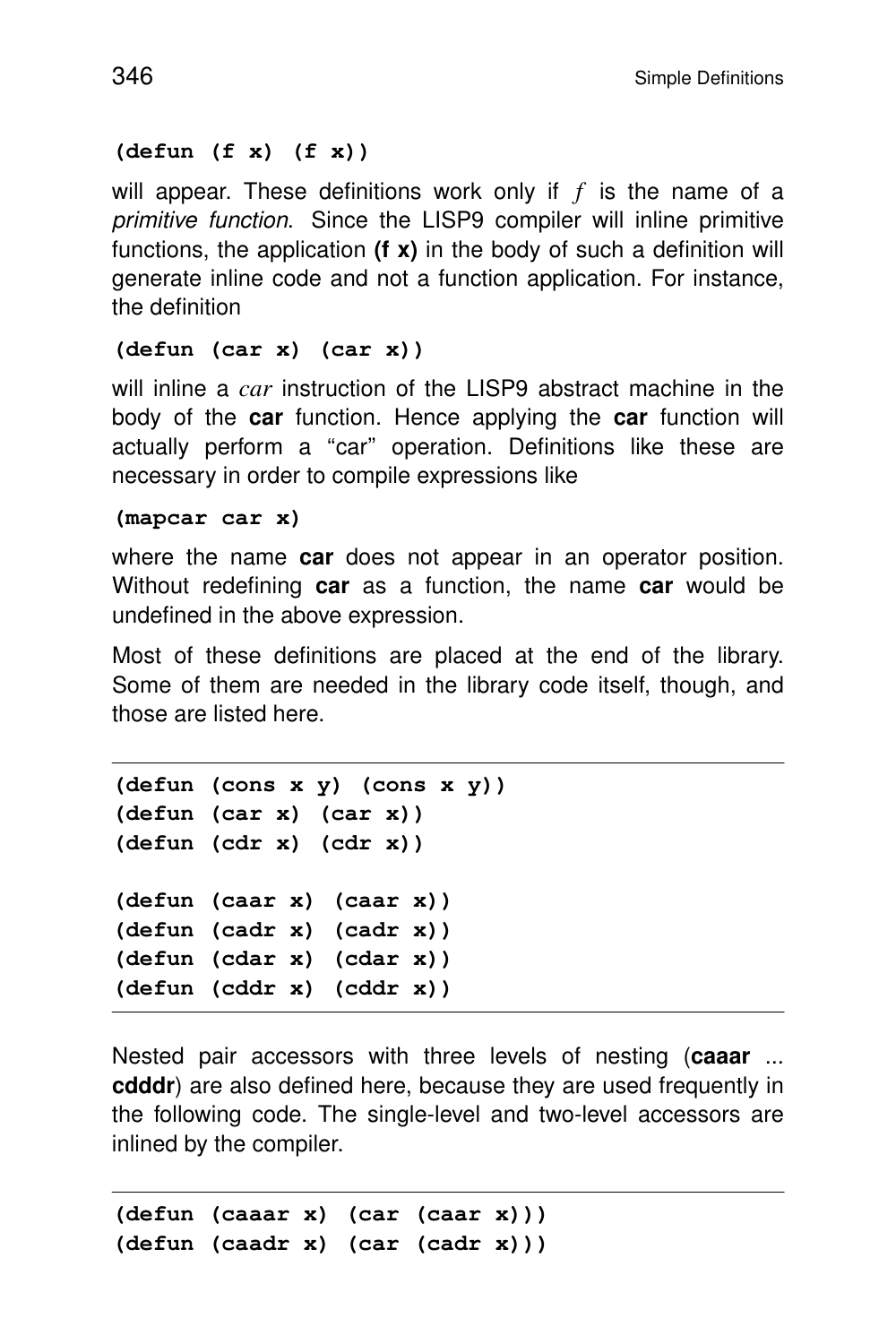```
(defun (cadar x) (car (cdar x)))
(defun (caddr x) (car (cddr x)))
(defun (cdaar x) (cdr (caar x)))
(defun (cdadr x) (cdr (cadr x)))
(defun (cddar x) (cdr (cdar x)))
(defun (cdddr x) (cdr (cddr x)))
```
The **list**, **string**, and **vector** functions create the corresponding type of object from a variable number or arguments. Using optional arguments, they are easy to implement.

```
(defun (list . x) x)
(defun (vector . x) (listvec x))
(defun (string . x) (liststr x))
```
The **rever** function reverses its argument, which must be a (proper) list. **Nrever** does the same, more efficiently, but at the cost of destroying its argument. They are easily implemented on top of **reconc** and **nreconc**.

```
(defun (rever a)
  (reconc a nil))
(defun (nrever a)
  (nreconc a nil))
```
## 21.2 Bootstrapping

A lot of definitions in the LISP9 library depend on each other, which creates the classical problem of bootstrapping: definition *A* depends on definition *B* and *B* depends on *A*. In the case of derived special forms, there is an easy (but cumbersome) way around: use a manually expanded form of  $B$  in  $A$ . The unwieldiness of manually expanded definitions can be mitigated by introducing definitions gradually. For instance, even a simplified **let** or **cond** special form can be very helpful, and the full implementation can be postponed until more expressive tools are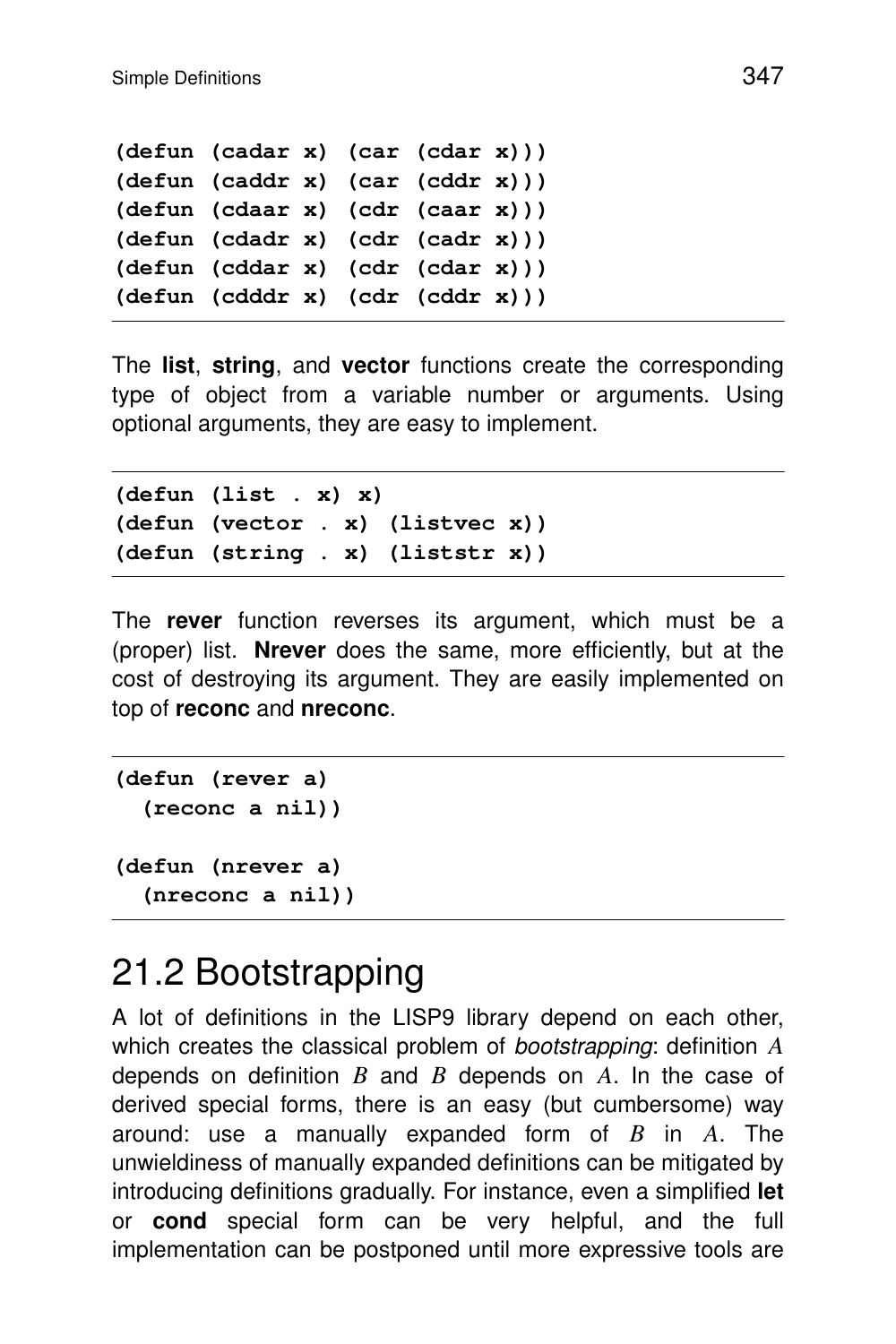available.

The same approach can be used with functions. For instance, a simplified **mapcar** function will be defined early in the bootstrapping process. It is sufficient for all tasks to be solved in the library itself, and the full implementation only appears rather late in the process.

As a first step in the bootstrapping process, a simplified form of **cond** is defined. This variant accepts only clauses of the form

```
(predicate expression ...)
```
and expands as follows:

 $(\text{cond } (p_1 \ x_{1,1} \ \cdots) \rightarrow (\text{if } p_1$  $(\text{prog } x_{1,1} \dots)$  $(p_n x_{n1} \cdots)$ ) (if  $\cdots$ ... **(if** *p<sup>n</sup>*  $(\text{prog } x_{n1} \cdots)$ **nil)** ... **))**

The predicate of a clause may be the keyword **else**, which is always true. Such a clause expands in this way:

 $\textbf{(else } x_1 \ldots) \rightarrow \textbf{(prog } x_1 \ldots)$ 

The definition of a minimal **cond** special form is straightforward, but the expanded form has to be constructed by using **list** and **cons**, because quasiquotation is not yet available at this point. Once it is, a complete **cond** macro will be defined.

```
(defmac (cond . cs)
  (if (null cs)
     nil
      (if (eq 'else (caar cs))
          (cons 'prog (cdar cs))
          (list 'if (caar cs)
                     (cons 'prog (cdar cs))
                     (cons 'cond (cdr cs))))))
```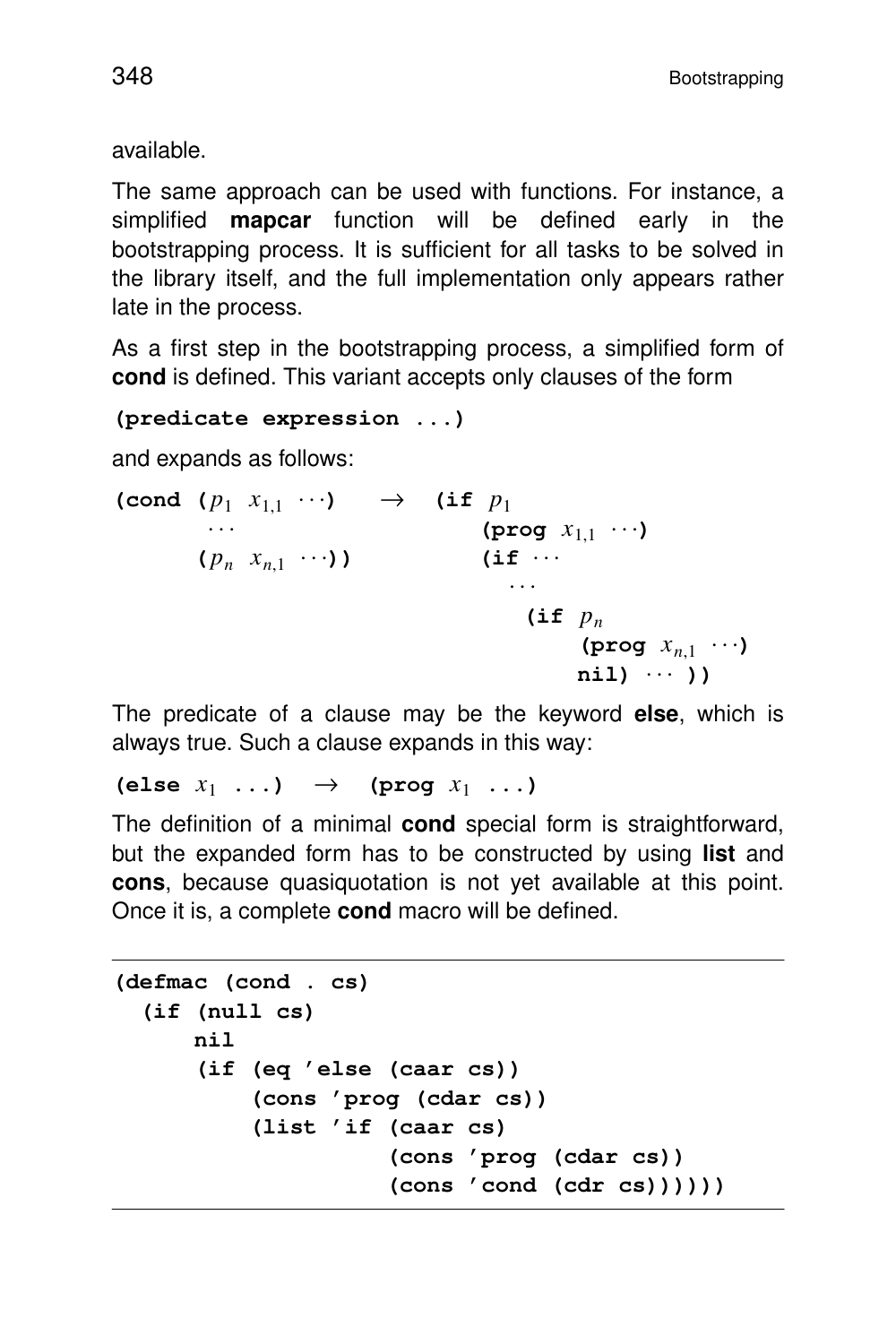The **and** special form implements the *short-circuit logical and, i.e.* it returns the first of its arguments that is **nil** or the last argument when no argument is **nil** (and **t**, if no arguments are given). It implements a *short-circuit* operator, because it will not evaluate any further arguments as soon as the result can no longer change: when one argument is **nil**, it does not make any sense to evaluate anything that follows.

The **and** special form expands in the following way:

 $(\text{and } x_1 \ x_2 \ \cdots \ x_n) \rightarrow (\text{if } x_1$  $(\text{and } x_2 \cdots x_n)$ **nil)**

Multiple arguments expand recursively.

```
(defmac (and . xs)
  (cond ((null xs) 't)
        ((null (cdr xs)) (car xs))
        (else (list 'if (car xs)
                         (cons 'and (cdr xs))
                        nil))))
```
Quasiquotation is a convenient tool in the transformation of derived special forms. It is similar to quotation, but allows to insert dynamic elements into list and vector structures. The structure being processed by quasiquotation is called a *quasiquotation* template.

Quasiquotation consists of the **qquote** special form and the **unquote** and **splice** subforms, which are only valid inside of **qquote**. The following abbreviations are commonly used:

```
@x = (qquote x)
,x = (unquote)
,@x = (splice x)
```
Note that Scheme and Common Lisp would use the backtick (**'**) character in the place of ''**@**'', but not in the place of ''**,@**''. E.g., it would use **'(f ,@x)** in the place of **@(f ,@x)**. The backtick character can also be used in LISP9.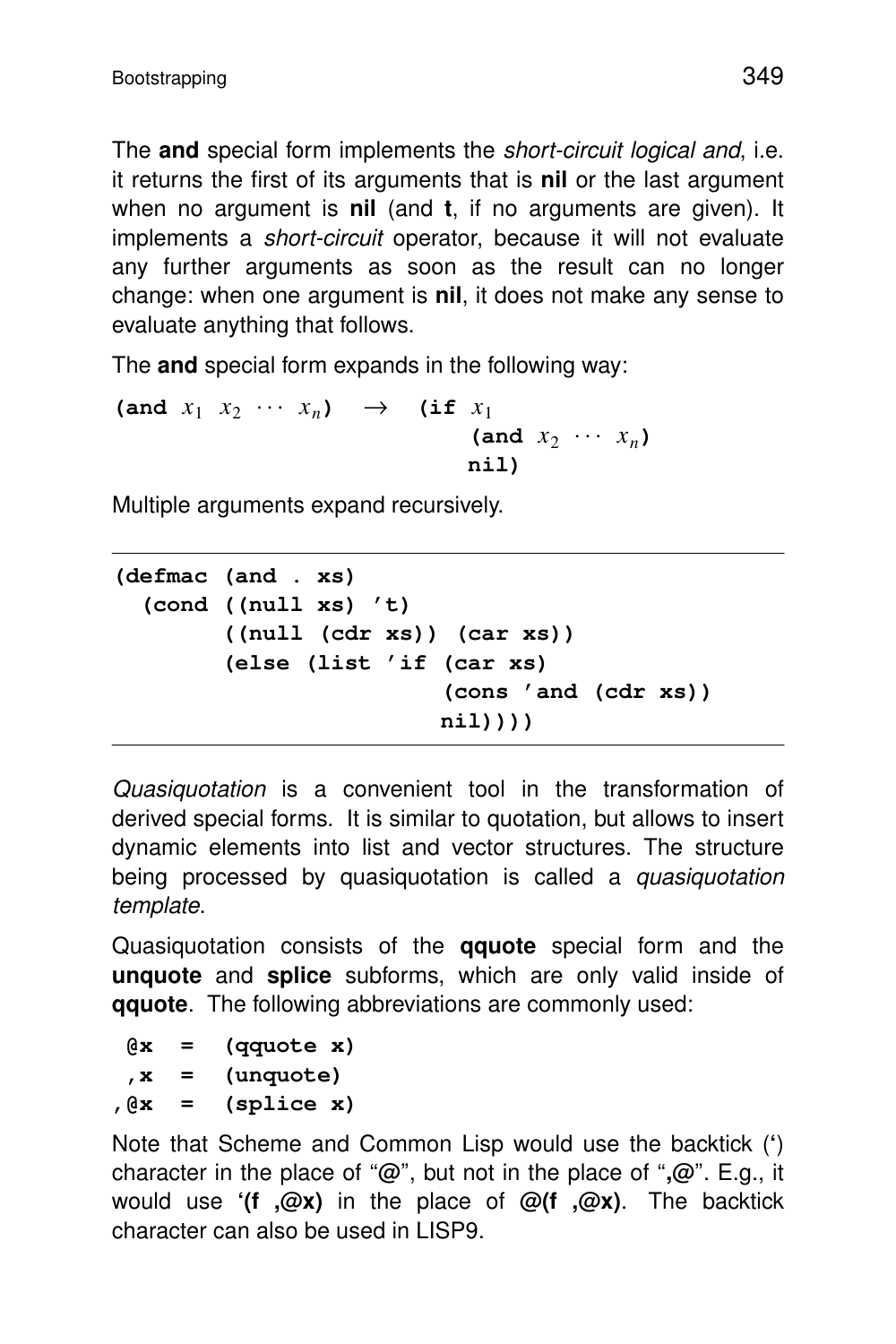Given the above abbreviations, this is how quasiquotation works formally:

```
\begin{bmatrix} \mathbf{d} \mathbf{x} \end{bmatrix} = \begin{bmatrix} \mathbf{x} \end{bmatrix}@,x = x
   @(x y) = (cons @x @(y))
  \theta(, x y) = (cons x \theta(y))
@(,@x y) = (conc x @(y))
```
Note particularly that there is a **conc** in the last equation, but a **cons** in the other formulae. The difference might not be obvious, so here are some examples:

```
@(1 ,(list 2 3) 4)
```
would expand to

```
(cons '1 (cons (list 2 3) (cons '4 'nil)))
 => (1 (2 3) 4)
```
but

```
@(1 ,@(list 2 3) 4)
```
would expand to

```
(cons '1 (CONC (list 2 3) (cons '4 'nil)))
 = (1 2 3 4)
```
That is, the **splice** operator splices multiples values into the place of its application instead of inserting a list of values (which is what the **unquote** operator would do).

Because **qquote** expands recursively, it can be used to insert elements into templates of any complexity. For instance, given a list of variables  $vs = (x \ y \ z)$  and a list of arguments  $as = (A \ B \ C)$ and a list of expressions  $body = (x_1, x_2, x_3)$ , **qquote** can be used to create an S-expression denoting function application:

```
@((lambda ,vs ,@body) ,@as)
  = ((lambda (x \ y \ z) \ x_1 \ x_2 \ x_3) A B C)
```
Note that splicing is not really necessary at the end of a list, so the following template would also work:

**@((lambda ,vs . ,body) . ,as)**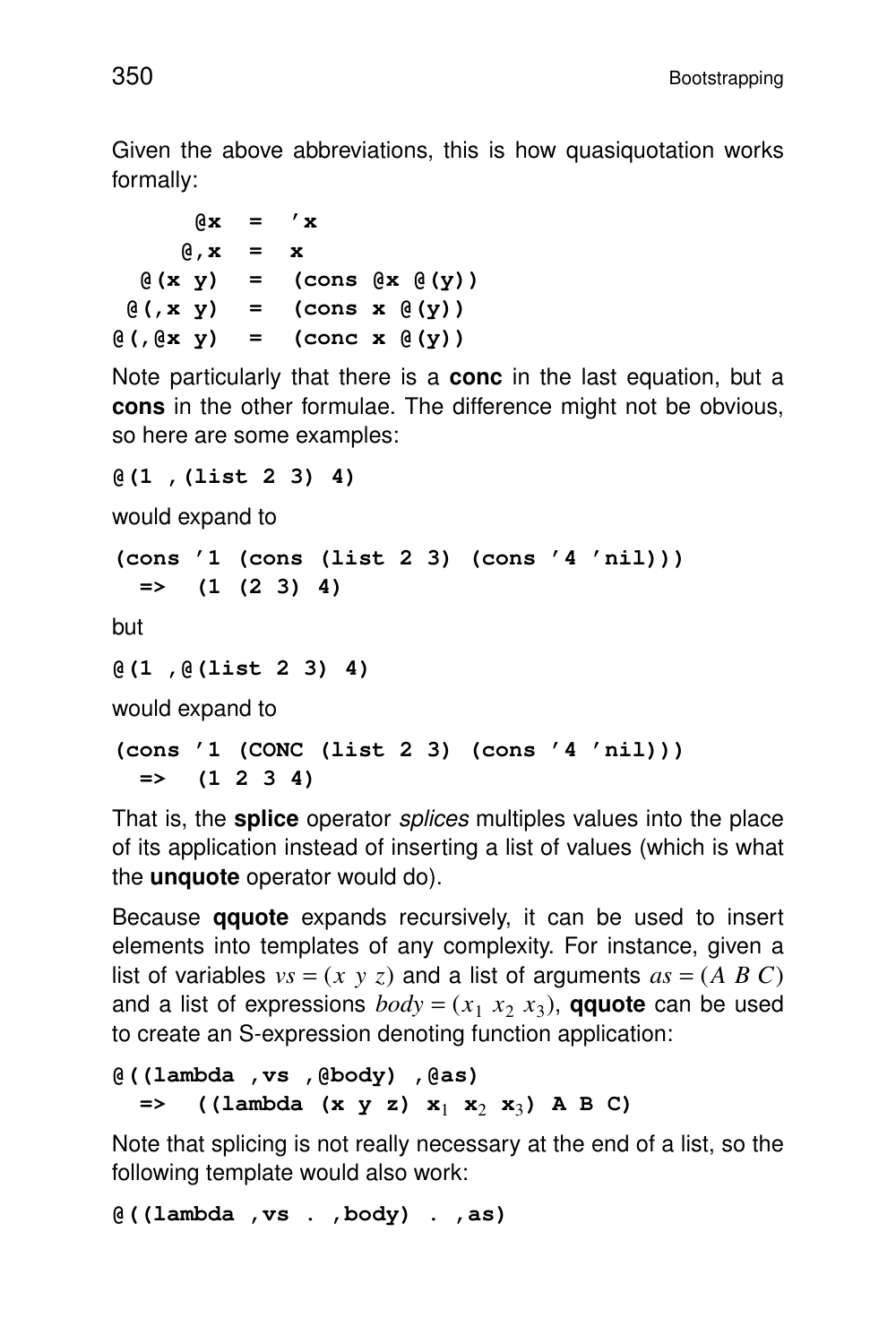Splicing only has to be used when multiple values are to be inserted into a list where further list elements follow after the place where the insertion takes place. E.g.:

 $\theta$ (a **b** . (unquote '(0 1))) => (a **b** 0 1) **@(a (splice '(0 1)) b) => (a 01b) @((splice '(0 1)) a b) => (0 1ab)**

See the definition of **labels** for a more practical example.

The **qquote** special form itself is implemented as an ordinary macro. Only support for the abbreviations listed above has to be provided by the reader.

The code is straight-forward, it basically implements the formal rules outlined earlier in this description. A special case that was not discussed above, though, is the use of a vector in a template. This case is handled by converting the vector to a list, expanding the list, and then converting it back to a vector.

```
(defmac (qquote x)
  (cond ((vectorp x)
          (list 'listvec
                (list 'qquote (veclist x))))
        ((not (pair x))
          (list 'quote x))
        ((eq 'unquote (car x))
          (cadr x))
        ((and (pair (car x))
              (eq 'unquote (caar x)))
          (list 'cons (cadar x)
                       (list 'qquote (cdr x))))
        ((and (pair (car x))
              (eq 'splice (caar x)))
          (list 'conc (cadar x)
                       (list 'qquote (cdr x))))
        (else
          (list 'cons (list 'qquote (car x))
                       (list 'qquote (cdr x))))))
```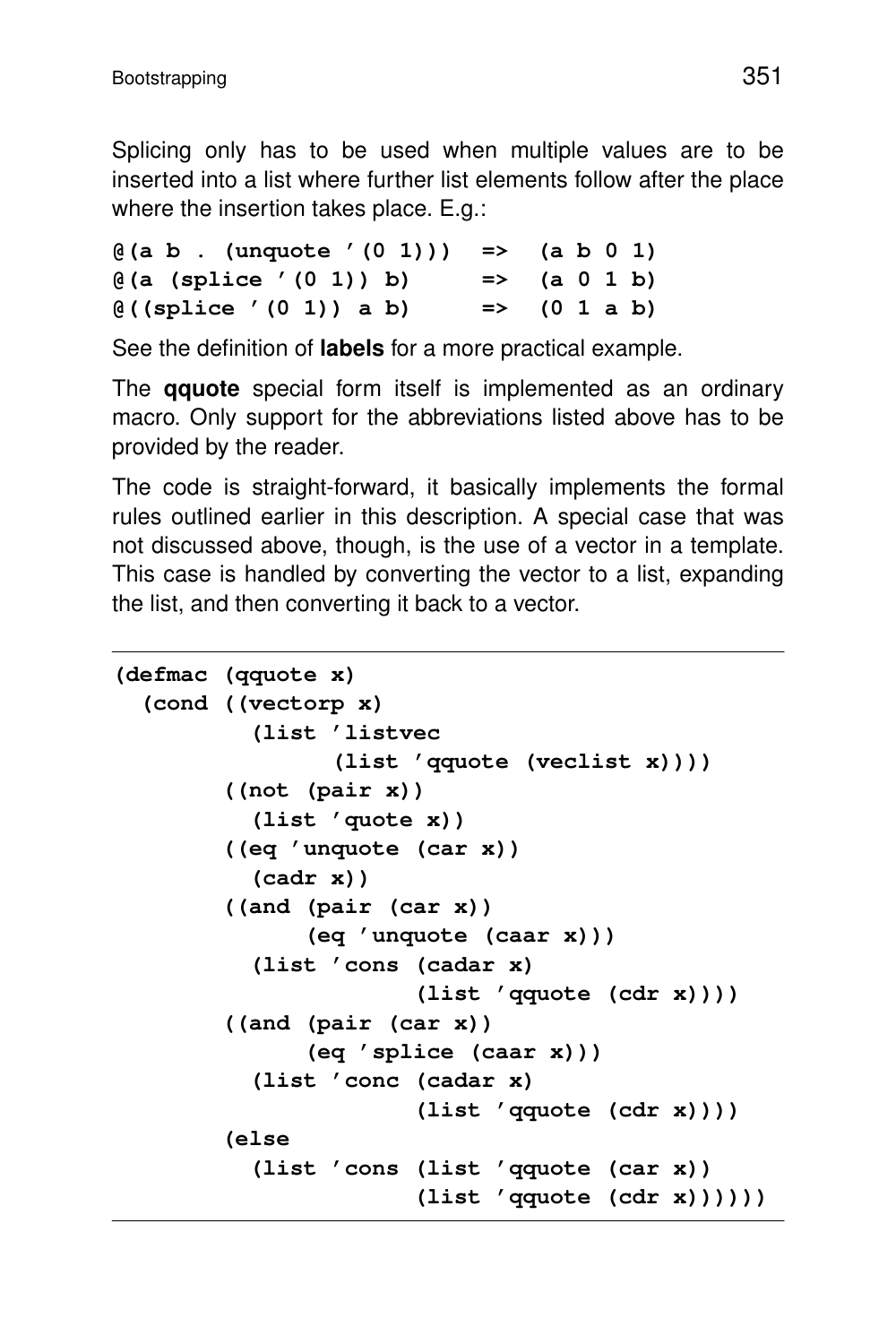# 30. List of Figures

| 1              | Node pool layout                                    | 18  |
|----------------|-----------------------------------------------------|-----|
| 2              | Tagged data object layout                           | 22  |
| 3              | Ring buffer                                         | 30  |
| 4              | Object table                                        | 44  |
| 5              | Live nodes in the heap structure                    | 47  |
| 6              | GC state M0, T0 (unmarked)                          | 49  |
| $\overline{7}$ | GC state M1, T1 (marked, car traversal in progress) | 50  |
| 8              | GC state M1, T0 (marked, car traversal complete)    | 50  |
| 9              | GC state M1, T0 (marked, final)                     | 51  |
| 10             | Pointer reversal in the DSW algorithm               | 51  |
| 11             | Use of the index field in vector traversal          | 52  |
| 12             | Live objects on the runtime stack                   | 56  |
| 13             | Node allocation                                     | 59  |
| 14             | Vector pool fragmentation                           | 61  |
| 15             | Vector pool structure                               | 61  |
| 16             | Vector pool compaction                              | 63  |
| 17             | Vector object layout                                | 70  |
| 18             | Hash table structure                                | 73  |
| 19             | Hash value computation                              | 75  |
| 20             | Symbol table structure                              | 79  |
| 21             | External representation examples                    | 92  |
| 22             | Predefined symbols and their variables (exceptions) | 93  |
| 23             | The spine of the list (a b c), shown in grey        | 99  |
| 24             | Meta commands (abbreviations)                       | 108 |
| 25             | Abbreviated quotation                               | 111 |
| 26             | The LISP9 compiler                                  | 127 |
| 27             | List structure as abstract syntax tree              | 128 |
| 28             | Application and concatenation                       | 129 |
| 29             | Propagation of bindings                             | 143 |
| 30             | Finding free variables, examples                    | 146 |
| 31             | Local variables of APPCONV                          | 161 |
| 32             | Abstraction layers of the LISP9 abstract machine    | 168 |
| 33             | The components of the LAM                           | 170 |
| 34             | Stack frame layout                                  | 173 |
| 35             | Tail application, simple case $(n = m)$             | 178 |